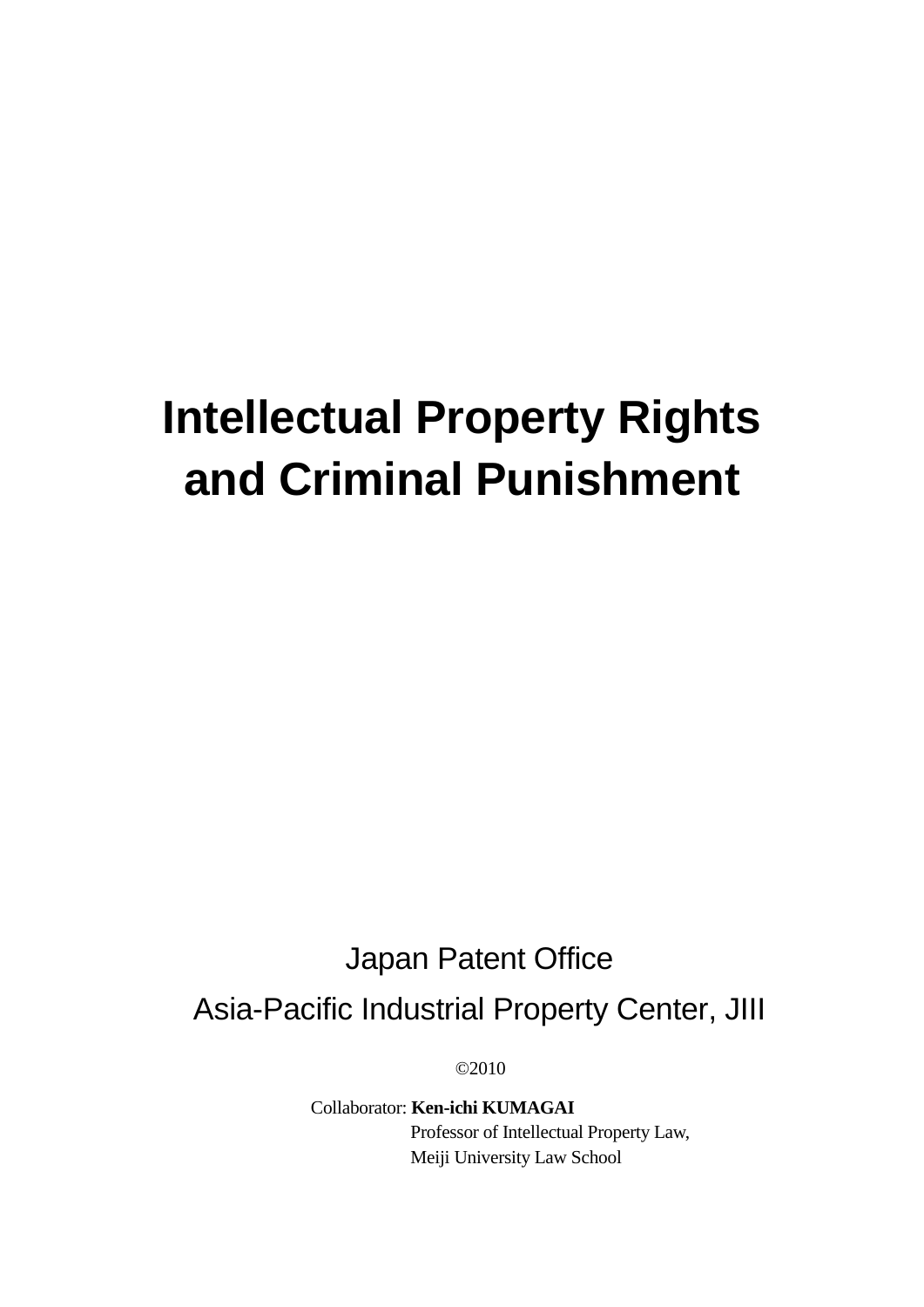# Contents

| Page |
|------|
|      |
|      |
|      |
|      |
|      |
|      |
|      |
|      |
|      |
|      |
|      |
|      |
|      |
|      |
|      |
|      |
|      |
|      |
|      |
|      |
|      |
|      |
|      |
|      |
|      |
|      |
|      |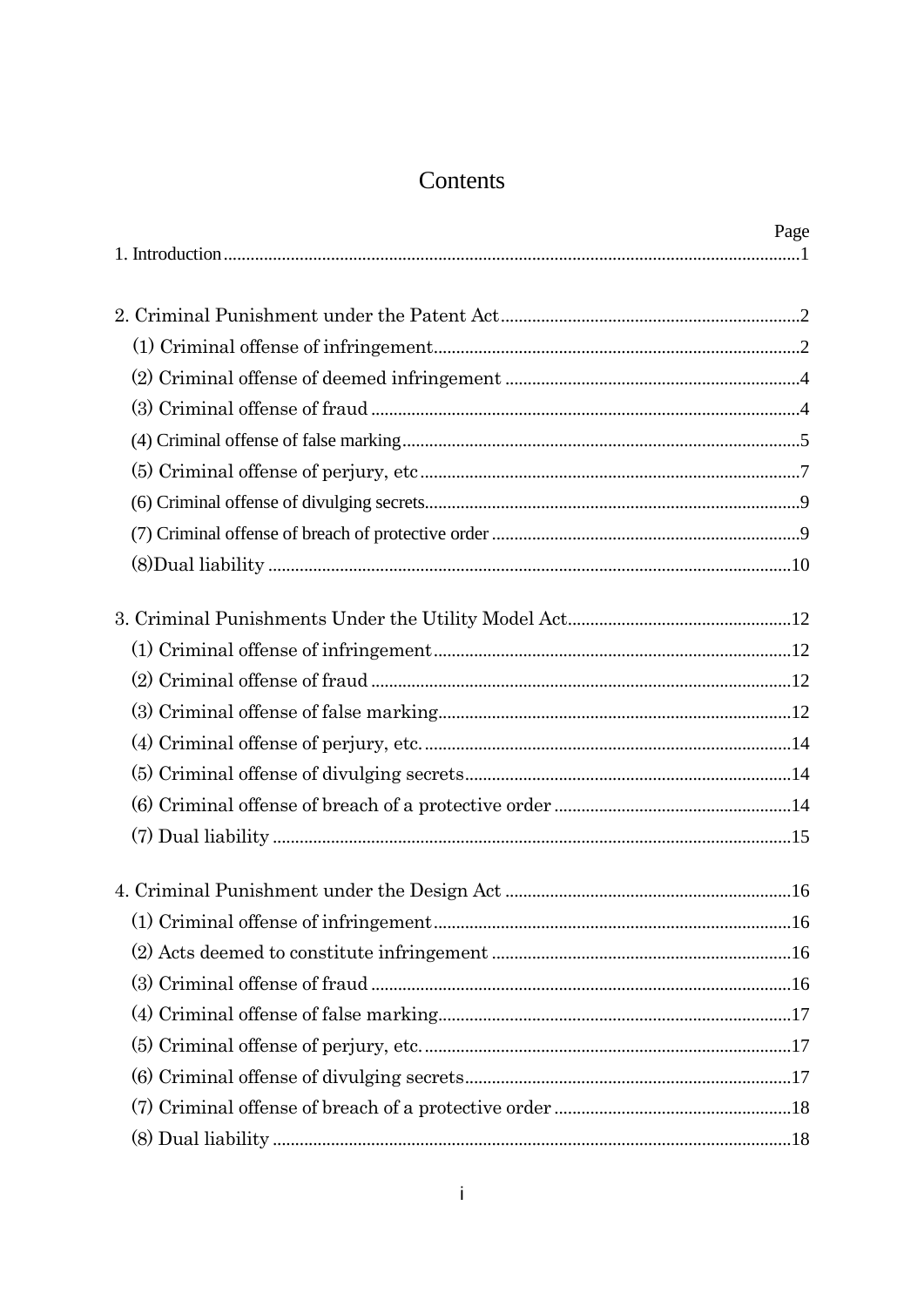| 6. Criminal Punishment Under the Act on the Circuit Layout of a Semiconductor 23 |  |
|----------------------------------------------------------------------------------|--|
|                                                                                  |  |
|                                                                                  |  |
|                                                                                  |  |
|                                                                                  |  |

| (3) Violation of protection of moral interests after the author's death      |  |
|------------------------------------------------------------------------------|--|
| (4) Criminal offense of transfer to the public of a device of which the sole |  |
|                                                                              |  |
|                                                                              |  |
| (6) Criminal offense of reproducing a commercial phonogram                   |  |
| manufactured by those engaged in the business of manufacturing               |  |
|                                                                              |  |
|                                                                              |  |
|                                                                              |  |
|                                                                              |  |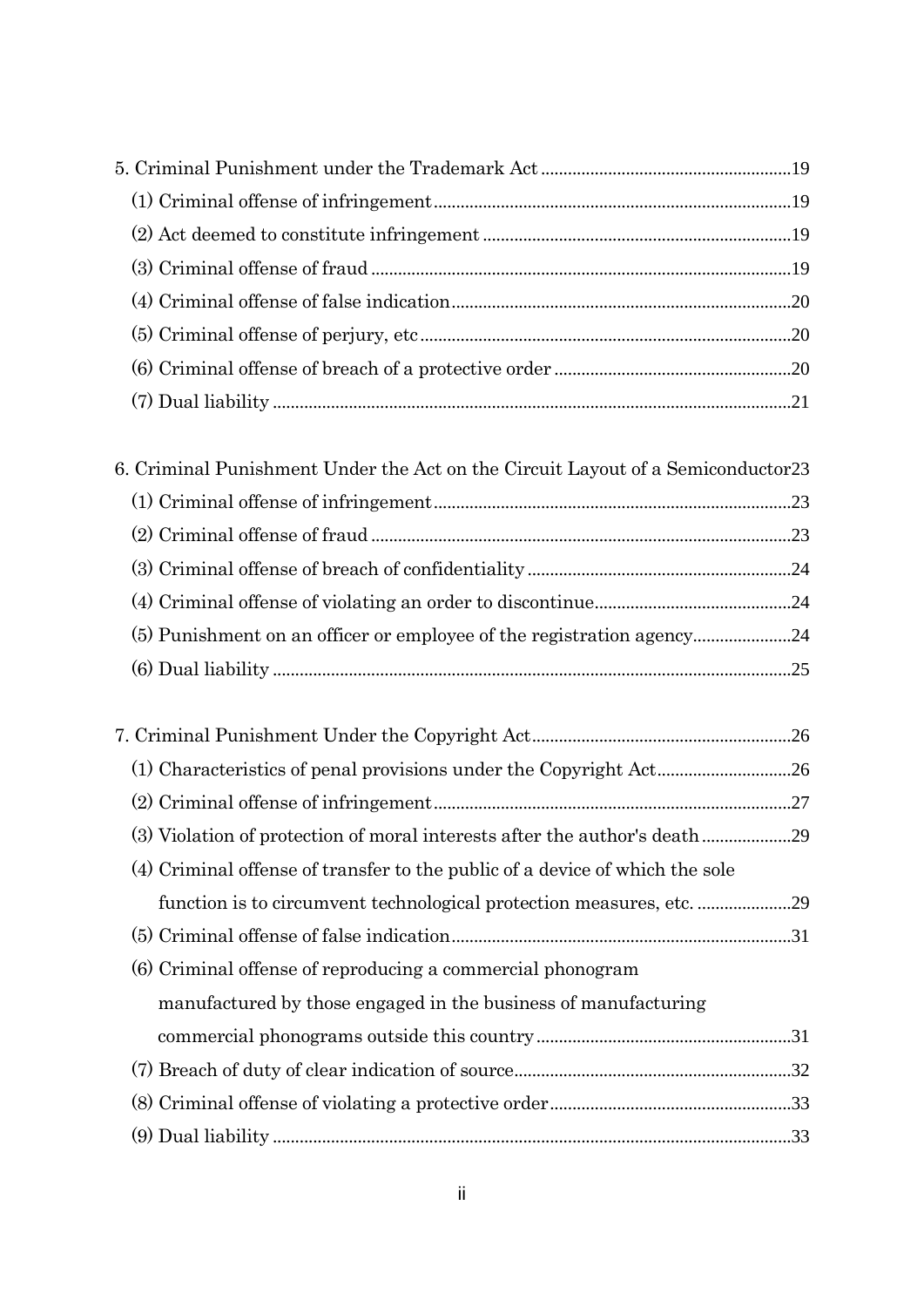| (5) Criminal offense of selling designated seeds with false labeling, etc. 37 | 8. Criminal Punishment Under the Plant Variety Protection and Seed Act35 |  |
|-------------------------------------------------------------------------------|--------------------------------------------------------------------------|--|
|                                                                               |                                                                          |  |
|                                                                               |                                                                          |  |
|                                                                               |                                                                          |  |
|                                                                               |                                                                          |  |
|                                                                               |                                                                          |  |
|                                                                               |                                                                          |  |
|                                                                               |                                                                          |  |

| 9. Criminal Punishment Under the Unfair Competition Prevention Act40 |  |
|----------------------------------------------------------------------|--|
| (1) The nature of the Unfair Competition Prevention Act, and the     |  |
|                                                                      |  |
|                                                                      |  |
| (3) Other criminal punishments under the Unfair Competition          |  |
|                                                                      |  |
|                                                                      |  |
|                                                                      |  |

(5) Outline of the Unfair Competition Prevention Act as revised in 2009 .........47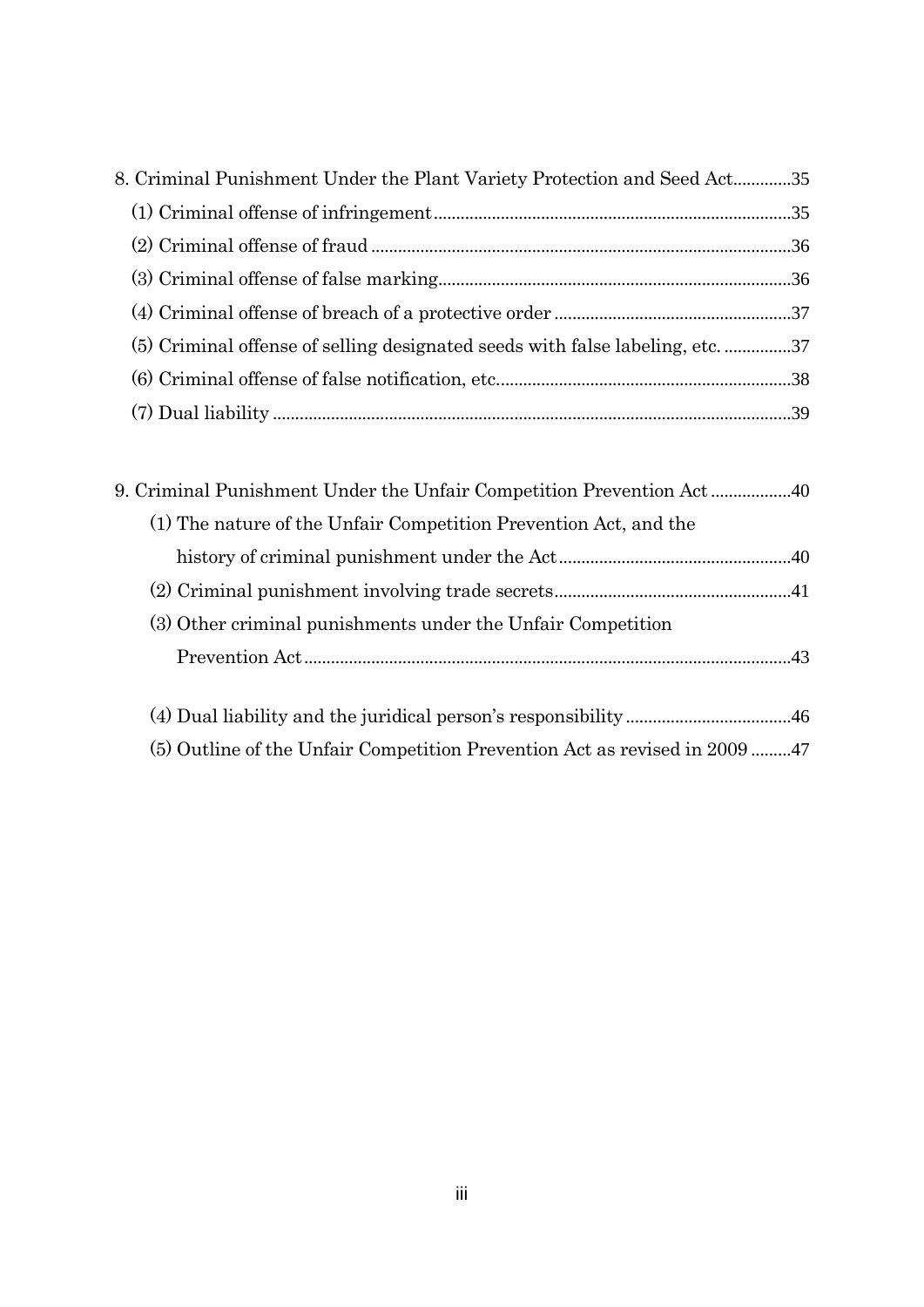## 1. Introduction

Penal provisions for infringements of intellectual property rights under the IP Law have the nature of a special law to the Penal Code, and correspond to an administrative penalty.

An administrative penalty is a type of sanction imposed on a private person for an act of breach of duty under the Administrative Law by virtue of general civil power.

Of administrative penalties, a case of imposing a punishment prescribed in the Penal Code (punishments set down in Article 9 of the Penal Code, such as imprisonment with work, fine, petty fine, etc.) refers to administrative criminal punishment, whereas a case of imposing a non-penal fine as a sanction not prescribed under the Penal Code refers to disciplinary action.

As to applicability to criminal offenses under other laws, Article 8 of the Penal Code provides that: "The general provisions of this Part shall also apply to criminal offenses for which punishments are provided by other laws and regulations, except as otherwise provided in such laws and regulations." Accordingly, the punishments set down in the IP Laws shall fall under "as otherwise provided in such laws and regulations."

Also, Article 38 (1) of the Penal Code provides that: An act performed without the intent to commit a criminal offense is not punishable; provided, however, that the same shall not apply in cases where otherwise specially provided for by law. Since the IP Laws have no specific provisions regarding acts performed without the intent to commit a criminal offense (negligence), the punishments set down in the IP Laws shall not apply to negligent acts.

Furthermore, according to Article 44 of the Penal Code which provides that "An attempt is punishable only when specifically so provided in the Article concerned," the punishments set down in the IP Laws shall not apply to attempted acts, either.

A non-penal fine is not a criminal punishment but a type of monetary punishment. In this category, a "fine" and a "petty fine" fall under criminal punishment. In other words, criminal punishment is adjudicated and imposed by the court in accordance with the Code of Criminal Procedure, a non-penal fine is not governed by the Penal Code of Criminal Procedure, to which the provisions of the Act of Non-Litigation Procedure shall apply, instead (Article 161 through Article 164 of the Act of Non-Litigation Procedure).

This leaflet focuses on the provisions and purports regarding criminal punishment under Industrial Property Law (the Patent Act, the Utility Model Act, the Design Act, the Trademark Act), the Act on the Circuit Layout of Semiconductor Integrated Circuits (the Semiconductor Chip Protection Act), the Copyright Act, the Plant Variety Protection and Seed Act, and the Unfair Competition Prevention Act.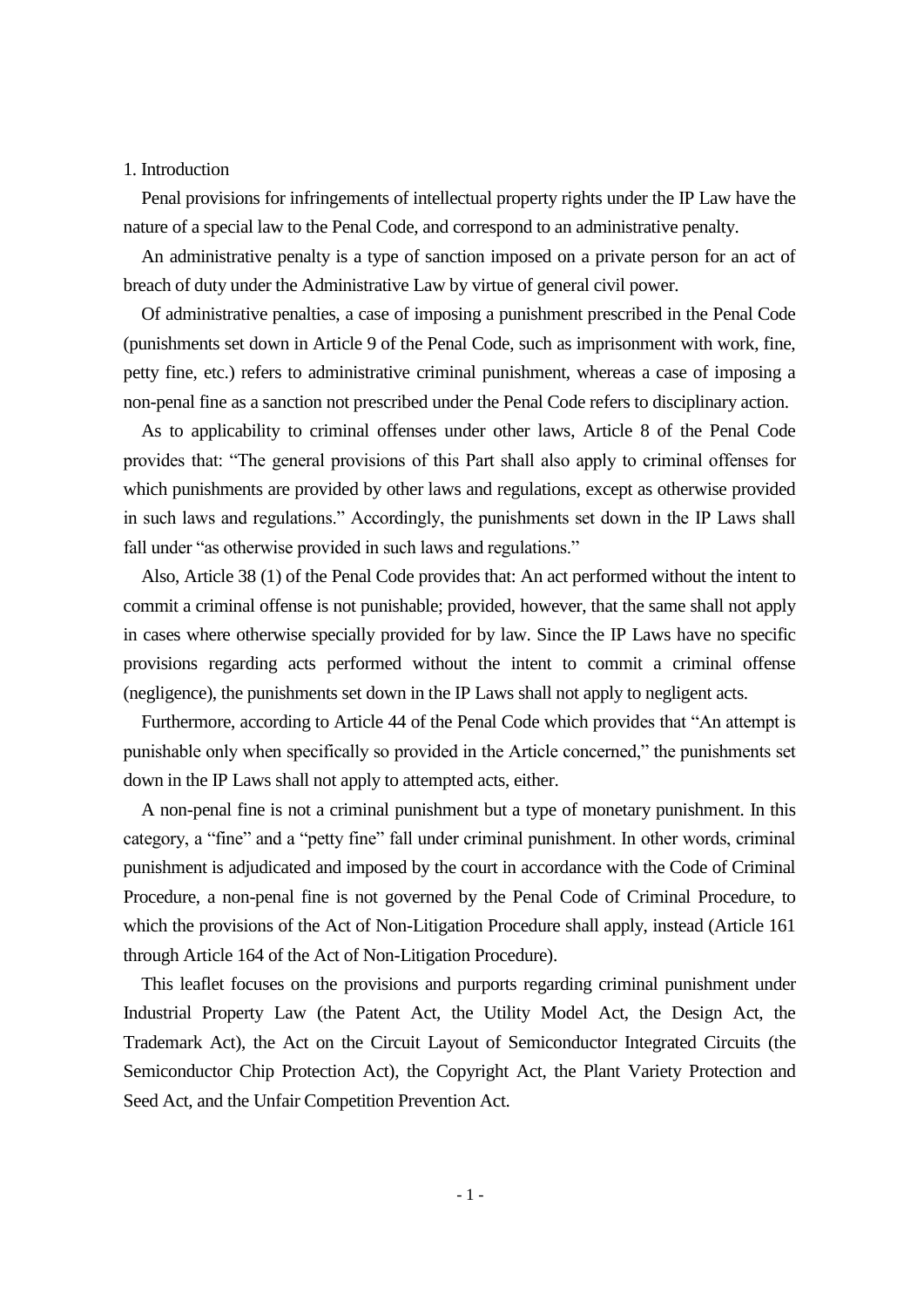#### 2. Criminal Punishment under the Patent Act

#### (1) Criminal offense of infringement

For criminal offenses of infringement, Article 196 of the Patent Act provides that: An infringer of a patent right or an exclusive license (excluding one who has committed an act that shall be deemed to constitute infringement of a patent right or an exclusive license under Article 101) shall be punished by imprisonment with work for a term not exceeding ten years, or a fine not exceeding JPY10m, or combination thereof. With regard to acts deemed to constitute infringement, Article 196-2 of the Patent Act shall apply (Article 101 of the Patent Act).

The current Patent Act, as enacted, limited the maximum imprisonment to five years and subsequently, when revised in 2006, was raised to ten years so as to enhance the deterrent effect to infringements and to balance it with statutory punishments for other types of criminal offenses against property.

The current Patent Act, as enacted, set the maximum fine at JPY500,000 and subsequently, was revised to JPY5m yen in 1993 in light of changes in the economic environment such as higher prices, then to JPY10m in 2006 with the view of preventing acts of infringement more stringently and so forth.

Initially it was provided that either a sentence of imprisonment with work or a fine shall be applicable to an infringer of a patent right or an exclusive license; the revision of 2006 introduced the combination of imprisonment with work plus a fine as applicable.

The purpose of the Patent Act is "promoting the protection and the utilization of inventions" (Article 1 of the Patent Act). To achieve this purpose, it is intended not only to grant a right to the patentee but also to hold an infringer/violator civilly responsible as well as subject to criminal punishment for such acts as undermining the foundation of the patent system, as a means of preventing or restraining infringement of a patent right.

Criminal offenses of infringement used to be categorized as a type of criminal offense prosecuted upon complaint, unlike other criminal offenses under the Patent Act discussed below, but were revised to fall under criminal offenses prosecutable without complaint in 1998.

The rationale for setting forth criminal offenses of infringement as prosecuted upon complaint under the Act before revised lies in: A patent right, different from a trademark right which is contributory to the public interest by nature, has the nature of serving private interests with elements of moral interest.

When the current Patent Act was enacted, it was suggested that the criminal offense of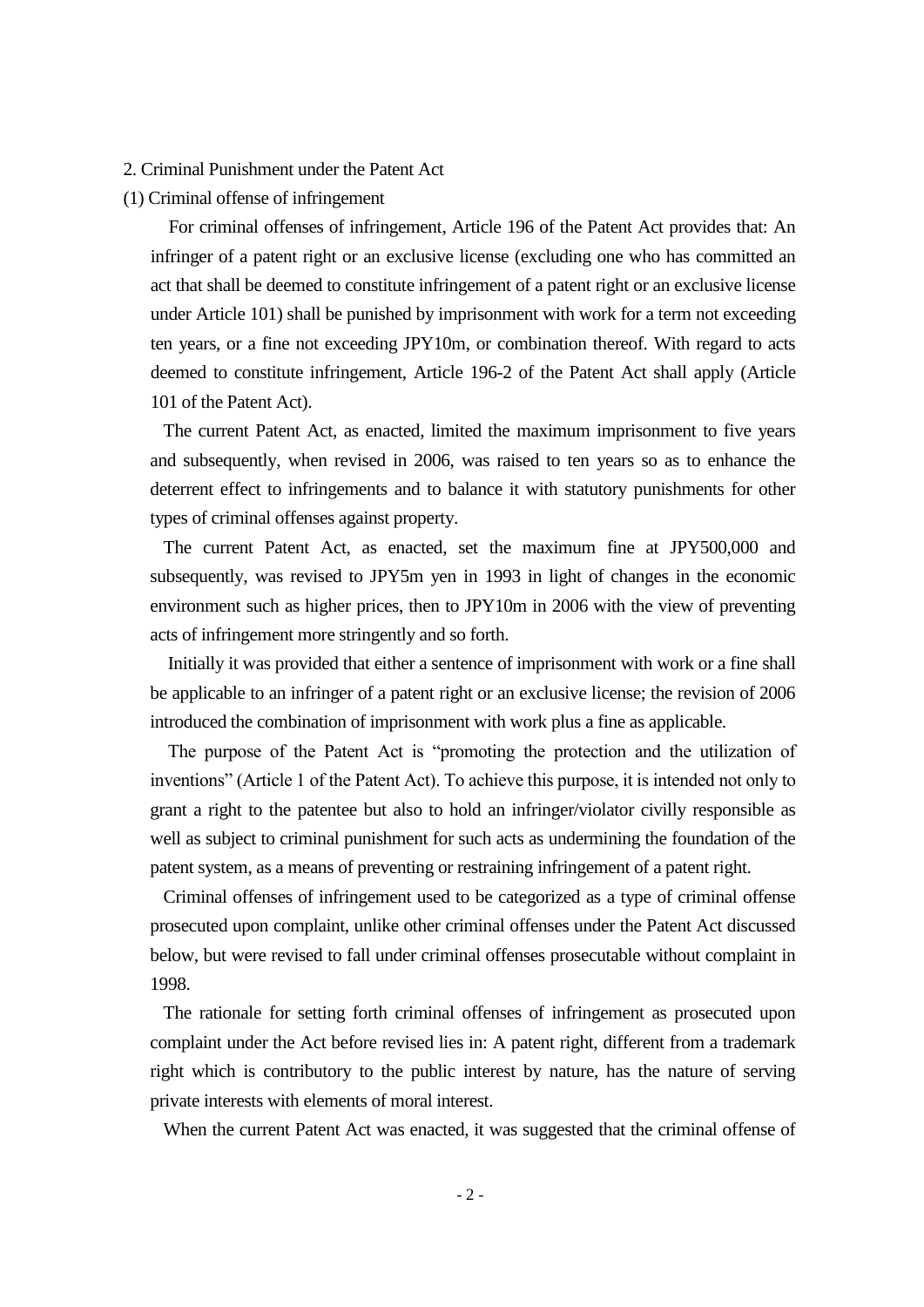infringement should be set down as prosecutable without complaint, but because of the type of infringement affecting a right to property (type of offense committed by a natural person), it was not stipulated as such.

Today, (i) R&D activities require a huge amount of investment, patent rights play a key role in protecting the results of R&D, and such private interest, once infringed, would cause material damage to the right holder, (ii) the subject party engaged in R&D has shifted from individuals to corporations in recent years as technologies have become more advanced and complicated (of the total patent applications, corporate applicants accounted increasingly from about 95% in 1996 to about 97% in 2002), and the owner of a right is a juridical person in most cases, which has made insignificant the aspect to protect a moral right, (iii) in light of the limitation to the period of prosecution (Article 235 of the Code of Criminal Procedure provides that no complaint shall be made after a lapse of six months from the day on which the complainant knew the offender), it was subsequently stipulated that criminal offenses under the Patent Act shall be prosecutable without complaint to the same effect as under the Trademark Act.

For an act to constitute a criminal offense of infringement, it is premised on the validity of the patent right infringed needless to say, and it requires, like general types of criminal offense, (i) that it meets the criterion of punishability (the subject-matter is within the technical scope of a patented invention), (ii) that the act is illegal, and (iii) that the perpetrator is liable (liability). If any of the requisites are not fulfilled, it comes short of establishing the act as constituting a criminal offense.

To hold the perpetrator liable, it requires (i) that the perpetrator is capable of taking responsibility (to be able to recognize the consequences of his/her own act, and (ii) that an act was performed with intent (Article 38 of the Penal C).

When the perpetrator is not aware of the patent right at the time of committing the act, he/she shall be deemed lacking the intent to commit a criminal offense. However, if the perpetrator was given a warning by the patentee or the exclusive licensee, unless otherwise justified with regard to the act thereafter, nothing shall be deemed to negate the intent.

Even if there is good reason for invalidating a patent right, the patent should remain valid until an appeals board decision for invalidation becomes final and binding (or a judgment for the argument against the exercise of a right in an infringement litigation becomes final and binding); therefore, an argument for invalidity of the patent would not help negate the intent.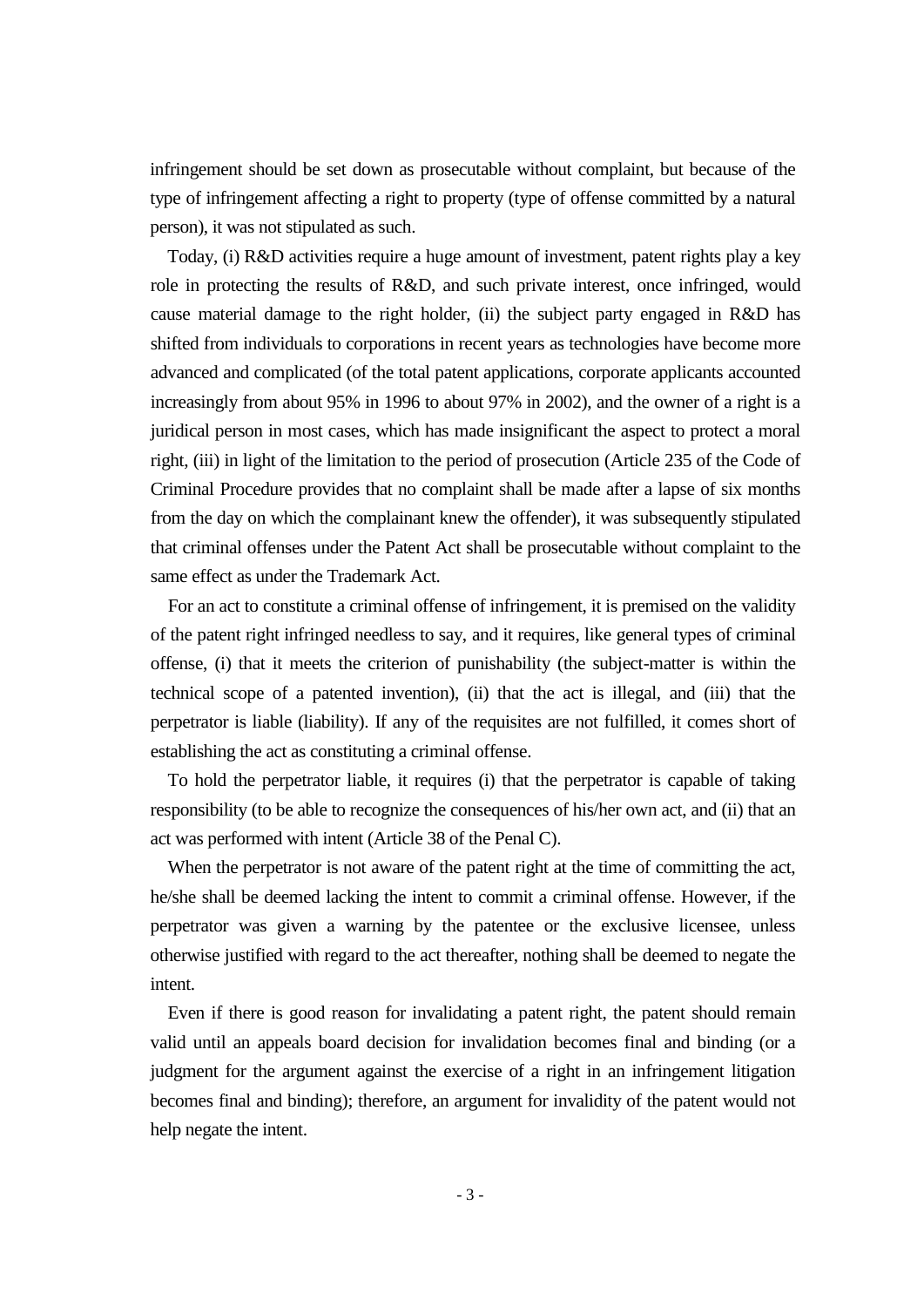Once an appeals board decision to the effect that a patent is to be invalidated has become final and binding, the patent right shall be deemed never to have existed (Article 125 of the Patent Act), which means the alleged act does not constitute a criminal offense.

Even if the perpetrator is aware of the patent right, in a case where the perpetrator believes their act won't infringe upon the patent right, which is substantiated with good reason, the case shall negate the intent.

#### (2) Criminal offense of deemed infringement

For a criminal offense of deemed infringement set down in Article 101 of the Patent Act, Article 196-2 of the Patent Act provides that: Any person who has committed an act that shall be deemed to constitute infringement of a patent right or an exclusive license under Article 101 shall be punished by imprisonment with work for a term not exceeding five years or a fine not exceeding JPY5m, or combination thereof.

This provision was newly laid down in the Act as revised in 2006.

Article 101 of the Patent Act defines acts of producing, assigning, etc., any product to be used for the production of the infringing product, acts of possessing the infringing product for the purpose of assigning, etc. as deemed to constitute infringement. It must be noted that these acts, which do not cause damage to the patentee directly, are categorized as preparatory for or accessory to acts of direct infringement.

Article 196 of the Patent Act setting forth criminal offenses of infringement was revised in 2006 so as to impose longer imprisonment with work and higher fines. On the other hand, in light of the above-mentioned nature of acts deemed to constitute infringement, newly laid-down Article 196-2 maintained the upper limits to a sentence of imprisonment with work and to a fine, applicable to acts deemed to constitute infringement.

#### (3) Criminal offense of fraud

For criminal offenses of fraud, Article 197 of the Patent Act provides that: Any person who has obtained a patent, a registration of extension of the duration of a patent right or a trial decision by means of a fraudulent act shall be punished by imprisonment with work for a term not exceeding three years or a fine not exceeding JPY3m.

The current Patent Act, as enacted, limited the maximum fine to JPY200,000, and subsequently, when revised in 1993, it was raised to JPY3m for the same reason as under Article 196 of the Patent Act.

Acts of fraud include the act of deceiving an examiner and submitting false materials,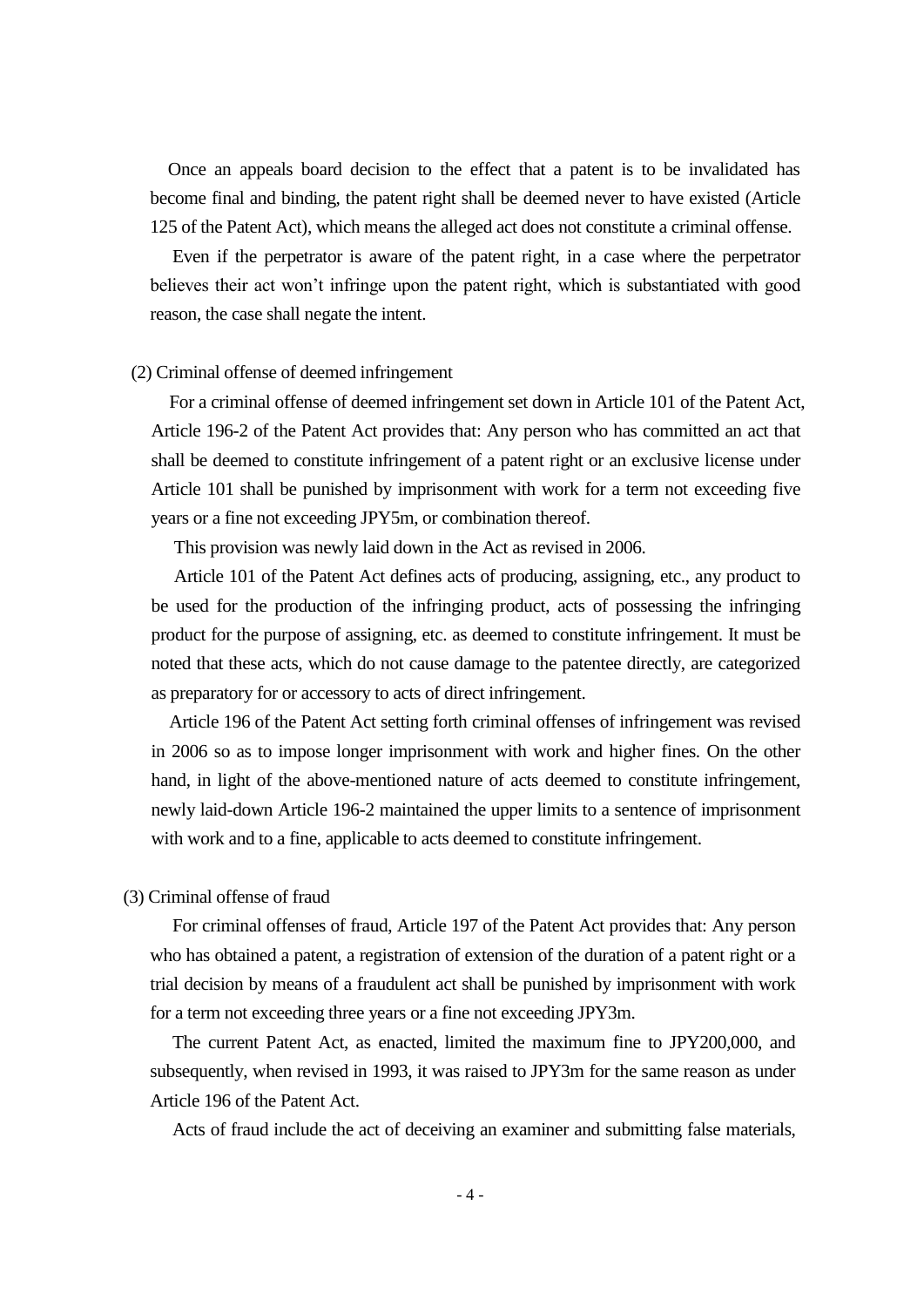thereby being granted a patent for a non-patentable invention, and the like. For example, it is a case of fraud to be granted a patent by entering false facts (e.g., comparisons), and submitting a false certificate of results of experiment.

A patent obtained by fraud cannot be invalidated by reason of fraud (there is no provision affording the ground for invalidation). Also because a patent is not "an object" it cannot be subject to confiscation (Article 19 of the Penal Code).

To deal with such cases, for fear of consequences that could harm the authority and functions of the State, penal provisions were laid down.

Whereas criminal offenses of infringement under Article 196 of the Patent Act were set down as prosecutable without complaint in 1998, a criminal offense of fraud was stipulated as prosecutable without complaint from the outset of the Patent Act coming into force, since such an act infringes upon the State's interests protected by law.

It has been controversial whether or not an "appeals board decision" should include a person committing fraud. Since it specifically sets down a "decision to grant a patent," although the examination process has two types of outcomes: the decision to grant a patent and the decision to reject a patent, it is now interpreted as meaning that the provision shall apply to cases where the perpetrator of the fraud is given a favorable appeals board decision, while excluding cases where the perpetrator of the fraud is given an unfavorable appeals board decision.

Decisions regarding exclusion and recusation of an appeal examiner are not within the scope of Article 197 of the Patent Act, because these decisions are categorized as temporary actions, so that Article 197 of the Patent Act shall not apply unless such decisions have actually affected appeals board decisions.

# (4) Criminal offense of false marking

Article 198 of the Patent Act provides that: A person(s) who fails to comply with Article 188 shall be punished by imprisonment with work for a term not exceeding three years or a fine not exceeding JPY3m.

The current Patent Act, as enacted, limited the maximum fine to JPY200,000, and subsequently, when revised in 1993, raised it to JPY3m for the same reason as under Article 196 of the Patent Act.

For prohibition of false marking, Article 188 of the Patent Act provides that: It shall be prohibited for a person to do the following acts: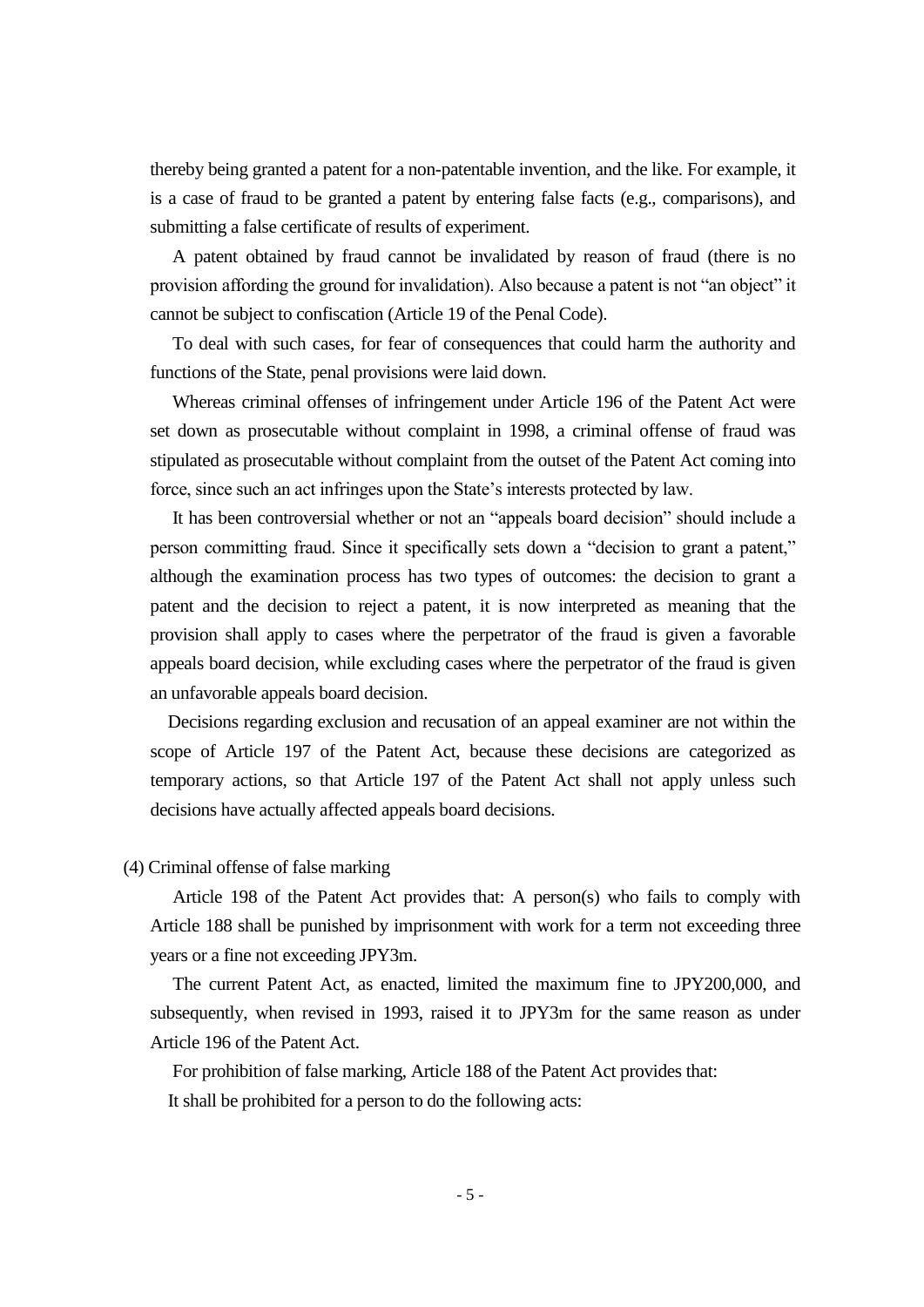- (i) Putting a patent mark or a mark that may be confused therewith on or in a non-patented product or the packaging thereof;
- (ii) Assigning, etc. or displaying for the purpose of assignment, etc. a non-patented product or the packaging thereof on or in which a patent mark or a mark that may be confused therewith is put;
- (iii) Giving in an advertisement an indication to the effect that a non-patented product is related to a patent or an indication confusing therewith for the purpose of having the product produced or used, or assigning, etc. the product; or
- (ⅳ) giving in an advertisement an indication to the effect that a non-patented process is related to a patent or an indication that may confuse therewith for the purpose of having the process used, or assigning or leasing the process.

In the case where a particular pencil is a non-patented product, for example, the provision prohibits (i) the act of putting a mark of patent, (ii) the act of assigning the pencil affixed with a patent mark, (iii) the act of giving in an advertisement an indication to the effect that the pencil is the subject matter of a patent right, and (iv) the act of giving in an advertisement an indication to the effect that a non-patented process for manufacturing the pencil is the subject matter of a patent right.

These acts make ill use of advantages in commerce enjoyed by a patented product or a patented process, which are likely to cause confusion, or mislead the general public. Since it is not permissible to leave such acts unaddressed in light of the public interest, criminal offenses of false marking are set down as prosecutable without complaint.

Does the placing of the letter "patented" only on a non-patented product constitute false marking? Article 68 of the Rules of Enforcement of the Patent Act specifies the affixing of not only the letter "patented" but a patent number thereof. "A patent number" in this context is a number given for the convenience of a third party to search for a specification, etc.; therefore, it is a matter of secondary importance whether or not a number is placed, and whether or not a placed number is authentic in indicating that the product is patented. For this reason, the placing of the letter "patented" only on a non-patented product must be construed as false marking which causes confusion with the patent mark.

Next, does the placing of a patent mark on a patented product after the lapse of a patent constitute false marking? Since the said product becomes non-patented on placing a patent mark, the placing of any patent mark must be construed as false marking. It is obvious that the case of placing a patent mark on a product manufactured during the duration of a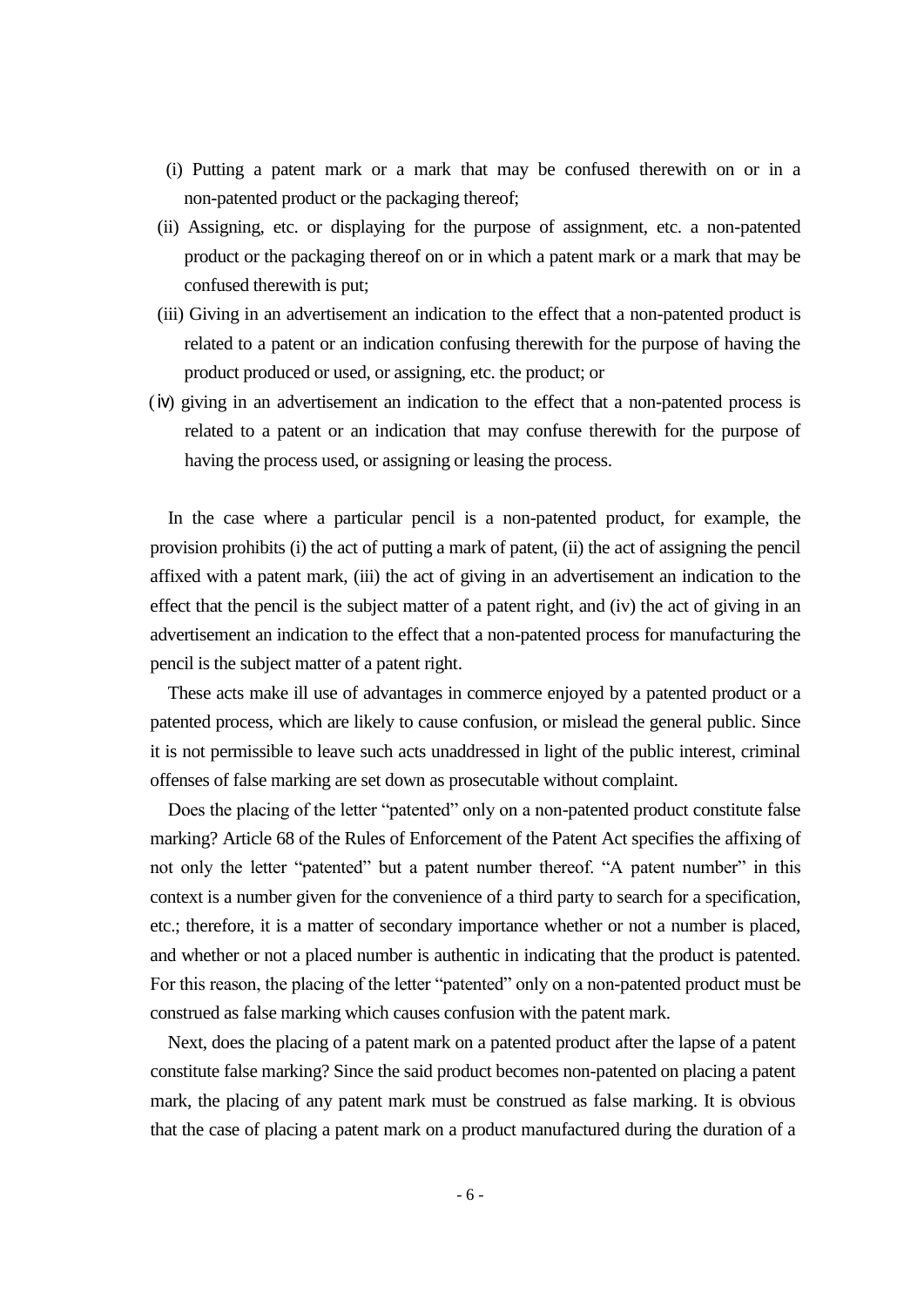patent right and putting it on the market after the lapse of the patent right does not fall under Article 188(i) of the Patent Act, but it is arguable whether or not it falls under item (ii) of the same Article. If item (ii) is interpreted as applicable only to a product that falls under item (i), so that this example does not fall under item (ii) either, it would lead to an illogical consequence if a person placing a patent mark during the duration of a patent right, knowing that the product will be marketed after the lapse of the patent right, is not subject to the penal provisions.

Then, does the indicating of an application number or "patent pending" constitute false marking? These indicate clearly that a patent is being applied for, which is deemed not to fall under "a mark that may be confused with a patent mark," so this case must not be construed as false marking.

How about placing an exaggerated advertisement? In respect of a product part of which is patented, creating an impression that the product as a whole is patented (for example, putting an advertisement indicating "a patented refrigerator" for the refrigerator the pocket of which is partly patented) should be called exaggerated advertisement. However, whether or not any exaggerated advertisement constitutes false marking under the Patent Act must be determined by a measure of the level of exaggeration.

How about placing a patent mark on an infringing product? Through understanding that the Act prohibits false marking so as to prevent illicit acts from taking advantage in commerce by falsely presenting a non-patented product as a patented product, placing a patent mark on an infringing product is not a question of false marking. However, because an infringing party has no special need to put a patent mark on an fringing product (Article 187 of the Patent Act restricts a person entitled to the working of a patented invention from placing a patent mark), it is appropriate to interpret the intention of an infringing party to put a patent mark as an expectation for a third party to put it in the belief that a product with a patent mark is a legal product. Hence, it goes against the purpose of Article 188 of the Patent Act if such an act is left unaddressed, saying it is not a question of false marking. It should be seen as appropriate to hold any infringing product to be a "non-patented product."

# (5) Criminal offense of perjury, etc.

For the criminal offense of perjury, etc., Article 199 of the Patent Act provides that: (1) A witness, an expert witness or an interpreter who has sworn under this Act and made a false statement or given an expert opinion or interpretation to the Patent Office or the court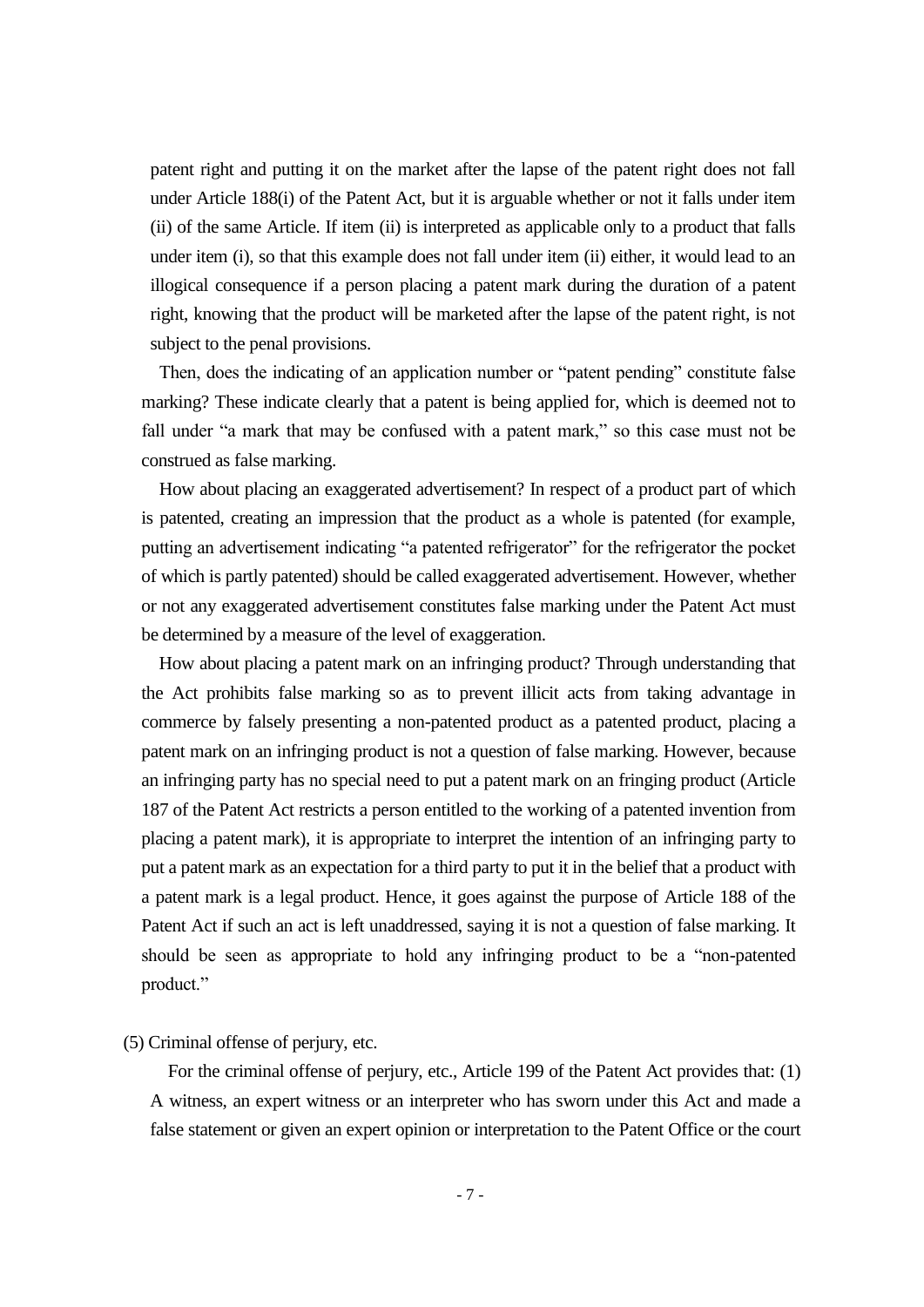commissioned thereby shall be punished by imprisonment with work for a term between three months and ten years, and (2) Where a person who has committed the criminal offense in the preceding paragraph has made a voluntary confession before a certified copy of the judgment on the case has been served or a trial decision has become final and binding, the punishment may be reduced or exculpated.

The Penal Code has general provisions for criminal offenses of perjury. For perjury, the Code sets down "When a witness who has sworn in accordance with law gives false testimony, imprisonment with work for not less than three months but not more than 10 years shall be imposed" (Article 169 of the Penal Code); for reduced punishment by reason of confession, "When a person who has committed the criminal offense prescribed under the preceding Article confesses before a judgment becomes final and binding or before disciplinary action is taken in the case in which he/she testified, such confession may lead to the punishment being reduced or may exculpate the offender" (Article 170 of the Penal Code); and for false expert opinion or interpreting, "An expert witness or interpreter who has sworn in accordance with laws and gives a false expert opinion or makes a false interpretation or translation shall be dealt with in the same manner as prescribed for in the preceding two Articles" (Article 171 of the Penal Code), respectively.

Therefore, Article 199(1) of the Patent Act rests on the same principle as that of the Penal Code and is based on the same grounds for sentencing. For this reason, a new key provision in Article 199(2) was laid down in the Patent Act, since the examiner's decision and appeals board decision do not fall under a "trial" as set down in Article 170 of the Penal Code.

A "witness" is defined under the Code of Civil Procedure as a third party who is ordered by the court to testify under examination with regard to specific matters based on his/her knowledge and experience. Under the Patent Act, the entity ordering a witness to testify is the Patent Office, and a court commissioned by the Patent Office.

An "expert witness" under the Code of Civil Procedure means a person who has the relevant knowledge and experience necessary to give expert testimony or report his/her expert opinions so as to assist the judge(s) in determining the issue.

An "interpreter" is not necessarily assigned only for foreign nationals, since Article 154(1) of the Code of Civil Procedure provides that if a person who participates in oral argument is unable to communicate in Japanese, or unable to hear or speak, an interpreter shall attend the oral argument.

False testimony" is a statement given against the witness's memory. It does not come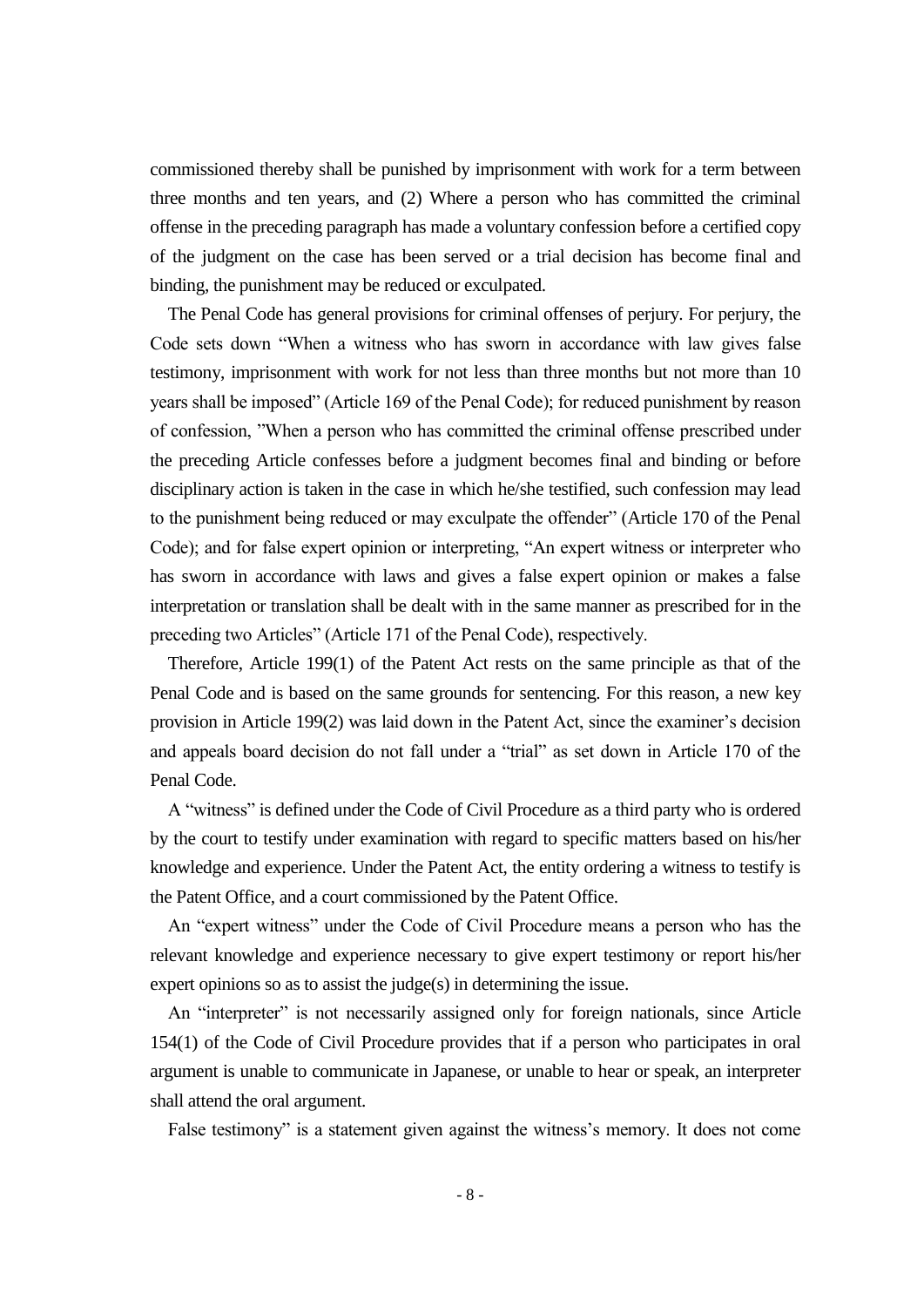into question whether or not the content of the statement agrees with the objective facts.

"False expert opinion" is an opinion or determination contrary to the expert witness's opinion, and again for an expert witness, whether or not the content of the opinion matches the objective facts is not brought into question.

# (6) Criminal offense of divulging secrets

Article 200 of the Patent Act provides that: A present or former official of the Patent Office who has divulged or misappropriated any secret relating to an invention claimed in a pending patent application that has become known to him/her in the course of performing his/her duties shall be punished by imprisonment with work for a term not exceeding one year or a fine not exceeding JPY500,000 .

Under the National Public Service Act before revision, if a national government official has divulged any secret that may have come to his/her knowledge in the course of his/her duties, it constitutes a violation of Article 100 of the Act. Such person shall be punished by imprisonment with work for not more than one year or a fine of not more than thirty thousand yen under Article 109 of the National Public Service Act.

The National Public Service Act shall apply to an official of the Patent Office as a national government official, yet it must be noted that the National Public Service Act has no provision to the effect that a person who misappropriates any secret relating to an invention claimed shall be punished. Also it is important to note there is legislation that says that a person engaged in special affairs, who has divulged any secret that may have come to his/her knowledge in the course of his/her duties shall be subject to punishment severer than under the National Public Service Act. In consideration of these circumstances, the Patent Act limited a fine to the amount not exceeding JPY500,000.

In 2008, the National Public Service Act was revised to set down "imprisonment with work for not more than one year or a fine of not more than fifty thousand yen," as a result of which punishments under the Patent Act are currently the same as under the National Public Service Act.

# (7) Criminal offense of breach of protective order

Article 200-2 of the Patent Act provides that: (1) "A person who fails to comply with a protective order shall be punished by imprisonment with work for a term not exceeding five years or a fine not exceeding JPY5m or combination thereof, "(2) "The prosecution of the crime under the preceding paragraph may not be initiated unless a complaint is filed,"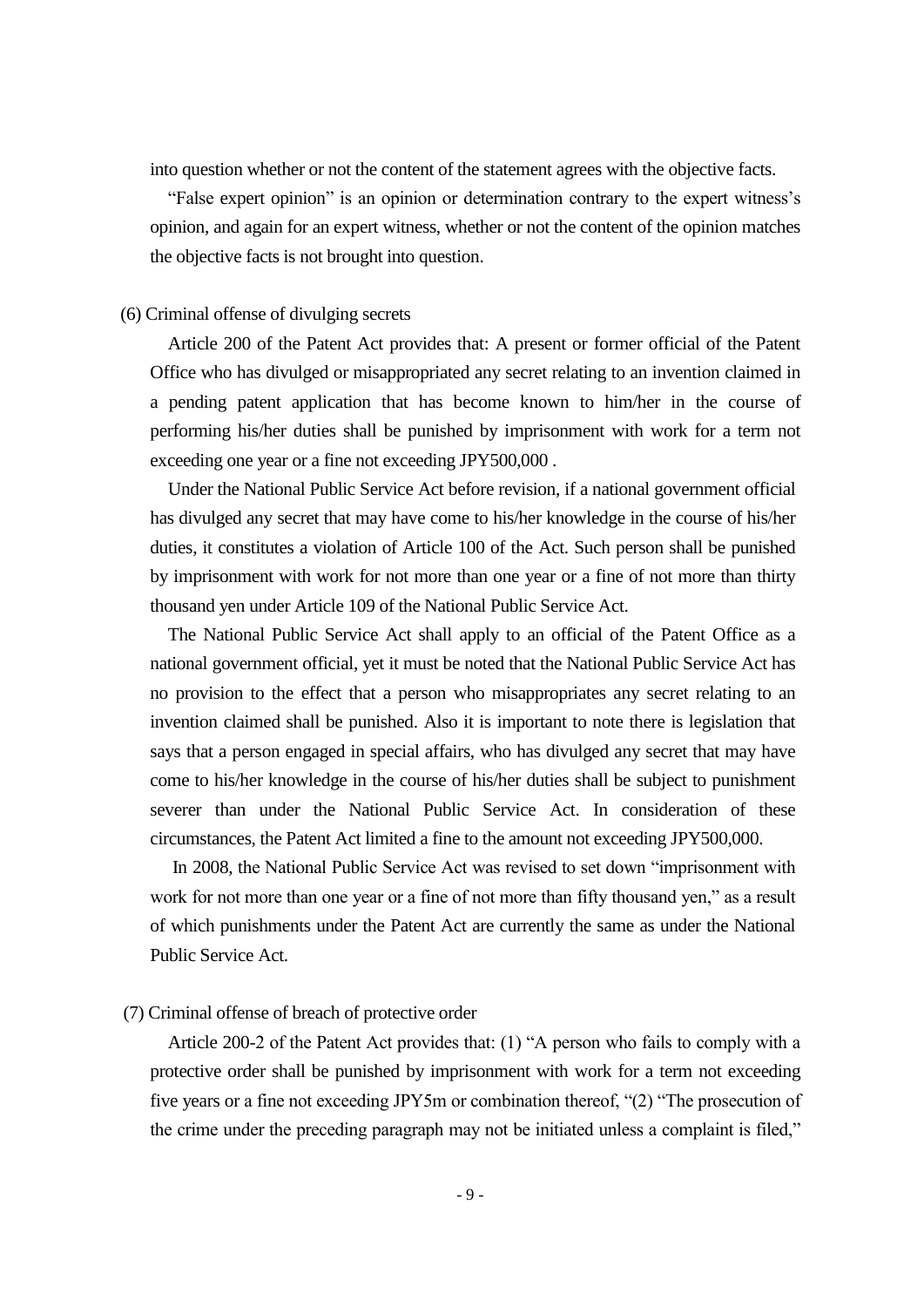and (3) "The crime under paragraph (1) shall apply to a person who commits the crime outside Japan."

Article 200-2 of the Patent Act was laid down when the Court Act was revised in 2004, with the view of ensuring the effectiveness of the protection of trade secrets by way of protective orders (Article 105-4 of the Patent Act).

To ensure the enforceability of trade secrets, paragraph (1) sets down criminal punishment by imprisonment with work and/or a fine. Pursuant to the revision of the Unfair Competition Prevention Act in 2005, it was revised so as to allow the imposing of imprisonment with work and a fine cumulatively and to raise the upper limit of the fine.

Paragraph (2) provides that the prosecution of criminal breach of protective order must be initiated upon a complaint. It can be assumed that the substance of the trade secret in question is uncovered during criminal proceedings on a case of breach of a protective order. Since the Constitution requires criminal proceedings to be conducted publicly, it is difficult to conduct criminal proceedings privately in light of the nature of a criminal trial, which would put the trade secret to be protected by the protective order at risk of being further infringed in the course of the criminal proceedings. In anticipation of such risk, the provision leaves prosecution to the decision of the proprietor of the trade secret.

Paragraph (3) extends the criminal punishment for breach of a protective order to persons outside Japan. Pursuant to the revision of the Unfair Competition Prevention Act in 2005, this paragraph was introduced with a view to protecting interest in trade secrets to be protected by law, along with punishing acts of using, and disclosing trade secrets outside Japan.

Unlike the general use/disclosure of trade secrets outside Japan, the paragraph intends to punish none but the litigant party for committing the criminal offense of breach of a protective order.

Because, in litigation before a Japanese court, it lacks rationality to distinguish a trade secret kept under control within Japan from a trade secret kept under control in a foreign country from the viewpoint of maintaining the legal order, the scope of punishment is set down as a "person having committed a crime outside Japan" without any distinction in the type of trade secret.

#### (8)Dual liability

Regarding dual liability, Article 201 of the Patent Act provides that "Where a representative of a juridical person or an agent, employee or other worker of a juridical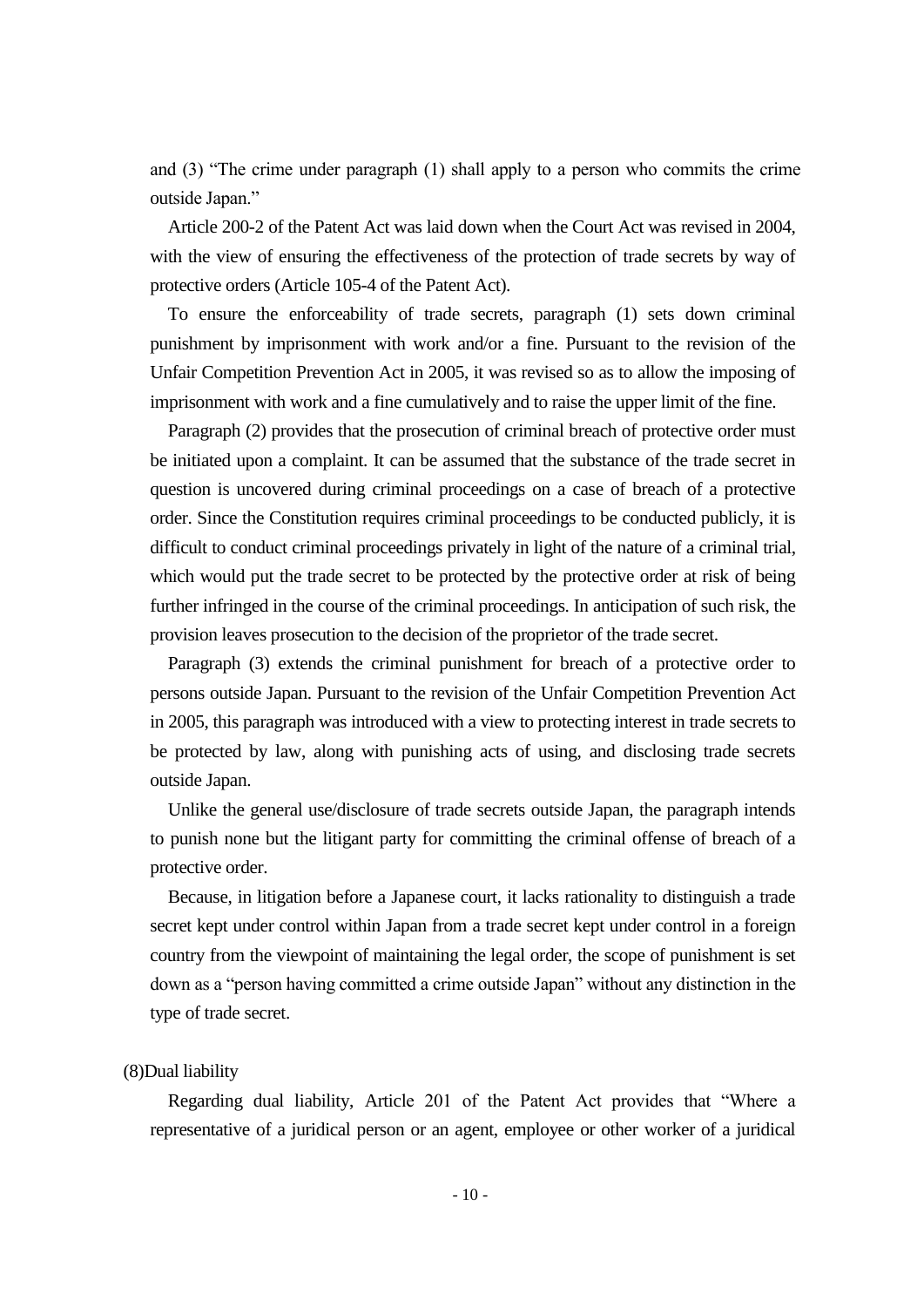person or an individual has committed in the course of performing his/her duties for the juridical person or individual, any act in violation prescribed in the following items, in addition to the offender, the juridical person shall be punished by a fine as provided for in the corresponding item and the individual shall be punished by a fine as provided for in the Article prescribed in the corresponding item" (paragraph (1)), and sets down (i) a fine not exceeding JPY300m in relation to Article 196, Article 196-2 or 200-2(1), and (ii) a fine not exceeding JPY100m in relation to Article 197 or 198.

In addition, Article 201 of the Patent Act provides that "In the case of the preceding paragraph, a complaint under Article 200-2(2) against the offender shall take effect on the juridical person or individual and the complaint against the juridical person or individual shall take effect on the offender" (paragraph 2), and "Where a fine is imposed on a juridical person or individual under Article 200-2(1) with regard to a violation of Article 196, 196-2 or 200-2(1), the period of prescription shall be governed by the same rules as for crimes in the provisions thereof" (paragraph 3).

The said Article on dual liability is laid down from the viewpoint of preventing criminal acts more effectively, and sets down that for any prescribed violation committed by a representative of a juridical person or an agent of an individual, etc., the juridical person or the individual shall be punished as well as the offender.

For infringement of a patent right, with consideration to: (i) the offense of working a patented invention as a business without authorization has been committed as a part of a juridical person's business, (ii) a certain manufacturing capability is usually required for the working of a patented invention, and (iii) compared to an offense committed by an individual, the profit gained due to infringement is estimated to be higher in the case where the perpetrator is a juridical person, the revision of the Act in 1998 set down dual liability for a criminal offense of infringement governing the juridical person (imposing a higher maximum fine compared to a criminal offense committed by an infringing individual).

According to the revision of the Act in 1999, dual liability was set down as governing the juridical person for offenses involving fraudulent acts and false marking.

As to fraudulent acts, because (i) an applicant submits a vast number of documents to the Patent Office, the majority of which are considered true and accurate, (ii) users called for the Patent Office to expedite the process, (iii) it was virtually impossible for examiners and appeal examiners to discover fraudulent acts and so on, it was crucially important to set down penal provisions with a sufficient deterrent effect. Under these particular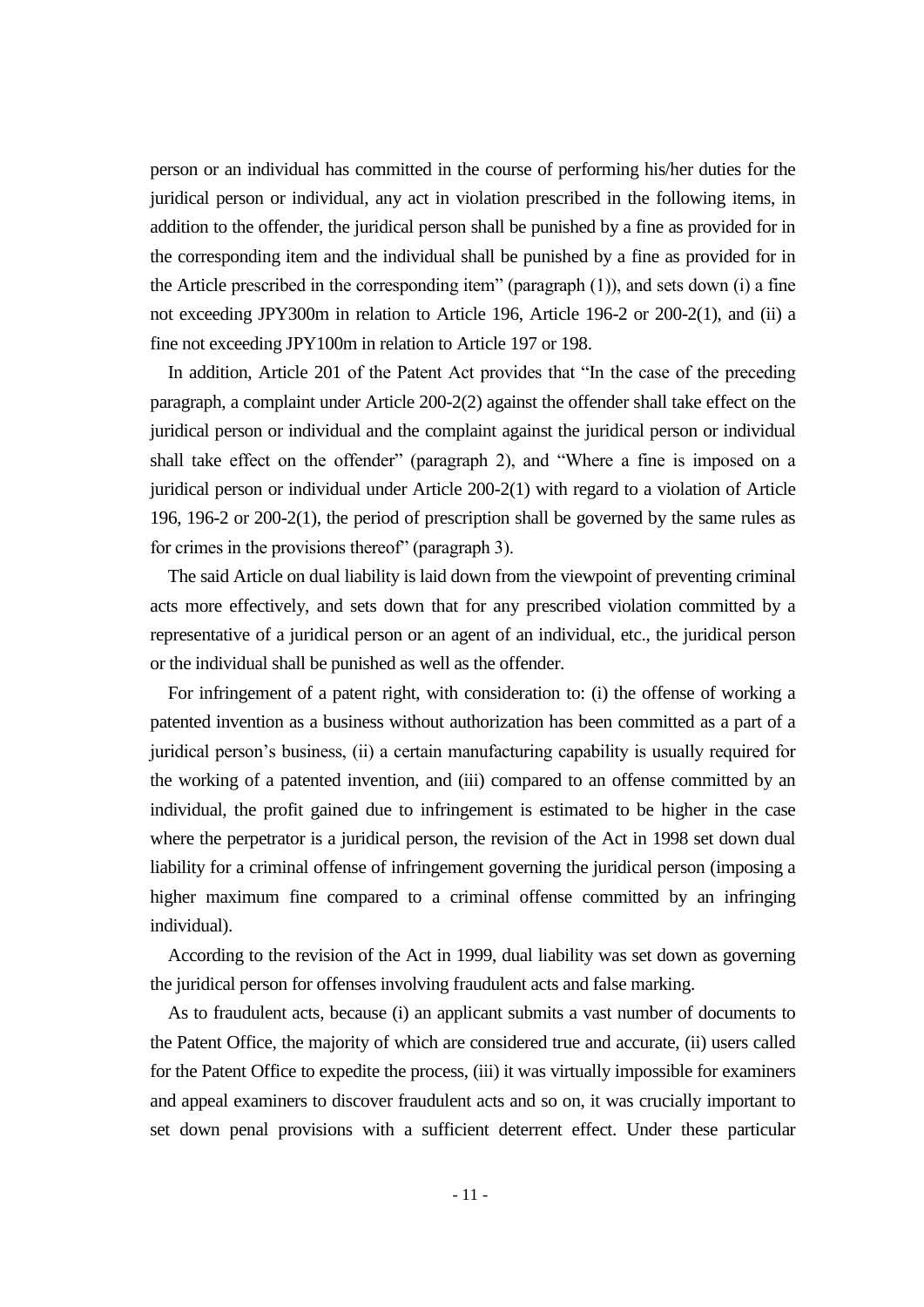circumstances in which (i) The profit gained by a juridical person by means of a fraudulent act is far more substantial than by an individual, and (ii) applications filed by businesses represent an overwhelming majority, most of which are filed by major corporations, it was likely that large-scale businesses be involved in fraudulent acts as perpetrators.

Regarding the criminal offense of false marking, dual liability was introduced with consideration given to (i) Given the technically advanced manufacturing capacity that enables a business to manufacture products of a certain quality, most businesses subject to punishment ought to be large-scale, (ii) a large-scale business has capabilities for mass production and mass marketing, where false marking would have a significant impact on society, (iii) dual liability had already been introduced for acts of misleading the public as to quality under the Unfair Competition Prevention Act (Act  $2(1)(xiii)$  of the Unfair Competition Prevention) overlapping at the interest protected by law and so forth.

The new provision was laid down when the Court Act was revised in 2004, thereby introducing dual liability for a juridical person with whom the offender committing the breach of the protective order is affiliated, with a view to ensuring the effectiveness of the protection of a trade secret by way of a protective order.

Paragraph (2) was laid down when the Court Act was revised in 2004. In connection with dual liability set down in paragraph  $(1)$ , paragraph  $(2)$  is intended to ensure that  $(i)$ the juridical person shall be prosecuted upon complaint under the same rule as for the offender, and (ii) on the same principle of inseparability for a complaint involving one or more accomplices in an offense (Article 238(1) of the Code of Criminal Procedure ), the effect of a complaint filed against an individual committing a breach of a protective order shall extend to the business operator.

Paragraph (3) is a new provision introduced under the Act as revised in 2006, so as to avoid consequence such that different (statute of limitations to prosecution) applies from the natural person to the juridical person in an offense pursuant to Article 250 of the Code of Criminal Procedure when in addition to the natural person committing a criminal offense, the juridical person is punished with a fine.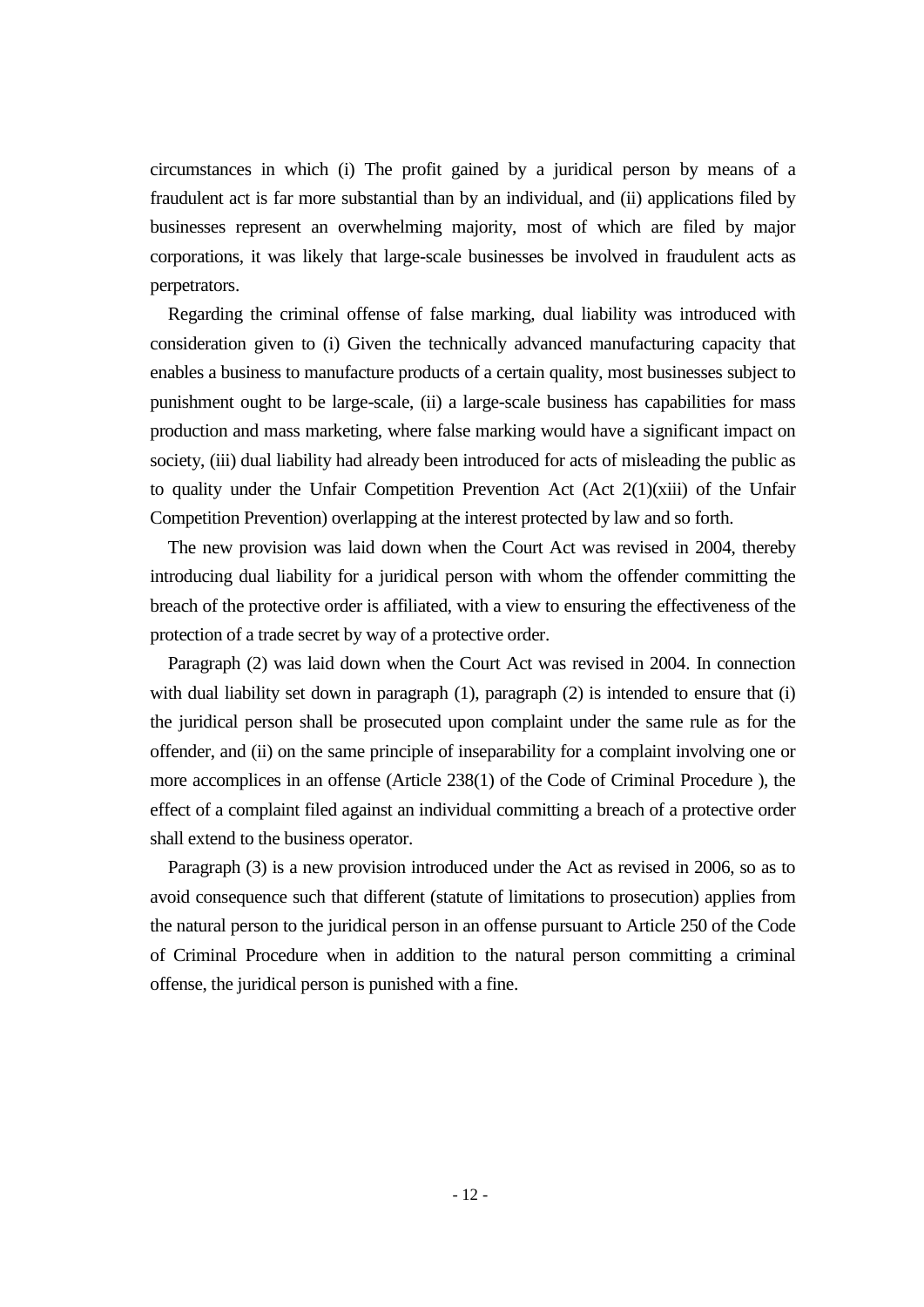3. Criminal Punishments Under the Utility Model Act

(1) Criminal offense of infringement

For the criminal offense of infringement, Article 56 of the Utility Model Act provides that: An infringer of a utility model right or an exclusive license shall be punished by imprisonment with work for a term not exceeding five years or a fine not exceeding JPY5m, or a combination thereof.

Unlike the Patent Act, this provision shall govern acts deemed to constitute infringement (Article 28 of the Utility Model Act).

For the same purpose as under the Patent Act, the revision of the Act in 1993 raised the maximum amount of the fine, and subsequently in 1995 the maximum term of imprisonment with work was raised to five years and the maximum amount of the fine to JPY5m.

The purpose of laying down Article 56 of the Utility Model Act is the same as under the Patent Act.

# (2) Criminal offense of fraud

Article 57 of the Utility Model Act provides that: Any person who has obtained a utility model registration or an appeals board decision by means of a fraudulent act shall be punished by imprisonment with work for a term not exceeding one year or a fine not exceeding JPY1m.

The current Utility Model Act, as enacted, limited the maximum fine to JPY100,000 and subsequently, when revised in 1993, raised it to JPY1m for the same reason as under Article 56 of the Utility Model Act.

The purpose of laying down Article 57 of the Utility Model Act is the same as under the Patent Act.

# (3) Criminal offense of false marking

For the criminal offense of false marking, Article 58 of the Utility Model Act provides that: Any person who fails to comply with Article 52 shall be punished by imprisonment with work for a term not exceeding one year or a fine not exceeding JPY1m.

The current Utility Model Act, as enacted, limited the maximum fine to JPY100,000, and subsequently, when revised in 1993, raised it to JPY1m, for the same reason as under Article 56 of the Act.

The purpose of laying down Article 58 of the Utility Model Act is the same as under the Patent Act.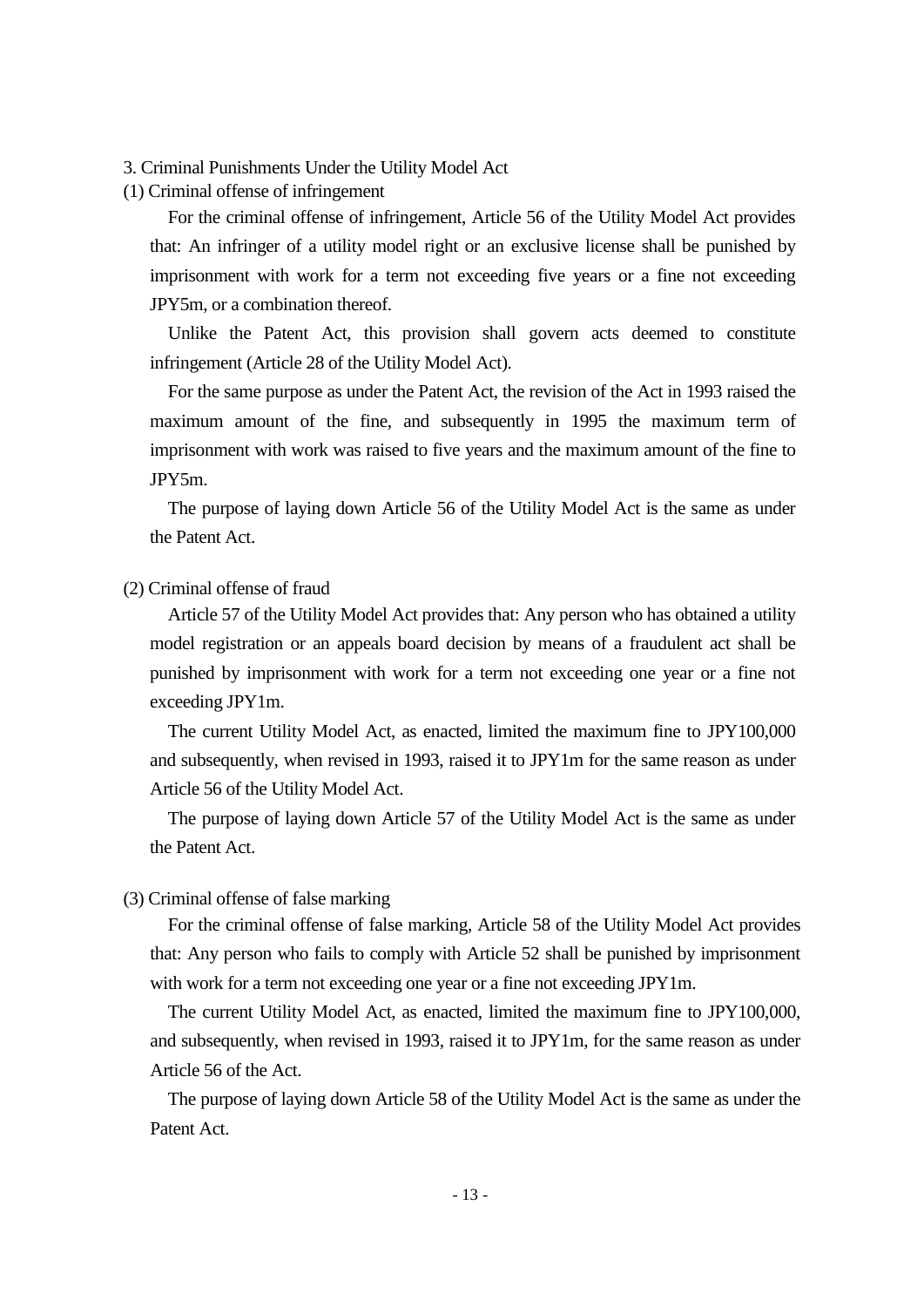(4) Criminal offense of perjury, etc.

For the criminal offense of perjury, etc., Article 59 of the Utility Model Act provides that, as in Article 199 of the Patent Act: (1) A witness, an expert witness or an interpreter who has sworn under this Act and made a false statement or given a false expert opinion or interpretation to the Patent Office or the court commissioned thereby shall be punished by imprisonment with work for a term of between three months and ten years, and (2) Where a person who has committed the crime in the preceding paragraph has made a voluntary confession before a certified copy of the judgment on the case has been served or a trial decision has become final and binding, the punishment may be reduced or exculpated.

The purpose of laying down Article 59 of the Utility Model Act is the same as under the Patent Act.

#### (5) Criminal offense of divulging secrets

For the criminal offense of divulging secrets, Article 60 of the Utility Model Act provides, as in Article 200 of the Patent Act: A present or former official of the Patent Office who has divulged or misappropriated any secret relating to a device claimed in an application pending for a utility model registration that has become known to him/her in the course of performing his/her duties shall be punished by imprisonment with work for a term not exceeding one year or a fine not exceeding JPY500,000.

The purpose of laying down Article 60 of the Utility Model Act is the same as under the Patent Act.

# (6) Criminal offense of breach of a protective order

For the criminal offense of breach of a protective order, Article 60-2 of the Utility Model Act provides that, as in Article 200-2 of the Patent Act: (1) Any person who fails to comply with a protective order shall be punished by imprisonment with work for a term not exceeding five years or a fine not exceeding JPY5m, or a combination thereof ; (2) The prosecution of the crime under the preceding paragraph may not be initiated unless a complaint is filed; and (3)The crime under paragraph (1) shall apply to a person who commits the crime outside Japan.

The purpose of laying down Article 60-2 of the Utility Model Act is the same as under the Patent Act.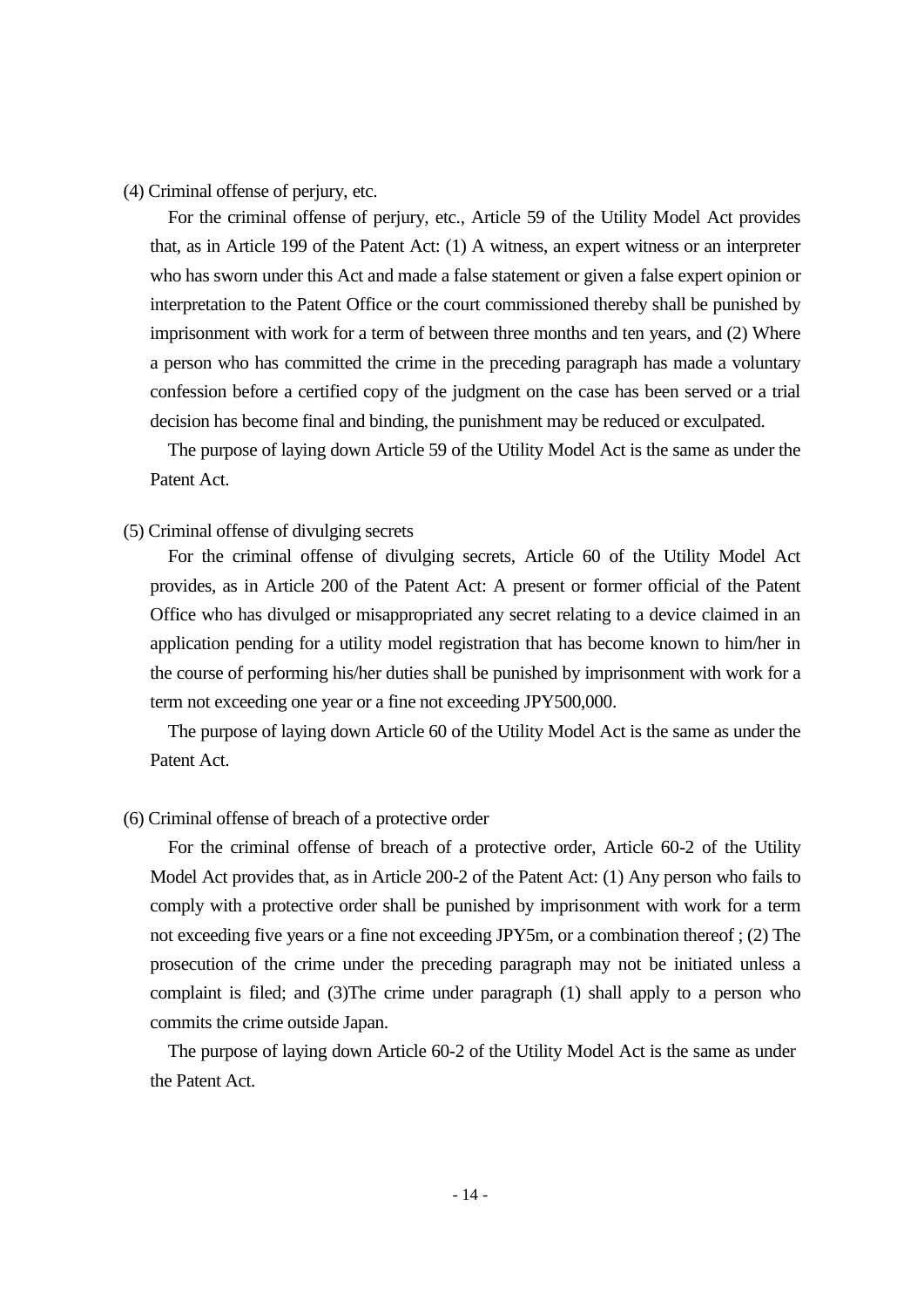# (7) Dual liability

Setting forth dual liability, Article 61 of the Utility Model Act provides that where a representative of a juridical person, or an agent, employee or other worker of a juridical person or an individual has committed in the course of performing his/her duties for the juridical person or individual, any act in violation prescribed in the following items, in addition to the offender, the juridical person shall be punished by a fine as provided for in the following items and the individual shall be punished by a fine as provided for in the Article prescribed in the respective items (paragraph 1), and sets down (i) a fine not exceeding 300 million yen in relation to Article 56 or Article 60-2(1), and (ii) a fine not exceeding 30 million yen in relation to Article 57 or Article 58.

In addition, Article 61 of the Utility Model Act provides that, as in Article 201 of the Patent Act, that in the case of the preceding paragraph, the complaint under Article 60-2(2) against the offender shall also take effect on the juridical person or individual and the complaint against the juridical person or individual shall also take effect on the offender (paragraph 2), and that where a fine is imposed on a juridical person or individual under paragraph (1) with regard to a violation of Article 56 or 60-2(1), the period of prescription set down for the criminal offense in the corresponding Article shall apply.

The purpose of laying down Article 61 of the Utility Model Act is the same as under the Patent Act.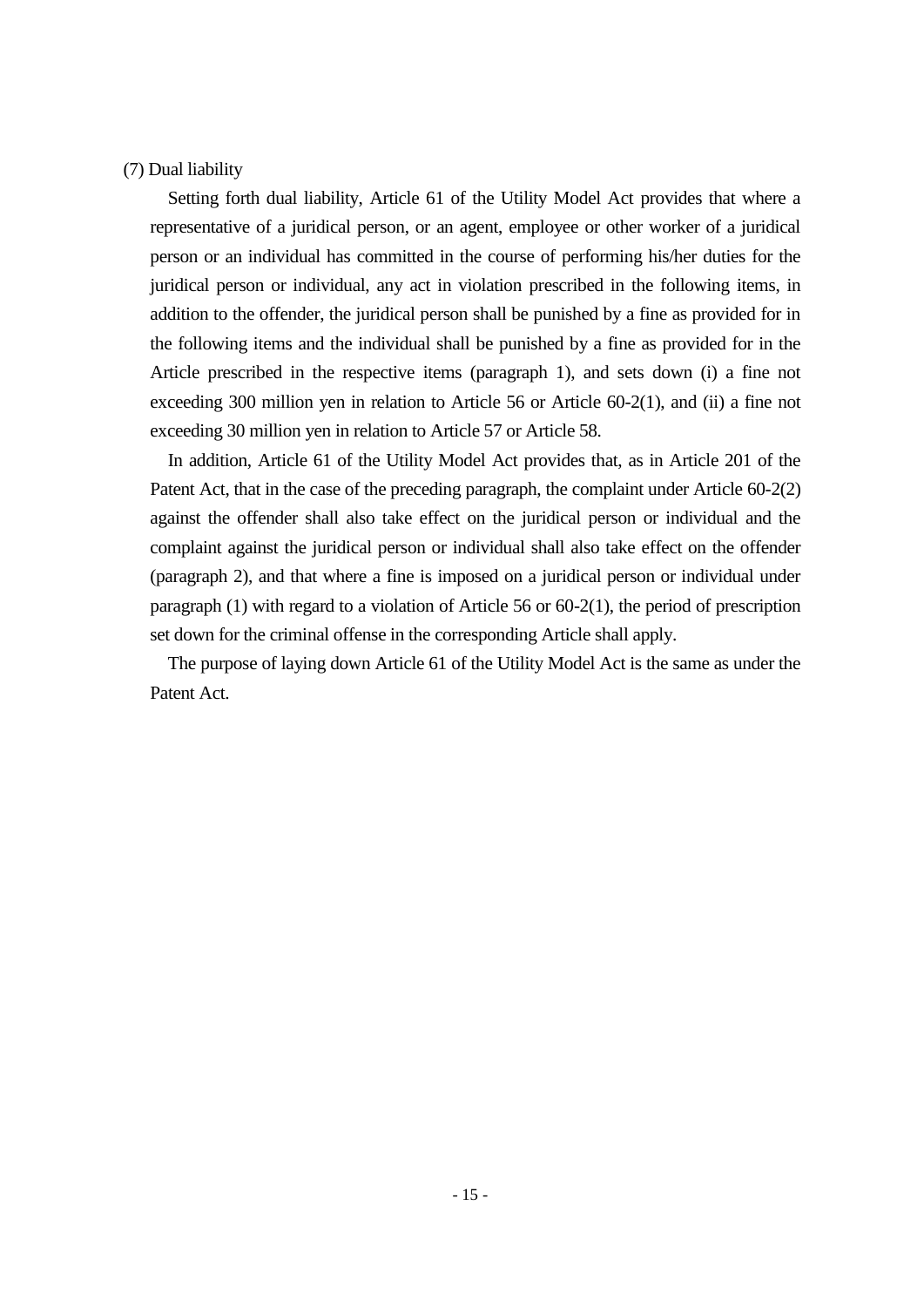#### 4. Criminal Punishment under the Design Act

(1) Criminal offense of infringement

For the criminal offense of infringement, Article 69 of the Design Act provides that an infringer of a design right or exclusive license (excluding one who has committed any acts which are deemed to constitute infringement of a design right or an exclusive license under Article 38) shall be punished by imprisonment with work for a term not exceeding ten years or a fine not exceeding JPY10m or a combination thereof. Article 69-2 of the Design Act shall govern acts deemed to constitute infringement (Article 38 of the Design Act).

For the same reason as under the Patent Act, the revision of the Act in 1993 raised the maximum fine, and subsequently in 2006 the maximum imprisonment with work to ten years and a fine of JPY10m.

The purpose of laying down Article 69 of the Design Act is the same as under Article 196-2 of the Patent Act.

# (2) Acts deemed to constitute infringement

For acts deemed to constitute infringement under 38 of the Design Act, Article 69-2 of the Design Act provides that a person who has committed any acts which are deemed to constitute infringement of a design right or an exclusive license under Article 38 shall be punished by imprisonment with work for a term not exceeding five years or a fine not exceeding JPY5m, or a combination thereof.

The said provision was laid down when the Act was revised in 2006, like Article 196-2 of the Patent Act.

# (3) Criminal offense of fraud

For the criminal offense of fraud, Article 70 of the Design Act provides that any person who has obtained a design registration or an appeals board decision by means of a fraudulent act shall be punished by imprisonment with work for a term not exceeding one year or a fine not exceeding JPY1m.

The current Design Act, as enacted, limited the maximum fine to JPY100,000 and subsequently, when revised in 1993, raised it to JPY1m for the same reason as under Article 69 of the Design Act.

The purpose of laying down Article 70 of the Design Act is the same as under the Patent Act.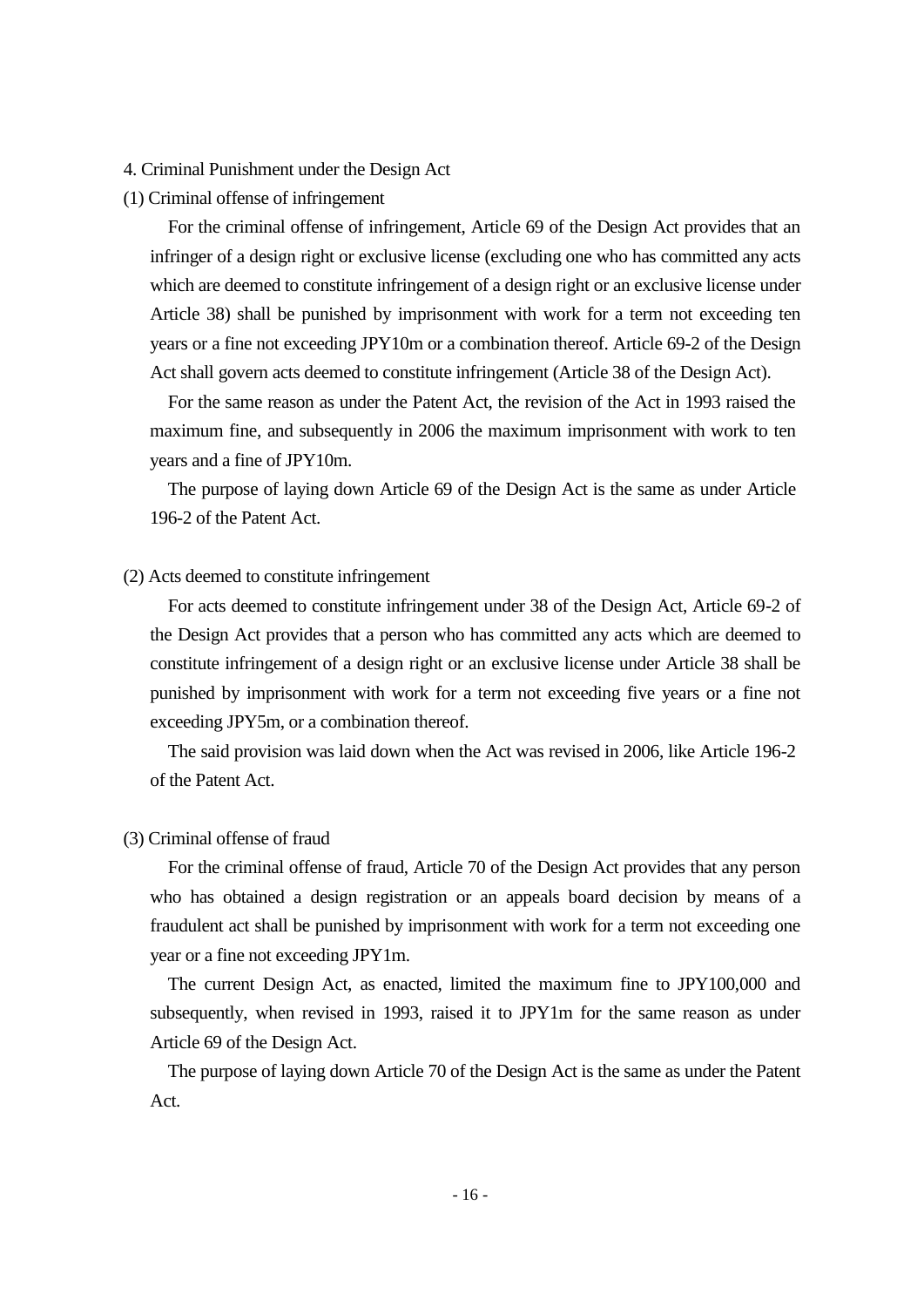#### (4) Criminal offense of false marking

For criminal offenses of false marking, Article 71 of the Design Act provides that a person who fails to comply with Article 65 shall be punished by imprisonment with work for a term not exceeding one year or a fine not exceeding JPY1m.

The current Design Act, as enacted, limited the maximum fine to JPY100,000 and subsequently, when revised in 1993, raised it to JPU1m for the same reason as under Article 69 of the Design Act.

The purpose of laying down Article 71 of the Design Act is the same as under the Patent Act.

#### (5) Criminal offense of perjury, etc.

For the criminal offense of perjury, etc., Article 72 of the Design Act provides that, as in Article 199 of the Patent Act: (1) A witness, an expert witness or an interpreter who has sworn under this Act and made a false statement or given a false expert opinion or interpretation to the Patent Office or the court commissioned thereby shall be punished by imprisonment with work for a term of between three months and ten years; and (2) Where a person who has committed the crime in the preceding paragraph has made a voluntary confession before a certified copy of the advisory opinion on the case has been served or an examiner's decision or a trial decision has become final and binding, the punishment may be reduced or exculpated.

The purpose of laying down Article 72 of the Design Act is the same as under the Patent Act.

# (6) Criminal offense of divulging secrets

For the criminal offense of divulging secrets, Article 73 of the Design Act provides that, as in Article 200 of the Patent Act, that a present or former official of the Patent Office who has divulged any secret relating to a design in a pending application for design registration that has become known to him/her in the course of performing his/her duties, or misappropriated the said design shall be punished by imprisonment with work for a term not exceeding one year or a fine not exceeding JPY500,000.

The purpose of laying down Article 73 of the Design Act is the same as under the Patent Act.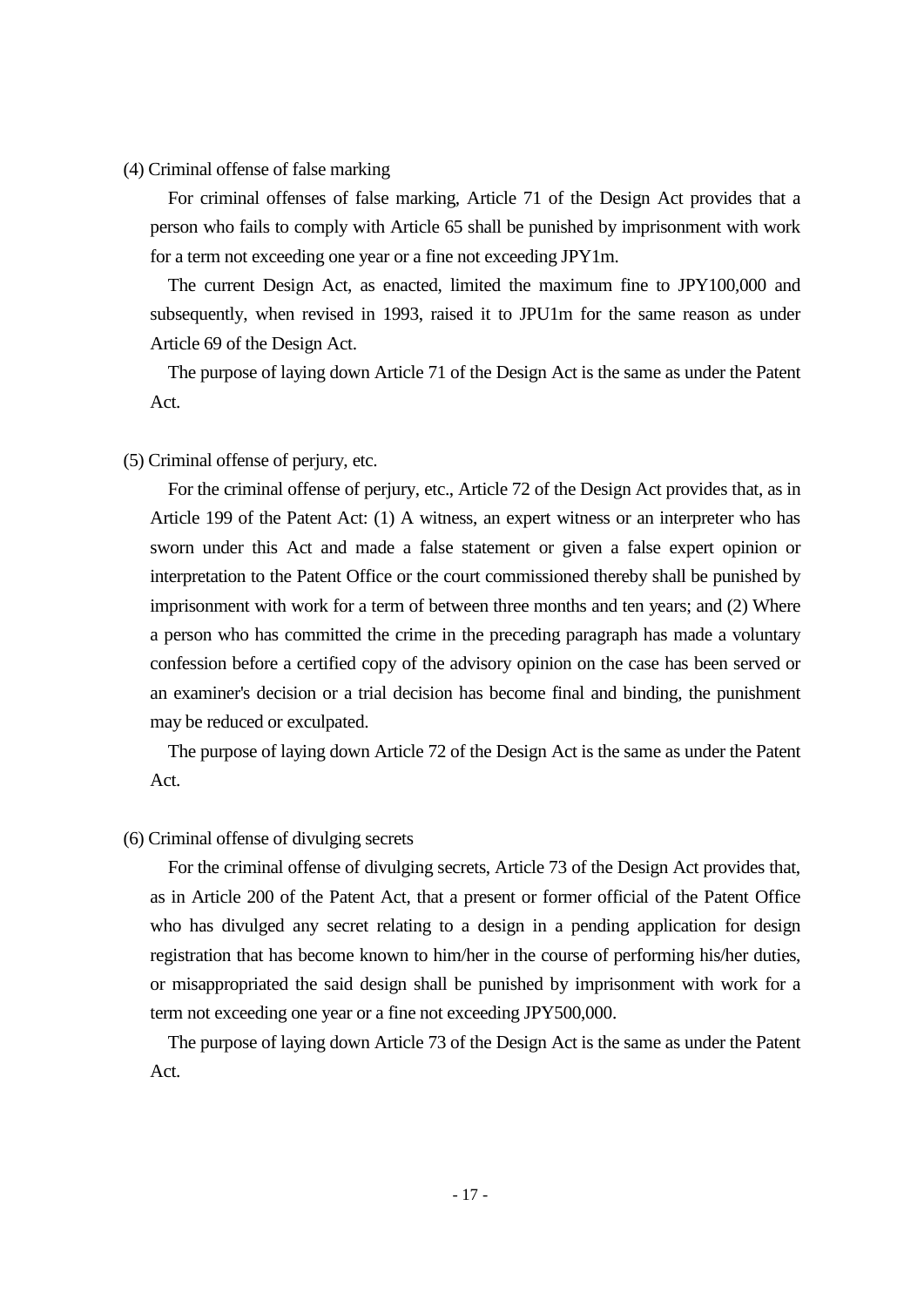#### (7) Criminal offense of breach of a protective order

For the criminal offense of breach of a protective order, Article 73-2 of the Design Act provides that, as in Article 200-2 of the Patent Act: (1) A person who fails to comply with an order given under 105-4(1) of the Patent Act as applied mutatis mutandis in Article 41 shall be punished by imprisonment with work for a term not exceeding five years or a fine not exceeding JPY5m yen or a combination thereof; (2) Prosecution of the crime under the preceding paragraph may not be initiated unless a complaint is filed; and (3) The criminal offense under paragraph (1) shall apply to a person who commits the crime outside Japan.

The purpose of laying down Article 73-2 of the Design Act is the same as under the Patent Act.

# (8) Dual liability

For dual liability, Article 74 of the Design Act provides that where a representative of a juridical person or an agent, employee or other worker of a juridical person or an individual has committed in the course of performing his/her duties for the juridical person or the individual, any act in violation prescribed in the following items, in addition to the offender, the juridical person shall be punished by a fine as provided for in the corresponding item and the individual shall be punished by a fine as provided for in the Article prescribed in the corresponding item (paragraph (1)), and sets down (i) a fine not exceeding JPY300m in relation to Article 69, 69-2 or 73-2(1), and (ii) a fine not exceeding JPY30m in relation to Article 70 or 71.

In addition, Article 74 of the Design Act provides that, as in Article 201 of the Patent Act, in the case of the preceding paragraph, the complaint filed under Article 73- 2(1) against the offender shall take effect on the juridical person or the individual and the complaint filed against the juridical person or individual shall take effect on the offender (paragraph (2)), and that where a fine is imposed on a juridical person or an individual under paragraph (1) with regard to a violation of Article 69, 69-2 or 73-2(1), the period of prescription shall be governed by the same rules as for crimes in the provisions thereof (paragraph 3).

The purpose of laying down Article 74 of the Design Act is the same as under the Patent Act.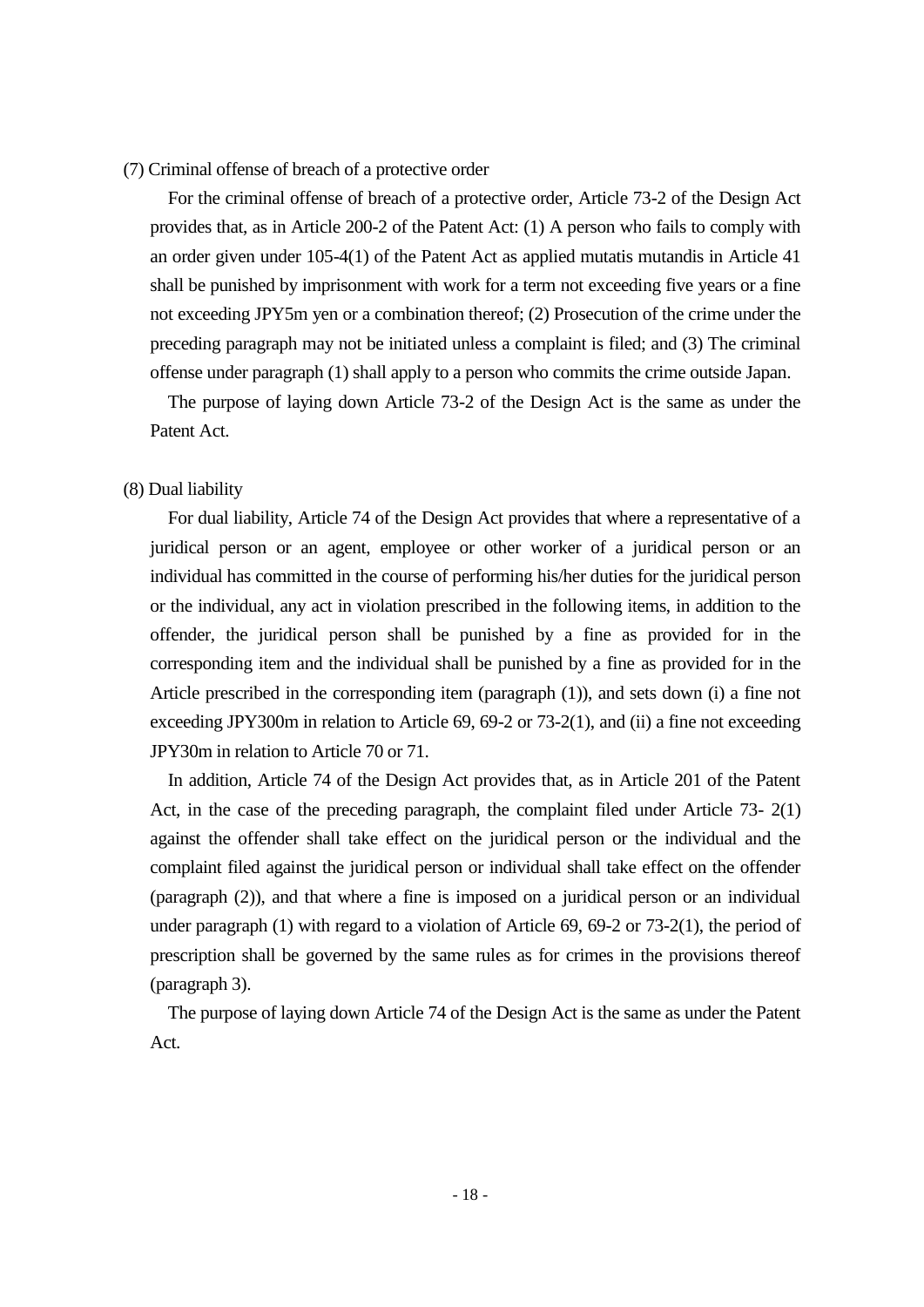# 5. Criminal Punishment under the Trademark Act

### (1) Criminal offense of infringement

For the criminal offense of infringement, Article 78 of the Trademark Act provides that an infringer of a trademark right or an exclusive right to use (excluding one who has committed an act that shall be deemed to constitute infringement of a trademark right or an exclusive right to use under Article 37 or Article 67) shall be punished by imprisonment with work for a term not exceeding ten years or a fine not exceeding JPY10m, or a combination thereof. Acts deemed to constitute infringement (Article 37 or Article 67 of the Trademark Act) shall be governed by Article 78-2 of the Trademark Act.

From the same standpoint as under the Patent Act, the revision of the Act in 1993 raised the maximum amount of the fine, and subsequently in 2006 the maximum term of imprisonment with work to ten years and the fine to JPY10m.

The purpose of laying down Article 78 of the Trademark Act is the same as for Article 196 of the Patent Act. In light of the nature of the trademark right serving the public interest, however, the criminal offense of infringement under the current Trademark shall be prosecutable without complaint since its enactment.

#### (2) Act deemed to constitute infringement

In relation to acts deemed to constitute infringement under Article 37 or Article 67 of the Trademark Act, Article 78-2 of the Trademark Act provides that any person who has committed an act that shall be deemed to constitute infringement of a trademark right or an exclusive right to use under Article 37 or Article 67 shall be punished by imprisonment with work for a term not exceeding five years or a fine not exceeding JPY5m, or a combination thereof.

This provision was laid down when the Act was revised in 2006, the same as under the Patent Act.

# (3) Criminal offense of fraud

For the criminal offense of fraud, Article 79 of the Trademark Act provides that any person who has obtained a trademark registration, defensive mark registration, registration of renewal of the duration of a trademark right or a right based on defensive mark registration, a decision in opposition to registration or an appeals board decision by means of a fraudulent act shall be punished by imprisonment with work for a term not exceeding three years or a fine not exceeding JPY3m.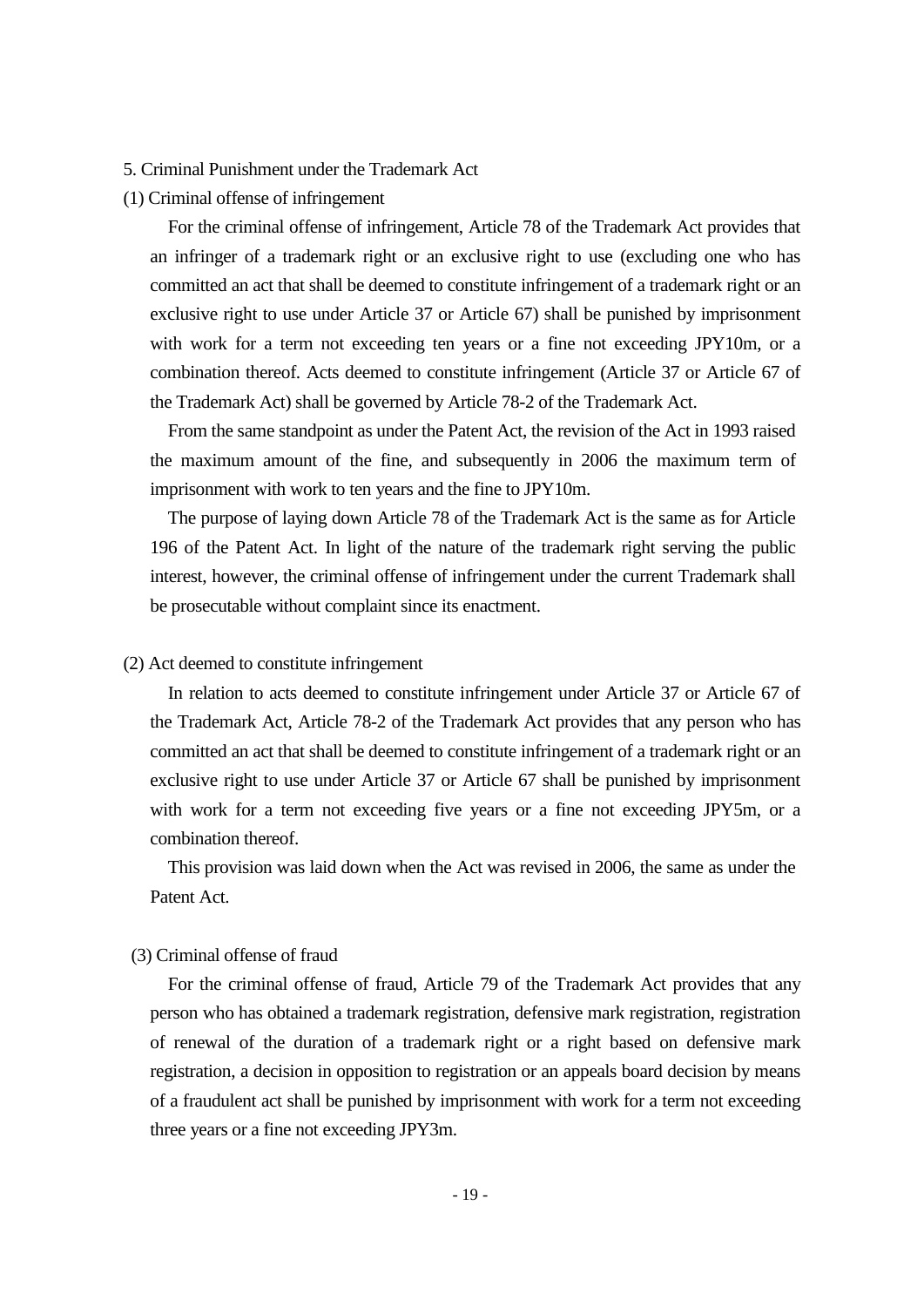The current Trademark Act, as enacted, limited the maximum fine to JPY300,000, and subsequently, when revised in 1993, raised it to JPY3m for the same reason as under Article 78 of the Trademark Act.

The purpose of laying down Article 79 of the Trademark Act is the same as under the Patent Act.

#### (4) Criminal offense of false indication

For false marking, Article 80 of the Trademark Act provides that any person who fails to comply with Article 74 shall be punished by imprisonment with work for a term not exceeding three years or a fine not exceeding JPY3m.

The current Trademark Act, as enacted, limited the maximum fine to JPY300,000, and subsequently, when revised in 1993, raised it to JPY3m for the same reason as under Article 78 of the Trademark Act.

The purpose of laying down Article 80 of the Trademark Act is the same as under the Patent Act.

# (5) Criminal offense of perjury, etc.

For the criminal offense of perjury, etc. Article 81 of the Trademark Act provides that, as in Article 199 of the Patent Act: (1) A witness, an expert witness or an interpreter who has taken an oath under this Act and has made a false statement or given a false expert opinion or a false interpretation before the Patent Office or a court commissioned thereby, shall be punished by imprisonment with work for a term of between three months and ten years; and (2) Where a person who has committed the offense in the preceding paragraph has made a voluntary confession before a transcript of the judgment on the case has been served, or a decision on an opposition to registration or a trial decision has become final and binding, the punishment may be reduced or waived.

The purpose of laying down Article 81 of the Trademark Act is the same as under the Patent Act.

# (6) Criminal offense of breach of a protective order

For the criminal offense of breach of a protective order, Article 81-2 of the Trademark Act provides that, as in Article 200-2 of the Patent Act: (1) Any person who fails to comply with an order under Article 105-4(1) of the Patent Act as applied mutatis mutandis in Article 39 of this Act (including cases where it is applied mutatis mutandis in Article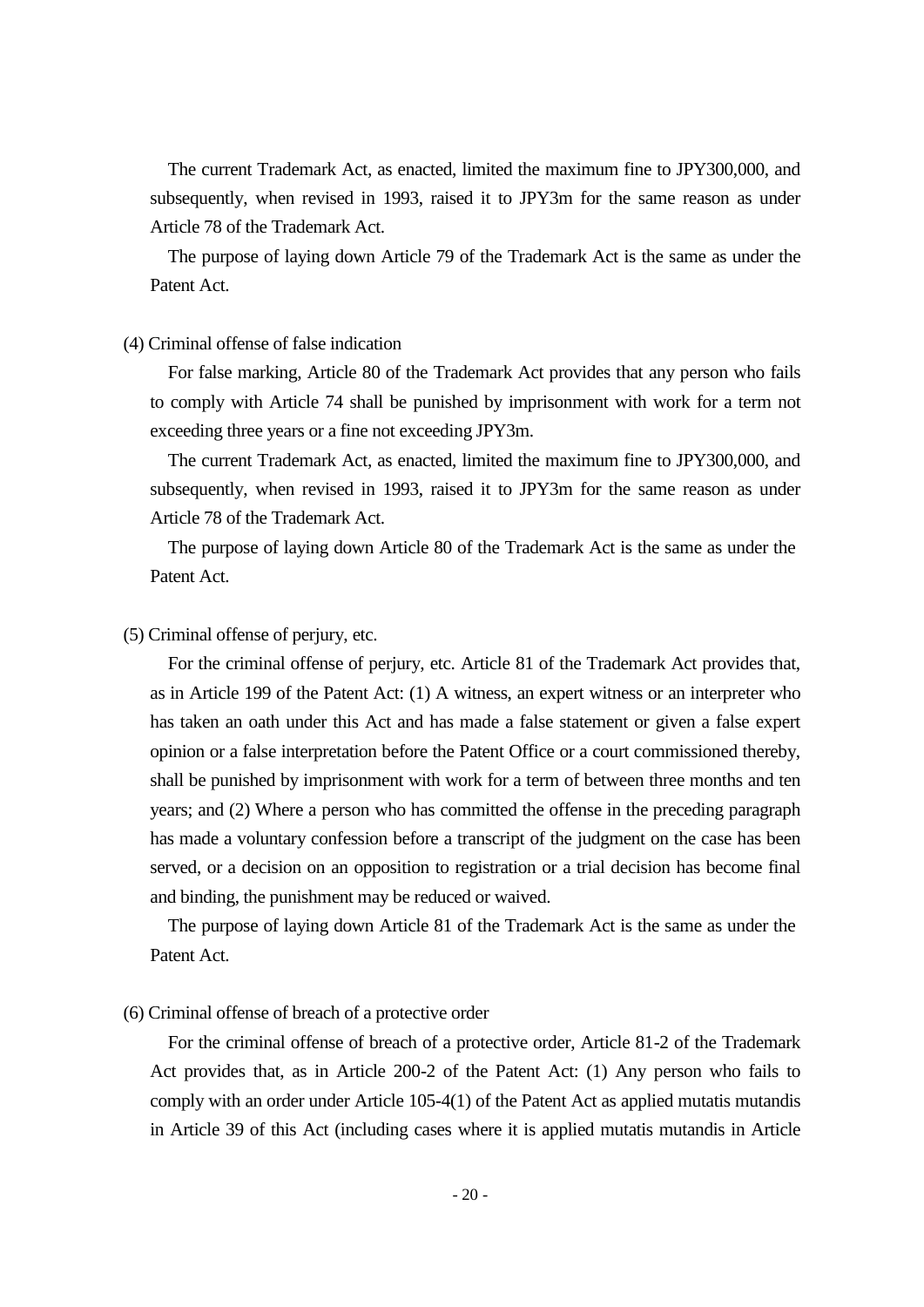13-2(5)) shall be punished by imprisonment with work for a term not exceeding five years or a fine not exceeding JPY5m or a combination thereof; (2) Prosecution of the crime under the preceding paragraph may not be instituted unless a complaint is filed; and (3) any criminal offense under paragraph (1) shall apply to a person who commits the crime under the said paragraph while outside Japan.

The purpose of laying down Article 81-2 of the Trademark Act is the same as under the Patent Act.

#### (7) Dual liability

For dual liability, Article 82 of the Trademark Act provides that where a representative of a juridical person or an agent, employee or other staff member of a juridical person or an individual has committed, in the course of performing social activities for the juridical person or individual, any act in violation of the provisions prescribed in the following items, in addition to the offender, the juridical person shall be punished by a fine as provided for in the corresponding items and the individual shall be punished by a fine as provided for in each article prescribed in the following items (paragraph 1), and sets down (i) a fine not exceeding 300 million yen in relation to Article 78, Article 78-2or Article 81-2(1), and (ii) a fine not exceeding JPY100m in relation to Article 79 or Article 80.

Article 82 of the Trademark Act also provides that, as in Article 201 of the Patent Act, in the case of the preceding paragraph, a complaint under Article 81-2(2) against the offender shall also take effect on the juridical person or individual and a complaint against the juridical person or individual shall also take effect on the offender (paragraph 2), and that where a fine is imposed on a judicial person or individual pursuant to paragraph (1) with regard to a violation of Article 78, Article 78-2 or 81-2(1), the period of prescription shall be governed by the same rules as for crimes in the provisions thereof (paragraph 3).

The Act, when revised in 1996, extended dual liability to any criminal offense of infringement of a trademark right (Article 78, Article 78-2 of the Trademark Act), with a view to enhancing the deterrent effect against fake brand cases involving a juridical person to a sufficient level. Since the purpose of the Trademark Act is, through the protection of trademarks, to ensure the maintenance of the business confidence of persons who use trademarks and thereby to contribute to the development of the industry and to protect the interests of consumers, the criminal offense of infringement of a trademark right would have a great impact on the national economy.

In 1999, the Act was revised from the same standpoint as under the Patent Act so as to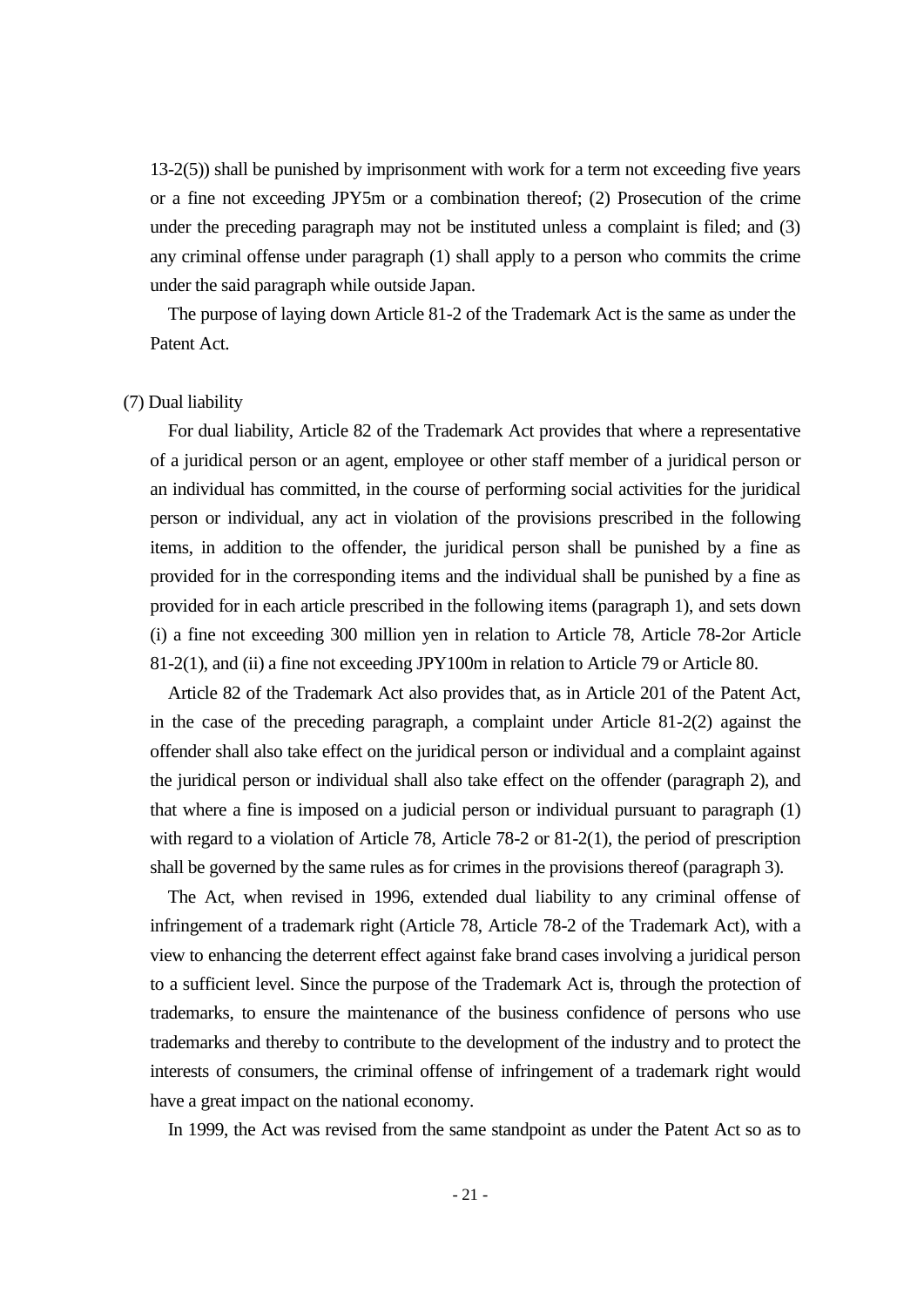apply dual liability to the criminal offense of fraud (Article 79 of the Trademark Act), and the criminal offense of false marking (Article 80 of the Trademark Act).

Subsequently, along with the revision of the Court Act in 2004, the Act introduced dual liability to the juridical person with which the offender committing the breach of a protective order is affiliated, for the same reason as under the Patent Act.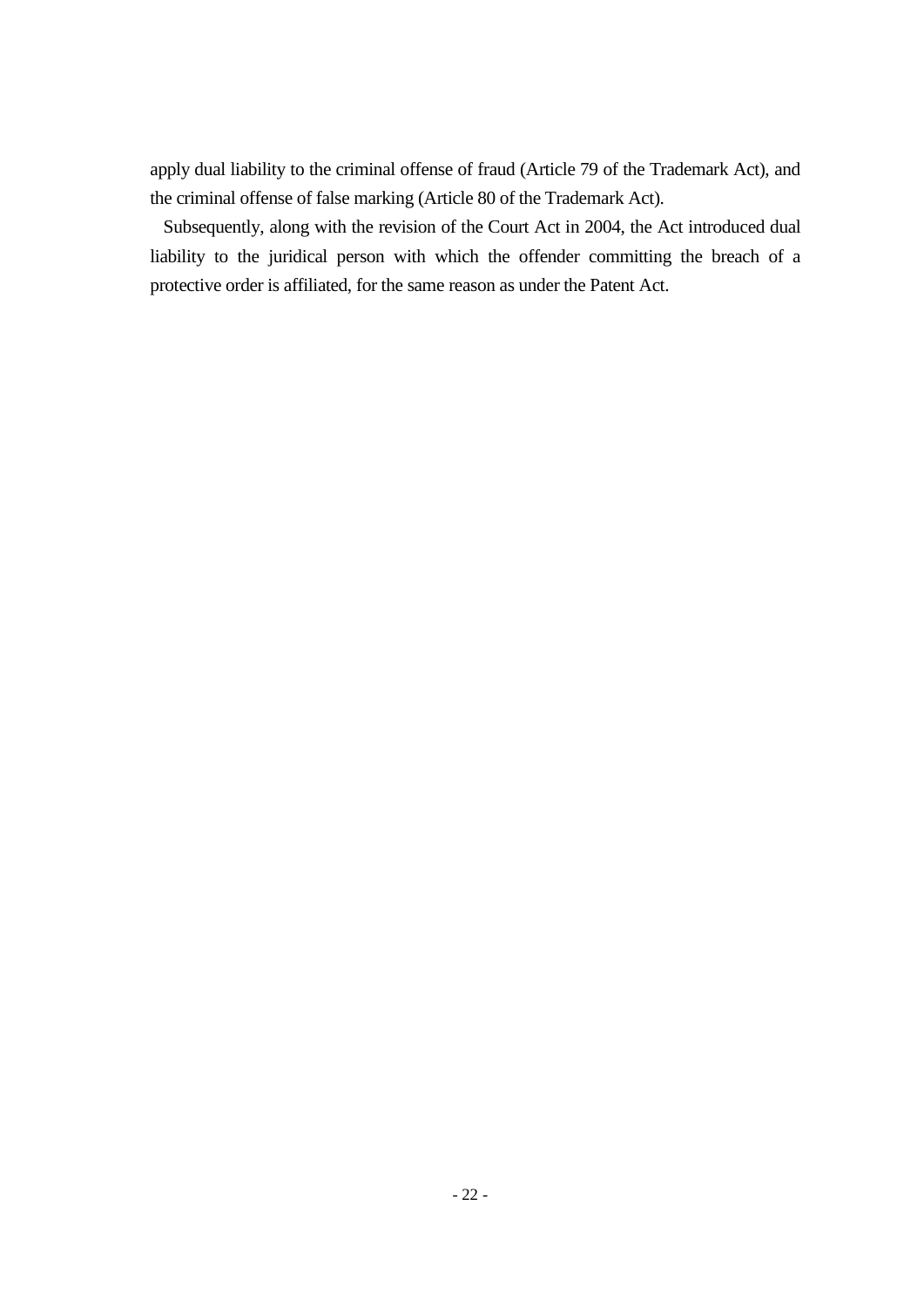- 6. Criminal Punishment Under the Act on the Circuit Layout of a Semiconductor Integrated Circuits (hereinafter, "Semiconductor Chip Protection Act")
- (1) Criminal offense of infringement

For the criminal offense of infringement, Article 51(1) of the Semiconductor Chip Protection Act provides that any person who has infringed a layout-design exploitation right or an exclusive exploitation right shall be punished by imprisonment with work for not more than three years or a fine of not more than JPY1m. "Any person who has infringed a layout-design exploitation right or an exclusive exploitation right" means a person who has exploited another's layout-design or committed an act deemed to constitute infringement, without authorization.

The Semiconductor Chip Protection Act (Article 2(3)) defines the term "exploitation" in relation to layout-design as any of the following acts:

- (i) The act of manufacturing semiconductor integrated circuits utilizing such layout-design; and
- (ii) The act of transferring, leasing, displaying for the purpose of transfer or leasing, or importing semiconductor integrated circuits (including articles incorporating said semiconductor integrated circuits as a part thereof) manufactured utilizing such layout-design.

Under the Semiconductor Chip Protection Act, an "act deemed to constitute infringement" (Article 23 of the Act) is defined in the provision: "Any act of manufacturing, transferring, leasing, displaying for the purpose of transfer or leasing, or importing products used solely for the purpose of imitating the registered layout-design in the course of trade shall be deemed to constitute infringement of a layout-design exploitation right or an exclusive exploitation right."

As Article 51(2) of the Semiconductor Chip Protection Act provides that any criminal offense set down in the preceding paragraph shall be prosecuted only upon complaint, criminal offenses of infringement are categorized as prosecuted upon complaint under the Semiconductor Chip Protection Act.

(2) Criminal offense of fraud

For the criminal offense of fraud, Article 52 of the Semiconductor Chip Protection Act provides that any person who has obtained a registration of establishment by means of a fraudulent act shall be punished by imprisonment with work for not more than one year, or a fine of not more than JPY300,000. Specifically, "any person who has obtained a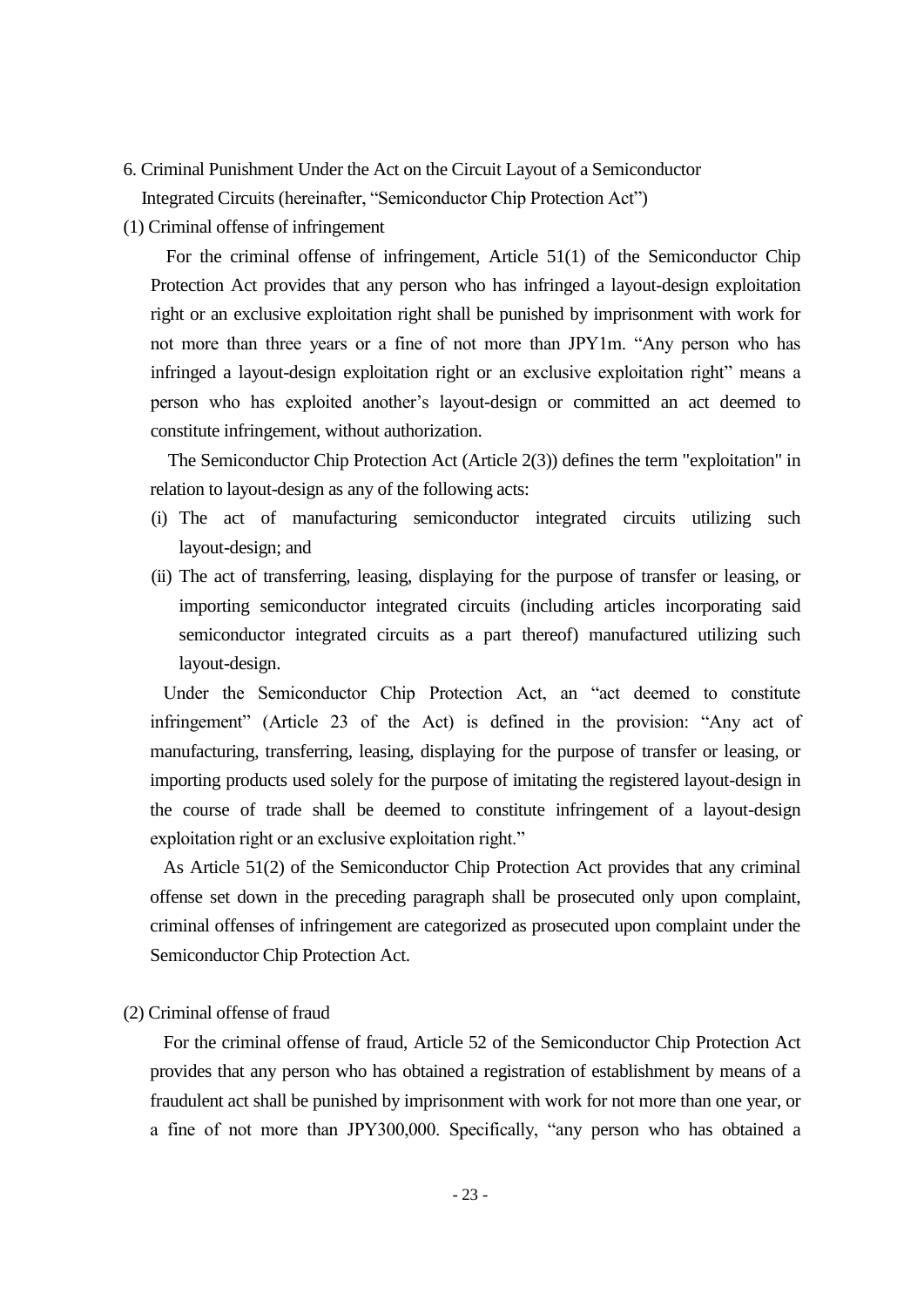registration of establishment by means of a fraudulent act" refers to a person who is not entitled to obtain a registration of establishment and has caused the official in charge of registration of establishment to register establishment by submitting a false application or attached supporting materials.

The penal provision was laid down in the recognition that fraudulent acts would discredit the registration system and eventually undermine the authority and functions of the State.

By its nature contravening the national or social interest protected by law, any criminal offense of fraud shall be prosecutable without complaint.

(3) Criminal offense of breach of confidentiality

For the criminal offense of breach of confidentiality, Article 53 of the Semiconductor Chip Protection Act provides that any person who has violated the provision of Article 38, paragraph (1) shall be punished by imprisonment with work for not more than one year or a fine of not more than JPY300,000.

Article 38(1) of the Semiconductor Chip Protection Act provides for confidentiality binding on any officer or any employee of the registration agency.

# (4) Criminal offense of violating an order to discontinue

For violation of an order to discontinue, Article 54 of the Semiconductor Chip Protection Act provides that in the case of the violation of an order to discontinue the affairs of the registration of establishment, etc. issued pursuant to Article 41, an officer or employee of the registration agency who has committed such an act of violation shall be punished by imprisonment with work for not more than one year or a fine of not more than JPY300,000.

Article 41 of the Semiconductor Chip Protection Act provides that the competent Ministry may rescind agency registration or order the discontinuation of the affairs of the registration of establishment.

(5) Punishment on an officer or employee of the registration agency

For punishment on an officer or employee of the registration agency, Article 55 of the Semiconductor Chip Protection Act provides that in any case falling under any of the following items, an officer or employee of the registration agency who has committed such act of violation shall be punished by a fine of not more than JPY300,000: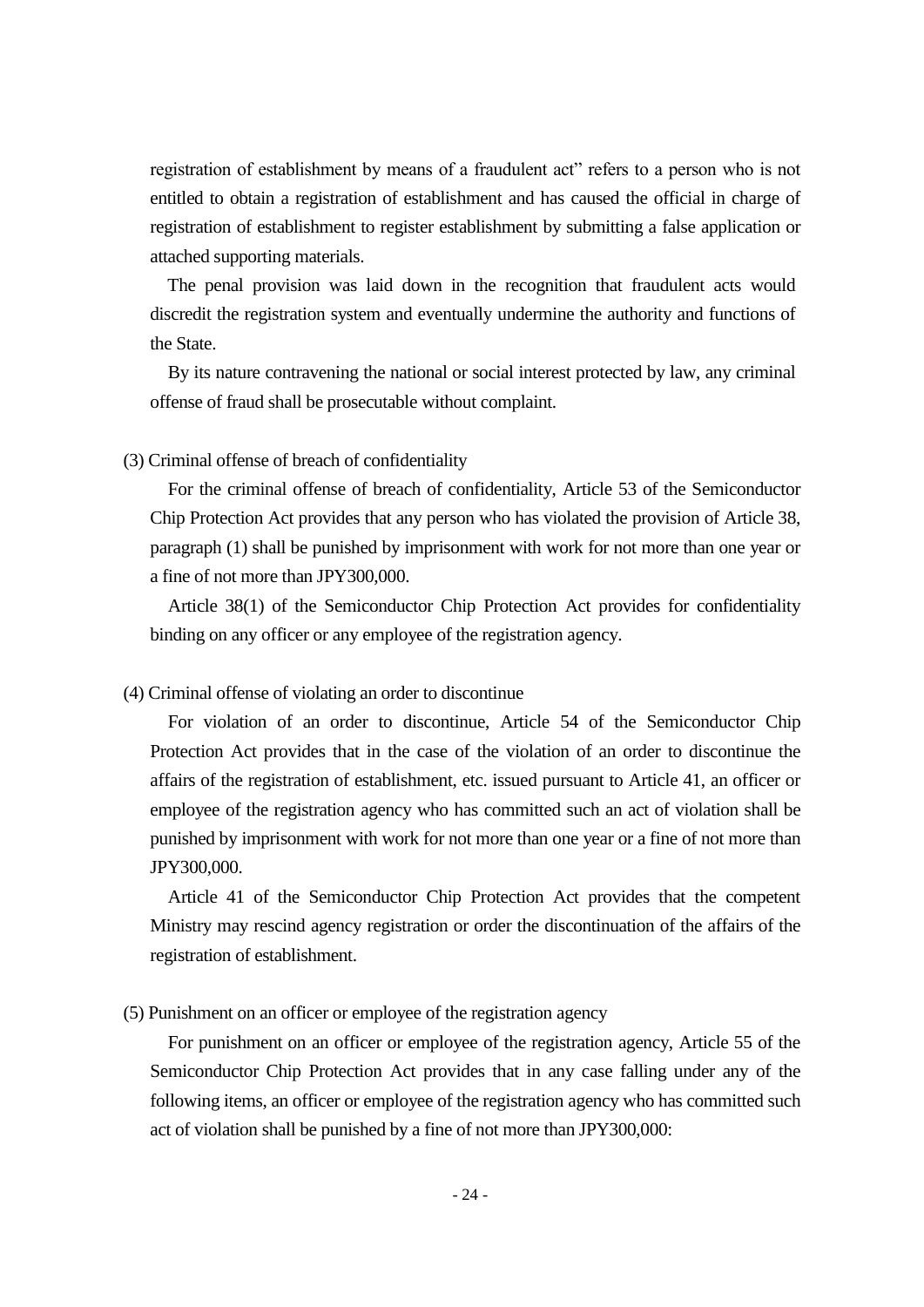- (i) When the registration agency has abolished the affairs of the registration of establishment, etc. in whole, without obtaining permission pursuant to Article 34;
- (ii) When the registration agency has failed to make a report pursuant to the provision of Article 39, paragraph (1) or has made a false report, or refused, obstructed or evaded inspection as prescribed in the same paragraph, or has failed to make a statement in reply to a question as prescribed in the same Article 34 or has made a false statement; and
- (iii) When the registration agency has failed to prepare books or make entries therein or has made false entries therein, in violation of the provision of Article 42, paragraph (1), or has failed to keep the books, in violation of the provision of paragraph (2) of the same Article.

# (6) Dual liability

For dual liability, Article 56 of the Semiconductor Chip Protection Act provides that when the representative of a juridical person or an agent, employee, or any other worker of a juridical person or an individual has committed a violation set down in Article 51(1) or Article 52, with regard to the business of said juridical person or individual, not only the offender shall be punished, but also said juridical person or individual shall be sentenced to the fine set down in the respective Articles.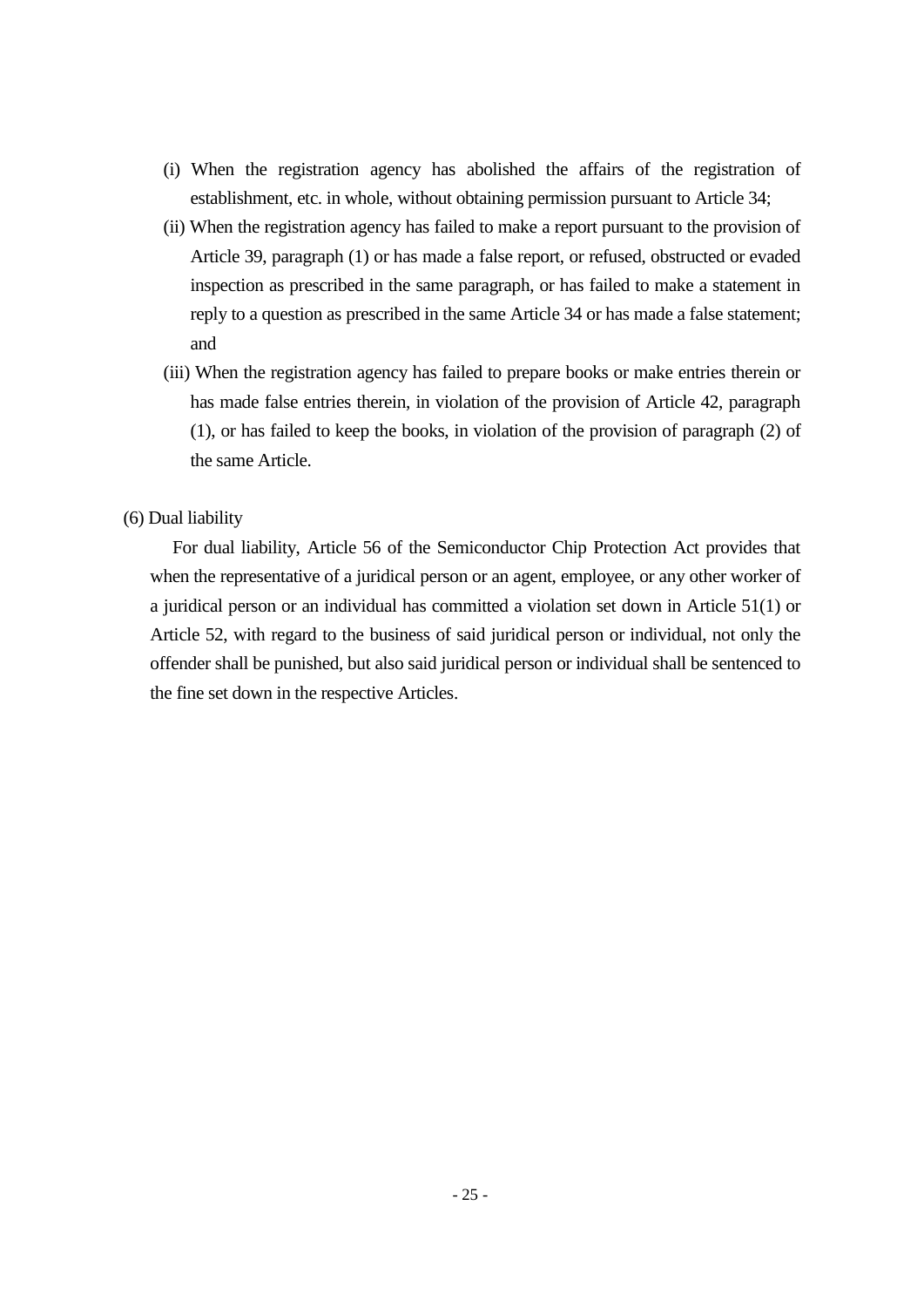#### 7. Criminal Punishment Under the Copyright Act

(1) Characteristics of penal provisions under the Copyright Act

The penal provisions under the Copyright Act are characterized as follows:

First, a person subject to punishment is a person who has committed a particular act, which is different from a case of infringement of a right under the Civil Code. An infringer under the Civil Code means the subject to whom legal and economic effects of infringement are attributed. On the other hand, the perpetrator in criminal terms is in principle a natural person, so that dual liability (Article 124 of the Copyright Act) shall be binding on the employer of the perpetrator, which makes the employer punishable as well. As a rule, penal provisions shall apply to the individual engaged in a particular act that is judged to be antisocial.

Second, for a particular act to constitute a criminal offense, the perpetrator is required to have committed a criminal offense; any act due to negligence shall not be punishable. "Intent" means knowledge of a particular fact that constitutes infringement as set down in the penal provisions, irrespective of whether the perpetrator understands the Copyright Act or not.

Third, the Copyright Act shall be applicable to infringement of a right in civil terms, to such extent that the alleged act is committed within Japan. By contrast, penal provisions shall extend to acts committed outside Japan. Article 27 of the Act for Enforcement of the Penal Code sets down criminal offenses that shall be governed by Article 3 of the Penal Code (Crimes Committed by Japanese Nationals outside Japan), providing that the Penal Code shall apply to any Japanese national who commits a crime outside the territory of Japan, including (i) criminal offenses under the Copyright Act. Therefore, in the event that a Japanese national commits a criminal offense as set down in the penal provisions under the Copyright Act, the national shall be punished upon returning to Japan unless the statute of limitations to prosecution has lapsed.

For example, civil action may not be brought against a person who without authorization has published a copyrighted work protected under the Copyright Act of Japan in any country that is non-signatory to a bilateral treaty with Japan. Criminally, however, the copyright holder may file an accusation against the said person upon returning to Japan. In this case, the statute of limitations shall be suspended during the period when the offender is outside Japan (Article 255(1) of the Code of Criminal Procedure).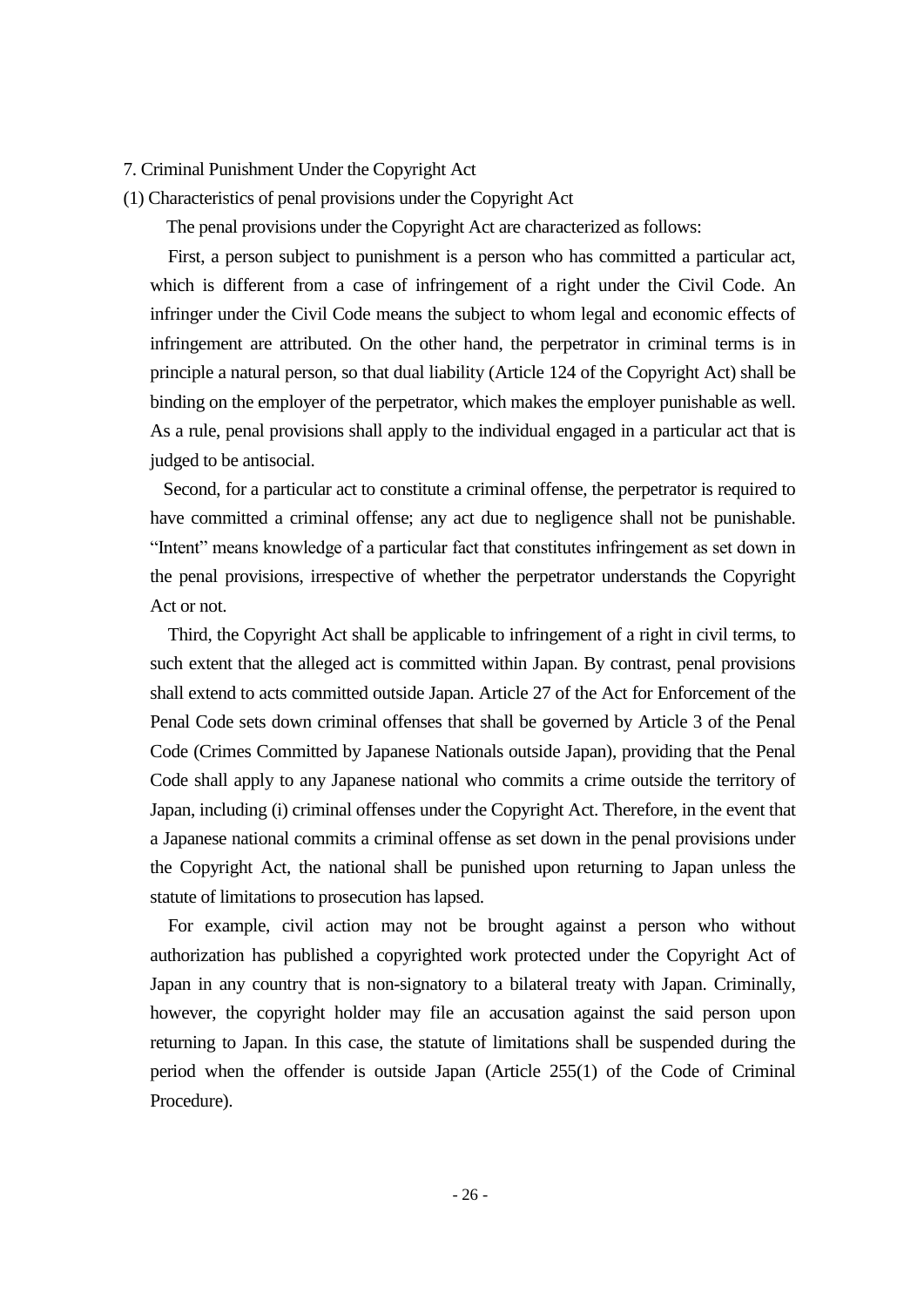#### (2) Criminal offense of infringement

Article 119(1) of the Copyright Act provides that a person who infringes a copyright, a right of publication or a neighboring right (excluding, however, (a) a person who reproduces by himself a work or performance, etc. for private use as provided for in Article 30, paragraph (1) (including cases where applied mutatis mutandis in Article 102, paragraph (1)); (b) a person who, pursuant to the provisions of Article 113, paragraph (3), commits an act deemed to constitute an act of infringement of a copyright or a neighboring right (including rights deemed to constitute neighboring rights pursuant to the provisions of Article 113, paragraph (4); the same shall apply in Article 120-2 (iii)); (c) a person who commits an act deemed to constitute an act of infringement of a copyright or a neighboring right pursuant to the provisions of Article 113, paragraph (5); (d) or a person described in items (iii) or (iv) of the following paragraph) shall be punishable by imprisonment with work for a term of not more than ten years or by a fine of not more than ten million yen, or by both.

Article 119(2) of the Copyright Act provides that a person with respect to whom either of the following items applies shall be punishable by imprisonment with work for a term of not more than five years or by a fine of not more than 5,000,000 yen, or by both:

- (i) A person who infringes on the moral rights of an author or performer (excluding a person who commits an act deemed to constitute an act of infringement on the moral rights of an author or performer pursuant to the provisions of Article 113(3))
- (ii) A person who, for profit-making purposes, causes the automatic reproducing machine provided for in Article 30 (1)(i) to be used to reproduce works or performances, etc., when such an act of reproduction constitutes an infringement of a copyright, right of publication or neighboring rights;
- (iii) A person who commits an act deemed to constitute an act of infringement of the copyright, right of publication or neighboring rights pursuant to the provisions of Article 113(1);
- (iv) A person who commits an act deemed to be an act of infringement of a copyright pursuant to the provisions of Article 113(2):

The maximum term of imprisonment with work, and the maximum amount of the fine imposable on the criminal offense of infringement have been raised in consideration of rising prices, the higher risks of infringement of a copyright due to advancements in IT, and the importance of promoting contents for Japan. The maximum fine was raised to 1,000,000 yen as revised in 1985, to 3,000,000 yen in 1996, and to 5,000,000 yen in 2004.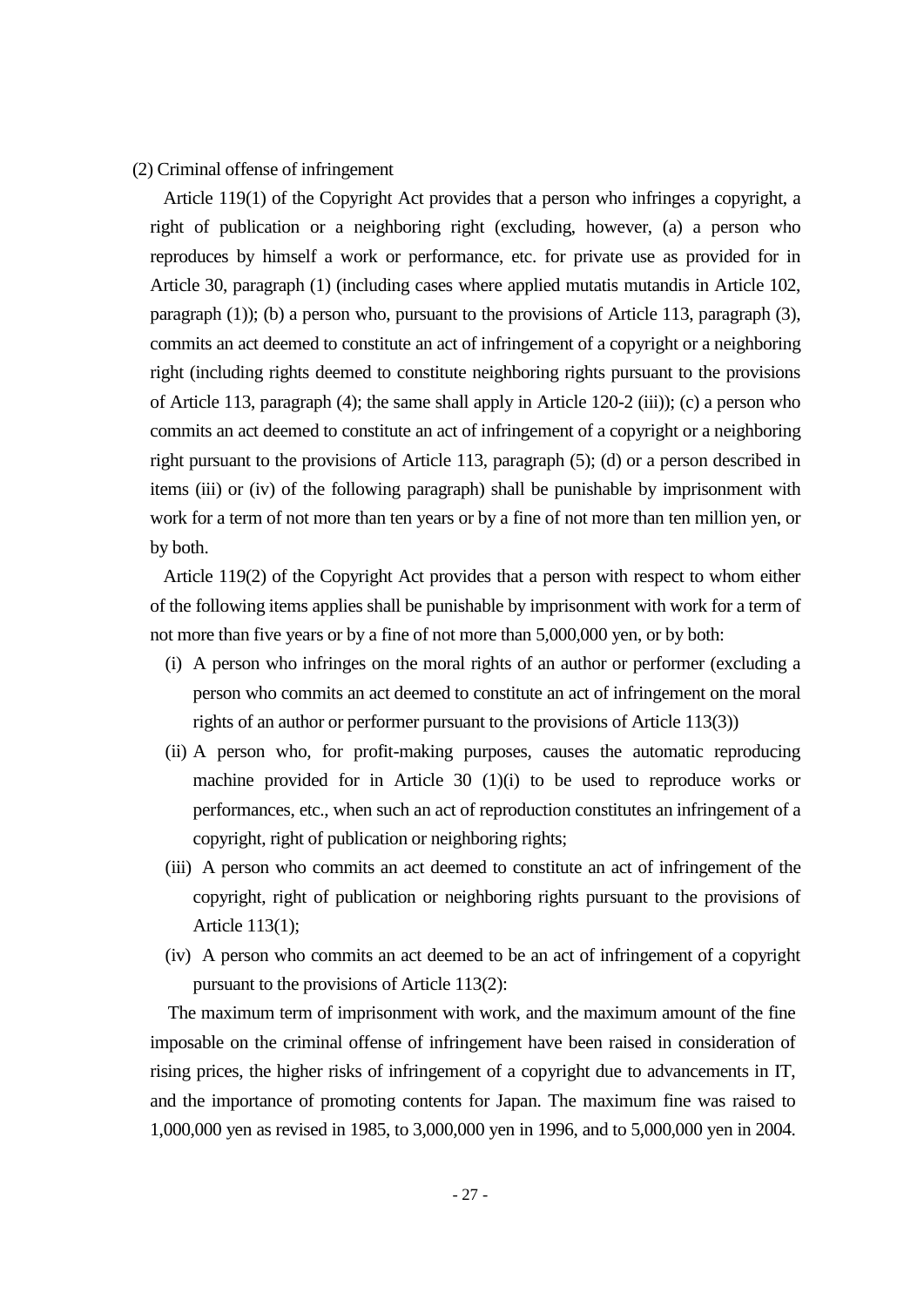Subsequently in 2006, the maximum fine for infringement of a copyright, a right of publication or a neighboring right, for acts deemed to constitute infringement of a copyright or a neighboring right set down in Article 113(3) of the Copyright Act, was revised upward to 10,000,000 yen.

The maximum term of imprisonment with work was revised upward to five years in 2004, and subsequently to 10 years for infringement of a copyright, right of publication or neighboring rights, for acts deemed to constitute infringement of the copyright or neighboring rights set down in Article 113(3) of the Copyright Act in 2006.

The category of punishable infringements of a copyright or a neighboring right under Article 119(1) excludes (a) a person who reproduces by himself a work or performance, etc. for private use as provided for in Article 30(1) (including cases where applied mutatis mutandis in Article 102(1)); (b) a person who, pursuant to the provisions of Article 113(3), commits an act deemed to constitute an act of infringement of a copyright or neighboring rights (including rights deemed to constitute neighboring rights pursuant to the provisions of Article 113(4); the same shall apply in Article 120-2 (iii)); (c) a person who commits an act deemed to constitute an act of infringement of a copyright or neighboring rights pursuant to the provisions of Article 113, paragraph (5); (d) or a person described in Article  $119(2)$ (iii) or (iv).

Also, Article 119(2)(i) provides that a person who infringes on the moral rights of the author or performer (excluding a person who commits an act deemed to constitute an act of infringement on the moral rights of the author or performer pursuant to the provisions of Article 113, paragraph (3)) shall be punishable. Besides, the same paragraph sets down: (ii) A person who, for profit-making purposes, causes the automatic reproducing machine provided for in Article 30(1)(i) to be used to reproduce works or performances, etc., when such an act of reproduction constitutes; (iii) A person who commits an act deemed to constitute an act of infringement of the copyright, right of publication or neighboring rights pursuant to the provisions of Article 113(1); and (iv) A person who commits an act deemed to be an act of infringement of a copyright pursuant to the provisions of Article 113(2) shall be punishable.

Criminal offenses of infringement set down in Article 119 of the Copyright Act shall be prosecuted upon complaint. (Article 123(1) of the Copyright Act)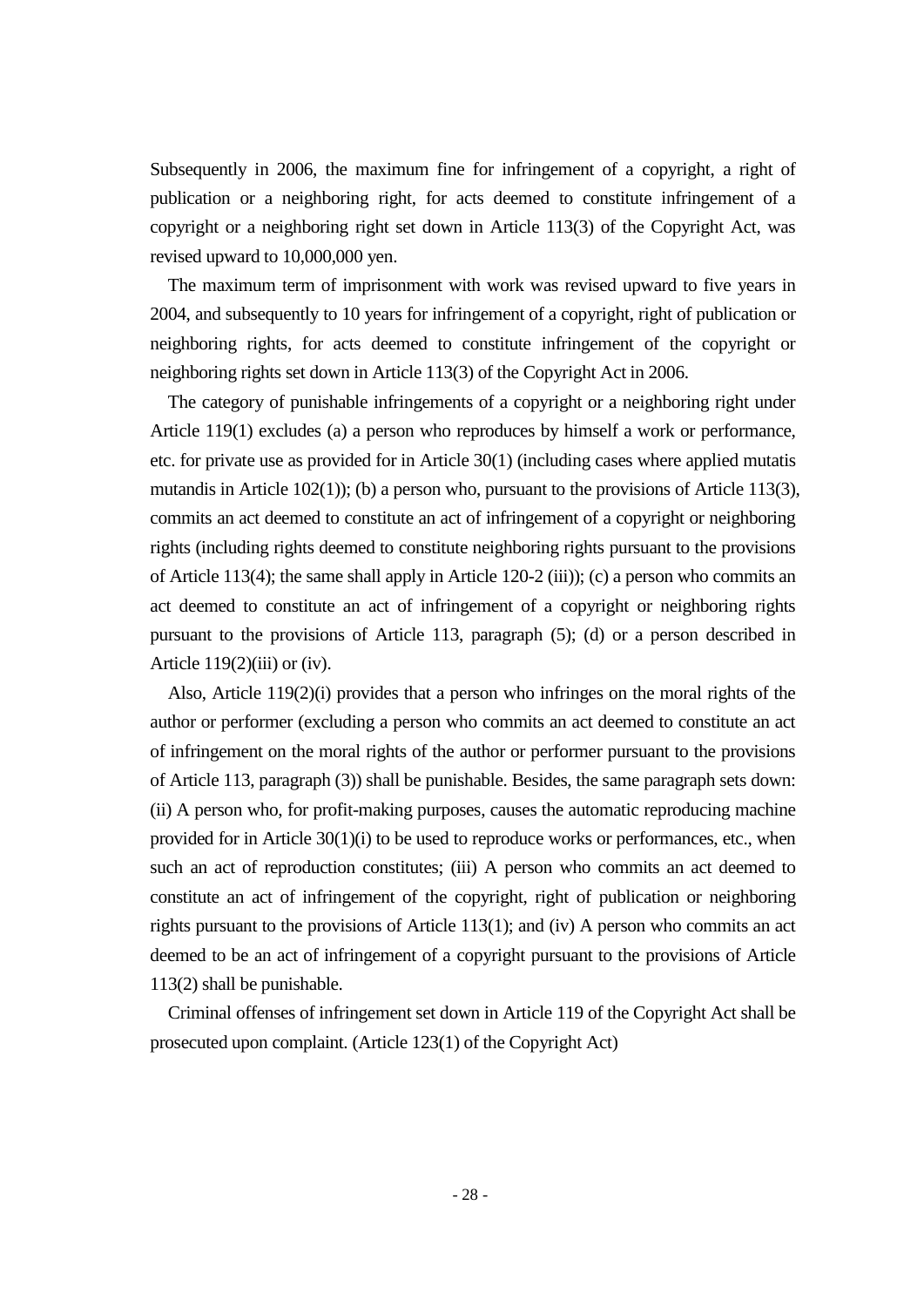(3) Violation of protection of moral interests after the author's death

For violation of protection of moral interests after the death of the author or the performer, Article 120 of the Copyright Act provides that a person who violates the provisions of Article 60 or Article 101-3 shall be punishable by a fine of not more than 5,000,000 yen.

The maximum fine for violation of protection of moral interests after the death of the author or the performer was raised, as under Article 119, to 1,000,000 yen as revised in 1985, to 3,000,000 yen in 1996, and to 5,000,000 yen in 2004.

Criminal offenses of violation of protection of moral interests after the death of the author or the performer set down in Article 120 of the Copyright Act shall not be punished by imprisonment with work, as this is a sentence not necessarily indispensable to maintaining order by law.

Also, violation of protection of moral interests after the death of the author or the performer set down in Article 120 of the Copyright Act is prosecutable without complaint (Article 123(1) of the Copyright Act). Compared to the protection of moral interests while the author or the performer is alive, providing protection for the moral interests after the death of the author or the performer is more instrumental in protecting social and public interests protected by law.

(4) Criminal offense of transfer to the public of a device of which the sole function is to circumvent technological protection measures, etc.

For the criminal offense of transferring to the public a device of which the sole function is to circumvent technological protection measures, Article 120-2 of the Copyright Act provides that a person which respect to whom any of the following items applies shall be punishable by imprisonment with work for a term of not more than three years, or by a fine of not more than three million yen, or by both:

- (i) A person who either transfers to the public the ownership of, or rents to the public, manufactures, imports or possesses for transfer of ownership or rental to the public, or offers for use by the public, a device of which the sole function is to circumvent technological protection measures (including a set of parts [of such a device] capable of being easily assembled) or reproductions of a computer program, the sole function of which is to circumvent technological protection measures, or transmits to the public, or makes transmittable, the aforementioned computer program;
- (ii) A person who, as a business, circumvents technological protection measures in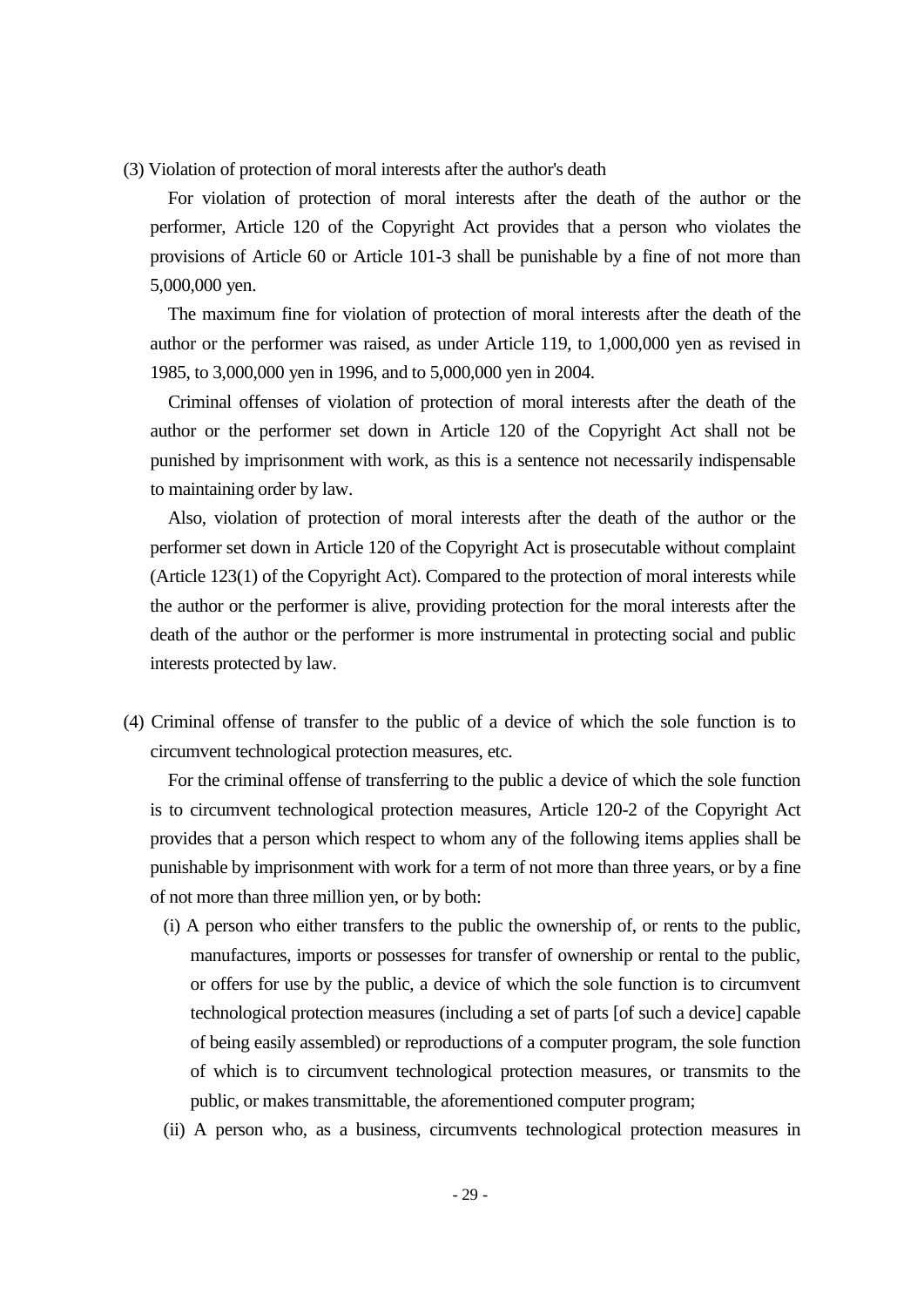response to a request from the public;

- (ⅲ) A person who, for profit-making purposes, commits an act deemed to constitute an act of infringement on the moral rights of the author, copyright, moral rights of the performer or neighboring rights pursuant to the provision of Article 113(3);
- (ⅳ) A person who, for profit-making purposes, commits an act deemed to constitute an act of infringement of a copyright or neighboring rights pursuant to the provision of Article 113(5).

Article 120-2 of the Copyright Act was laid down so as to ensure the effectiveness of the protection of copyrights, etc. To this end, it provides for acts preparatory for infringement of a right and inherently lawful acts of importing commercial phonograms which are likely to circumvent technological protection measures for copyrights, etc. and eventually constitute infringement of a copyright, etc. but there is no provision stipulating infringement of a copyright, etc.

Regarding criminal offenses of transfer to the public of a device of which the sole function is to circumvent technological protection measures set down in Article 120-2 of the Copyright Act, a criminal offense involving (i) a person who either transfers to the public the ownership of, or rents to the public, manufactures, imports or possesses for transfer of ownership or rental to the public, or offers for use by the public, a device of which the sole function is to circumvent technological protection measures (including a set of parts [of such a device] capable of being easily assembled) or reproductions of a computer program of which the sole function is to circumvent technological protection measures, or transmits to the public, or makes transmittable, the aforementioned computer program, and (ii) a person who, as a business, circumvents technological protection measures in response to a request from the public, are prosecutable without complaint, while criminal offenses involving (iii) a person who, for profit-making purposes, commits an act deemed to constitute an act of infringement on the moral rights of the author, copyright, moral rights of the performer or neighboring rights pursuant to the provision of Article 113(3), and (iv) a person who, for profit-making purposes, commits an act deemed to constitute an act of infringement of a copyright or neighboring rights pursuant to the provision of Article 113(5), shall be prosecuted upon complaint (Article 123(1) of the Copyright Act).

# (5) Criminal offense of false indication

For the criminal offense of false indication, Article 121 of the Copyright Act provides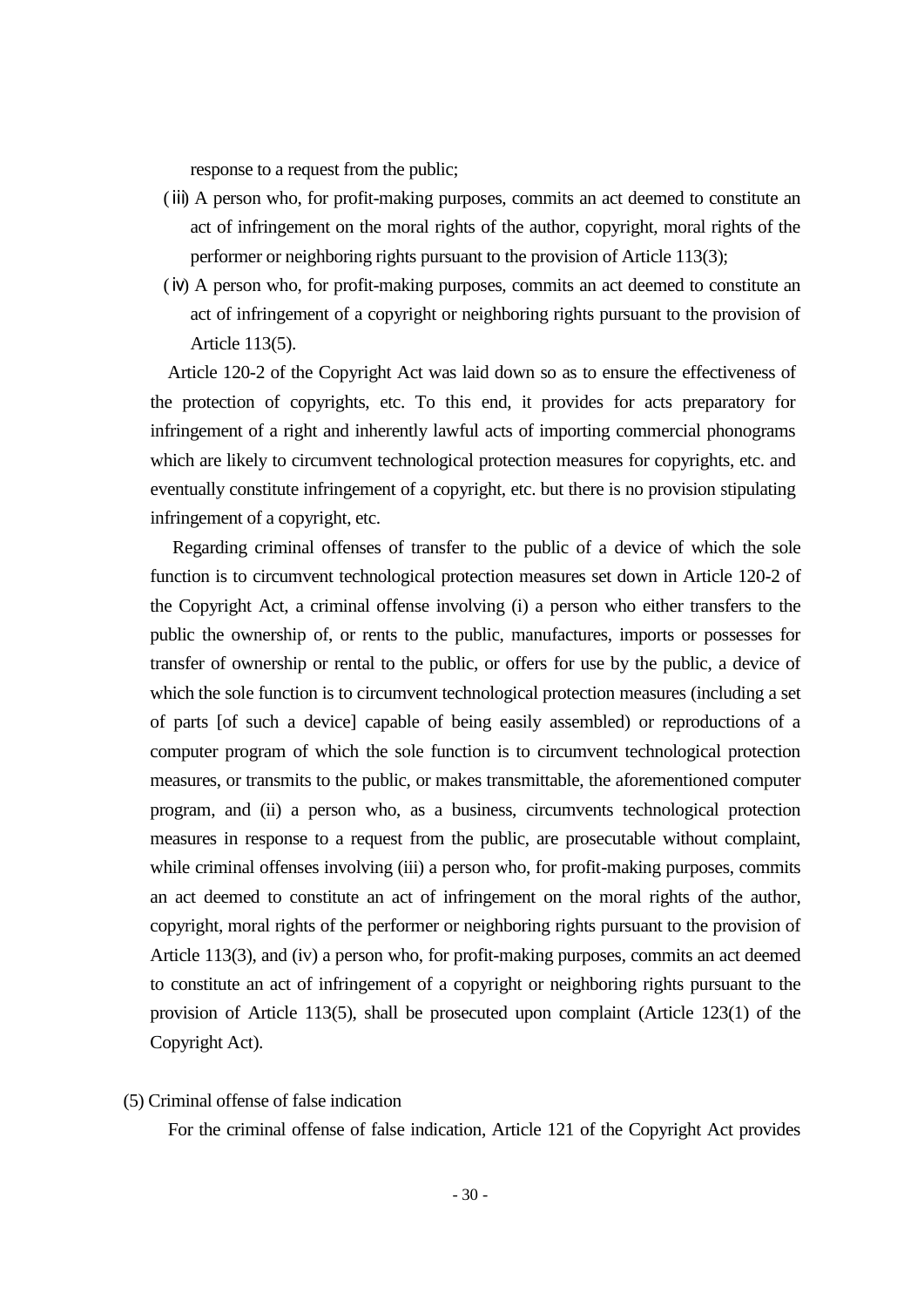that a person who distributes a reproduction of a work on which the true name or widely-known pseudonym of a person who is not the author is indicated as the name of the author (including a reproduction of a derivative work on which the true name or widely-known pseudonym of a person who is not the author of the original work is indicated as the name of the author of the original work) shall be punishable by imprisonment with work for a term not more than one year or by a fine of not more than one million yen, or by both.

The maximum fine for the criminal offense of falsely indicating the name of the author, etc. was raised to 1,000,000 yen as revised in 1996, and later it was provided that imprisonment with work plus a fine may be imposed cumulatively under the Act as revised in 2004.

Any criminal offense of false indication set down in Article 121 of the Copyright Act is prosecutable without complaint (Article 123(1) of the Copyright Act).

(6) Criminal offense of reproducing a commercial phonogram manufactured by those engaged in the business of manufacturing commercial phonograms outside this country

For the criminal offense of reproducing a commercial phonogram manufactured by those engaged in the business of manufacturing commercial phonograms outside this country, Article 121-2 of the Copyright Act provides that a person who [(a)] reproduces, as a commercial phonogram, a commercial phonogram which falls under either of the following two items (including reproductions of said commercial phonogram, including reproductions produced by multiple acts of reproduction), or [(b)] distributes such reproductions or possesses them for the purposes of distributing, shall be punishable by imprisonment with work for a term of not more than one year or by a fine of not more than one million yen, or by both; provided, however, that the foregoing shall not apply with respect to a person who makes, distributes or possesses reproductions made after the passage of more than fifty years from the year immediately following the year in which the first fixation of sounds on the matrices listed in the following items, setting forth (i) a commercial phonogram manufactured by a person engaged in the business of manufacturing commercial phonograms in this country, from the matrix of the phonogram (other than those phonograms with respect to which any of the four items of Article 8 applies) received from the producer of said phonogram, and (ii) a commercial phonogram manufactured by those engaged in the business of manufacturing commercial phonograms outside this country, from the matrix of the phonogram (other than those phonograms with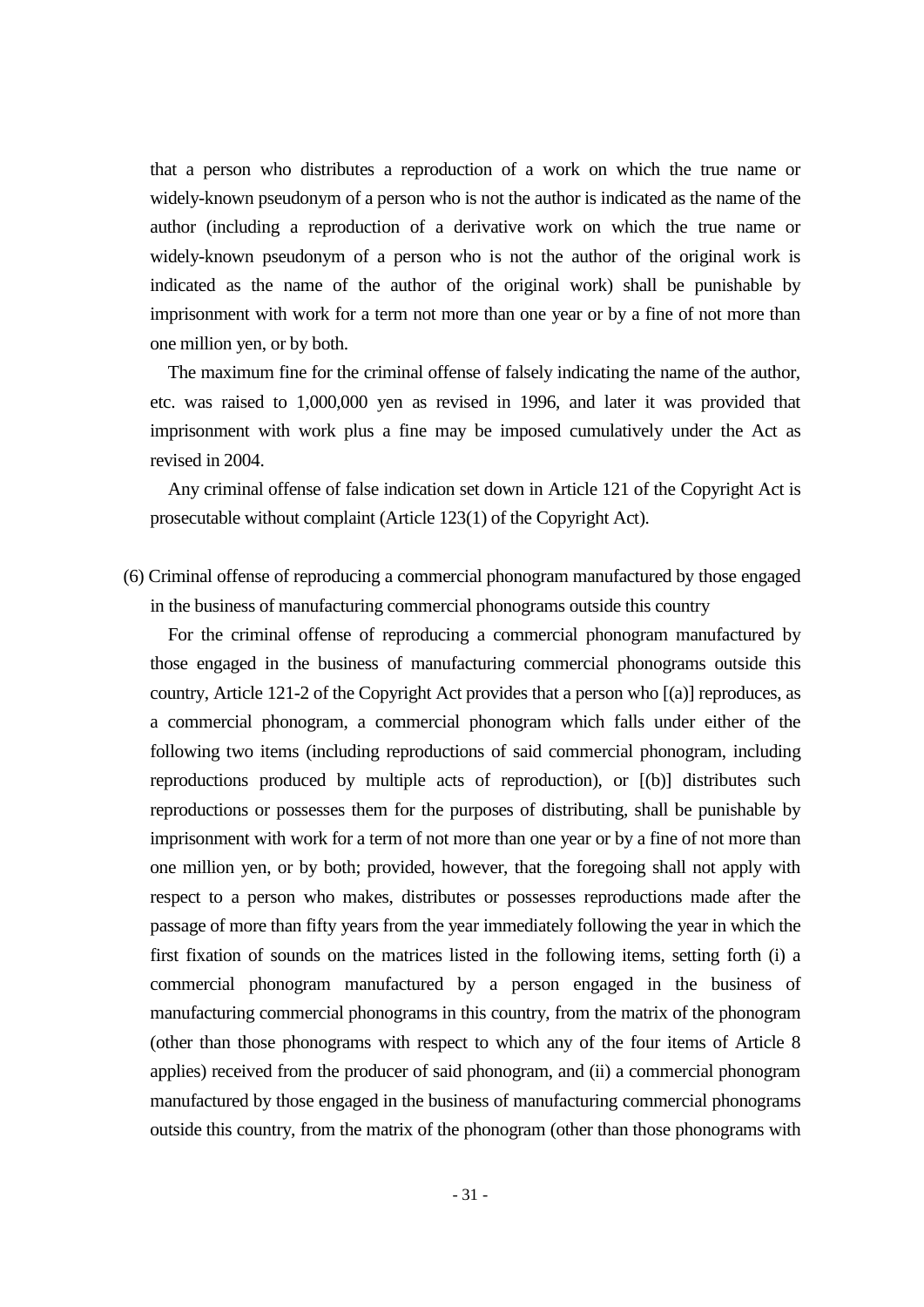respect to which any of the four items of Article 8 applies) received from the producer who produced said phonogram and who is a national of any of the contracting states to the Convention for the Protection of Performers, etc., the members of the World Trade Organization or the Contracting States to the Phonograms Convention ("nationals" includes juridical persons established under the laws and regulations of such Contracting States or members and those who have their principal offices in such a Contracting State or member).

The criminal offense of reproducing a commercial phonogram manufactured by those engaged in the business of manufacturing commercial phonograms outside this country as set down in Article 121-2 of the Copyright Act is stipulated with a view to preventing unfair competition in the phonogram industry, and complementing the protection of phonograms under the neighboring right system.

The criminal offense of reproducing a commercial phonogram manufactured by those engaged in the business of manufacturing commercial phonograms outside this country as set down in Article 121-2 of the Copyright Act shall be prosecuted upon complaint (Article 123(1) of the Copyright Act).

# (7) Breach of duty of clear indication of source

For a breach of duty of clear indication of source, Article 122 of the Copyright Act provides that a person who violates the provisions of Article 48 or Article 102(2) shall be punishable by a fine of not more than five hundred thousand yen.

The criminal offense of breach of duty of clear indication of source set down in Article 122 of the Copyright Act was laid down so as to ensure fulfillment of the duty to indicate clearly the source of the work, the performance, the phonogram, or the broadcast to be exploited pursuant to the provisions of limitations on copyrights or neighboring rights.

The maximum fine under Article 122 of the Copyright Act was raised to 100,000 yen in 1984, to 300,000 yen in 1996, and to 500,000 yen in 2004.

The criminal offense of breach of duty of clear indication of source shall be punishable without complaint (Article 123(1) of the Copyright Act123).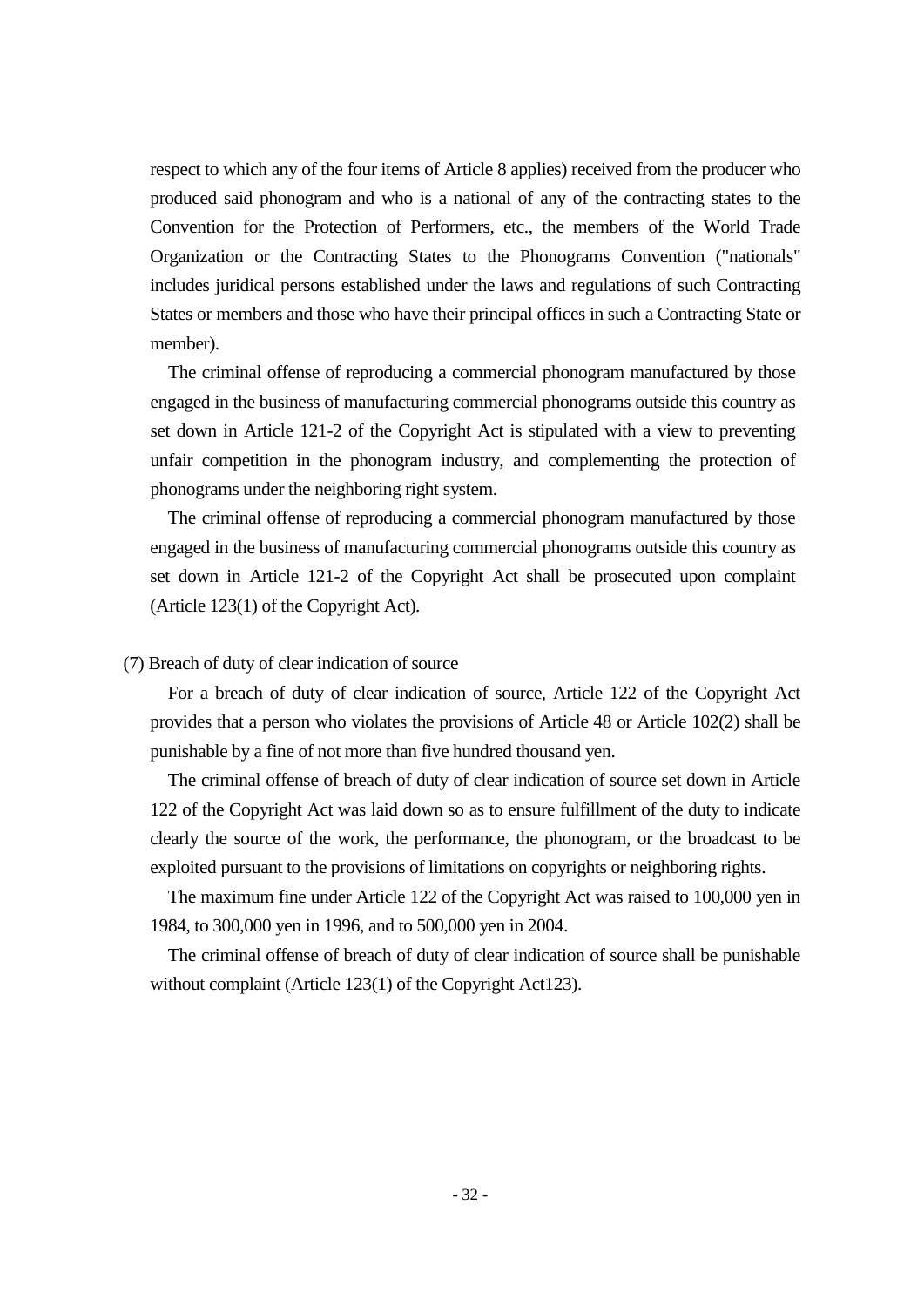(8) Criminal offense of violating a protective order

For violation of a protective order, Article 122-2 of the Copyright Act provides that: (1) A person who violates a protective order shall be punishable by imprisonment with work for a term of not more than five years or by a fine of not more than 5,000,000 yen, or by both; and (2) The crimes provided for in the preceding paragraph shall also apply to a person who has committed the crimes provided for in this paragraph outside this country.

The purpose of setting down the criminal offense of violating a protective order in Article 122-2 of the Copyright Act is the same as under the Industrial Property Law.

Any criminal offense of violating a protective order set down in Article 122-2 of the Copyright Act shall be prosecuted upon complaint (Article 123(1) of the Copyright Act).

### (9) Dual liability

For dual liability, Article 124 of the Copyright Act provides that, where the representative of a juridical person (including the administrator of an association or foundation without juridical personality), an agent, an employee or any other worker for a juridical person or person, in connection with the business of such juridical person or person, commits an act in violation of the provisions mentioned in any of the following items, then, in addition to the punishment of the violator [himself], the fine fixed in each item below shall be imposed upon such juridical person, and the fine fixed in the provisions of each Article mentioned in each item below shall be imposed upon such person (paragraph (1)), setting forth a fine not exceeding 300 million yen in relation to Article 119(1) or  $(2)(iii)$ , Article 119(2)(i) or (ii), or Article 122-2(1) (item (i)), and a fine as provided for in the corresponding Article in relation to Article  $119(2)(i)$  or (ii), or Article 120 through Article 122 (item (ii)).

In addition, Article 124 of the Copyright Act provides that, where the provisions of the preceding paragraph apply to an association or foundation without juridical personality, its representative or administrator shall represent such association or foundation in connection with its acts of litigation, and the provisions of the Code of Criminal Procedure which are applicable where a juridical person is the accused or suspect shall apply mutatis mutandis (paragraph (2)), that in the case of paragraph (1), a complaint filed against the violator and the dismissal of such complaint against such violator shall be also effective with respect to the juridical person or the person concerned, and a complaint filed against a juridical person or a person, or the dismissal of such a complaint against such a juridical person or person shall be also effective with respect to the violator concerned (paragraph (3)), and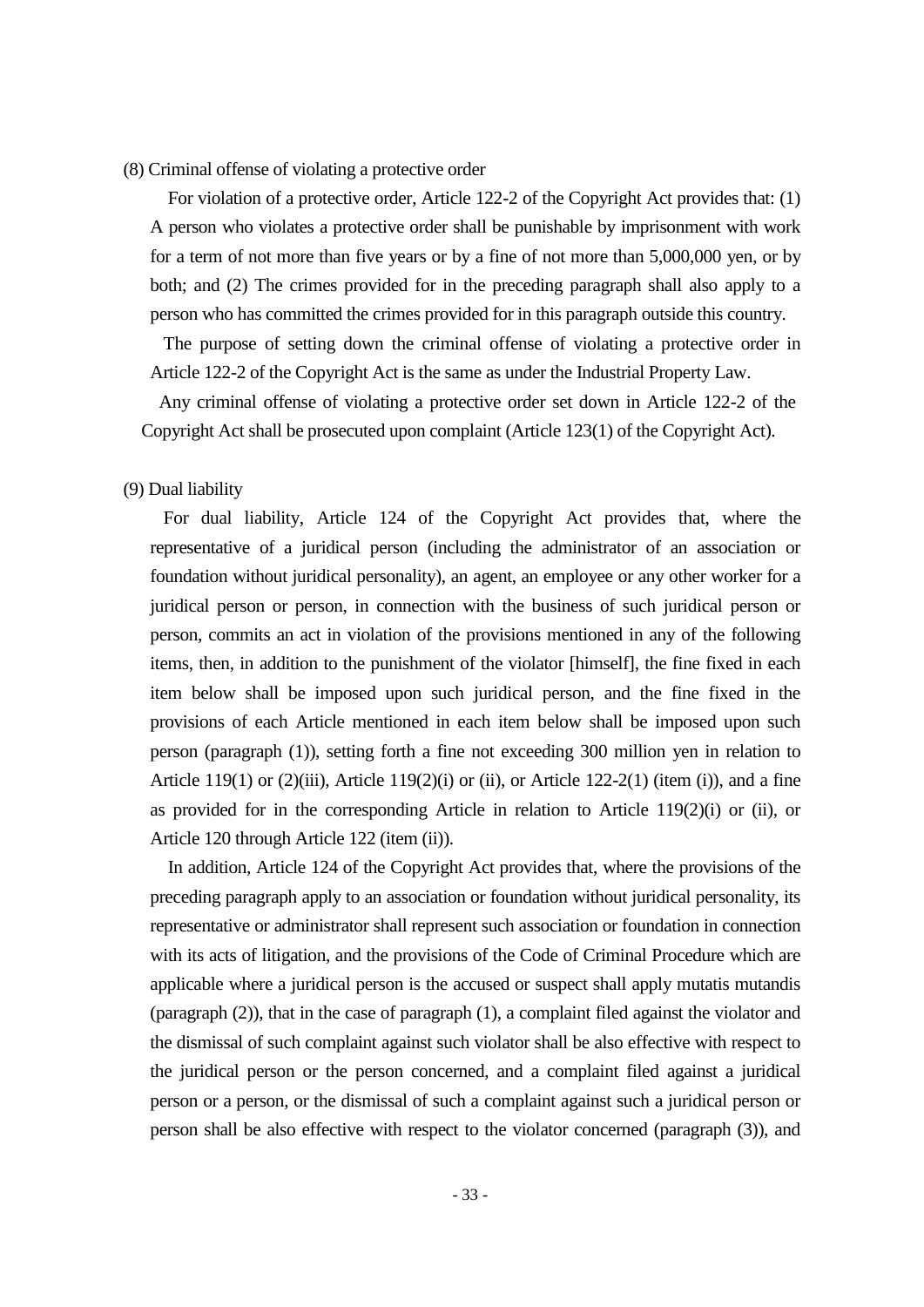that the statute of limitations in cases where a fine is imposed on a juridical person or a person for an act of violation under Article 119(1) or (2) or Article 122-2(1) pursuant to the provisions of paragraph (1) shall be the statute of limitations for the crimes in these provisions.

Dual liability set down in Article 124 of the Copyright Act is intended to hold not only an employee of a juridical person, but also the juridical person liable in cases where the employee committed a criminal offense in the course of business attributable to the employer, in light of insufficiency in punishing the offender alone to accomplish the purpose of punishment. The same Article sets down the criminal proceedings to be followed.

For the criminal offense of infringement of rights other than the author's or the performer's moral right, and for the criminal offense of violating a protective order, dual liability was introduced when the Act was revised in 2000. The maximum fine for the juridical person was revised upward to 100 million yen in 2002, to 150 million yen in 2004, and to 300 million yen in 2006.

Article 124(2) of the Copyright Act provides that the Code of Criminal Procedure and so forth shall apply mutatis mutandis to cases where the accused or the suspect is a juridical person.

With regard to the application of dual liability, Article 124(3) of the Copyright Act provides that a complaint filed against the violator and the dismissal of such a complaint against such a violator shall be also effective with respect to the juridical person, etc. Article 124(4) of the Copyright Act is a new provision laid down under the Act as revised in 2006, so as to avoid the consequence that a variable statute of limitation to prosecution applies from the natural person to the juridical person in an offense pursuant to Article 250 of the Code of Criminal Procedure when in addition to the natural person/offender, the juridical person is punished with a fine.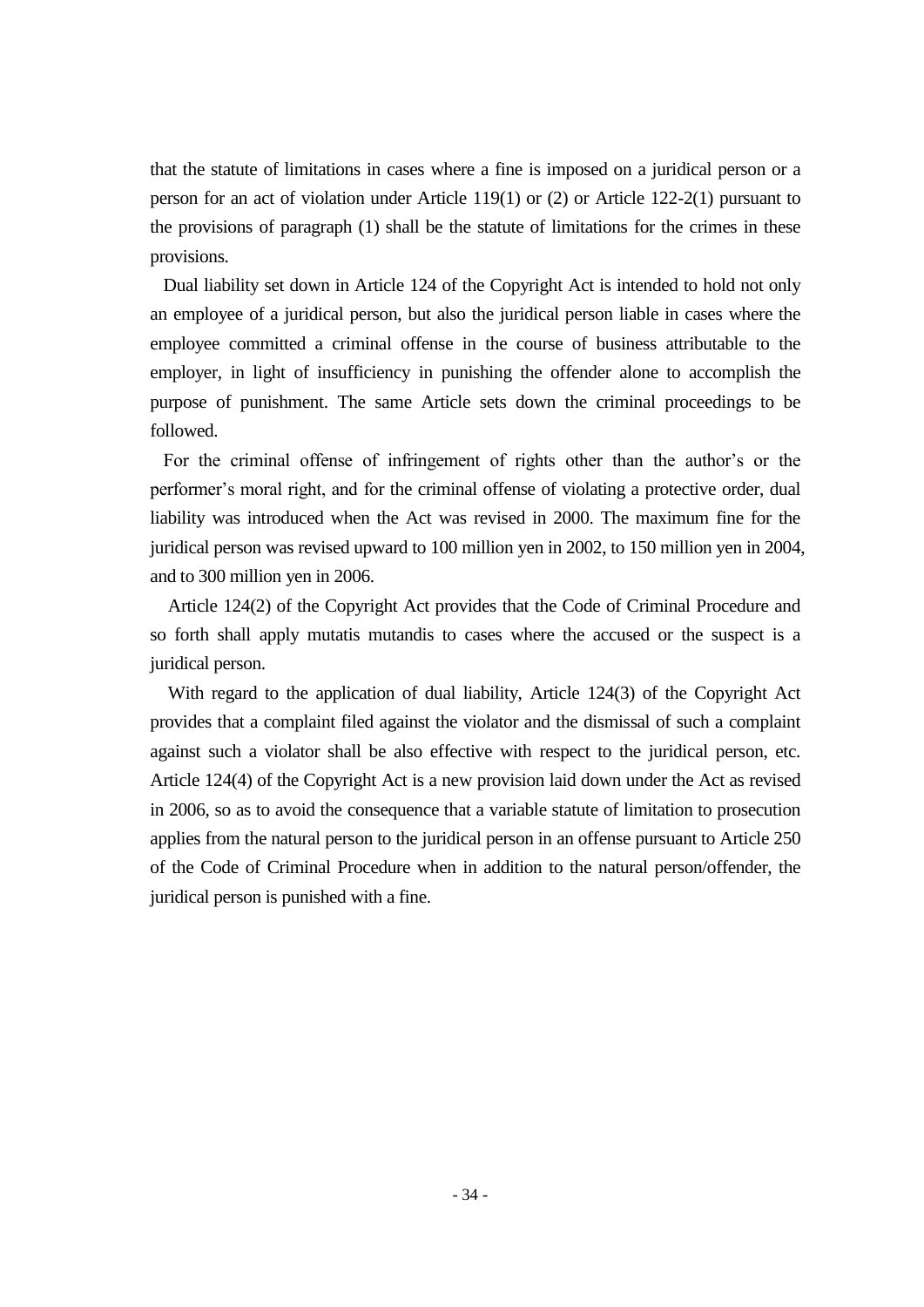8. Criminal Punishment Under the Plant Variety Protection and Seed Act

(1) Criminal offense of infringement

For the criminal offense of infringement, Article 67 of the Plant Variety Protection and Seed Act provides that any person who has infringed a breeder's right or an exclusive exploitation right shall be punished by imprisonment with work for not more than ten years or by a fine of not more than 10,000,000 yen, or a combination thereof.

In the case of infringement of the breeder's right or an exclusive license, the affected party may take civil action for an injunction or damages. A criminal remedy is also available, under which the offender is punishable to ensure the integrity of the variety registration system from the administrative viewpoint.

Article 2(5) of the Plant Variety Protection and Seed Act defines "exploitation" in relation to a variety as:

- (i) Production, conditioning, offering for transfer, transferring, exporting, importing or stocking for the purpose of any of these acts, propagating material of the variety;
- (ii) Production, offering for transfer or lease, transferring, leasing, exporting, importing or stocking for the purpose of any of these acts, harvested material obtained through the use of propagating material of the variety (limited to cases where the holder of the breeder's right or the holder of the exclusive exploitation right has not had reasonable opportunity to exercise his/her right against the acts prescribed in the preceding item);
- (iii) Production, offering for transfer or lease, transferring, leasing, exporting, importing or stocking for the purpose of any of these acts, processed products of the variety (limited to cases where the holder of the breeder's right or the holder of the exclusive exploitation right has not had reasonable opportunity to exercise his/her right against the acts prescribed in the preceding two items).

According to the definition, infringement of the breeder's right pertaining to harvested material, and exploitation of the processed products are covered under the criminal offense of infringement, as prosecutable without complaint.

Since Article 67 of the Plant Variety Protection and Seed Act has no provision for punishment for negligence, infringement of the breeder's right due to negligence is not subject to criminal punishment, and an attempted infringement of the breeder's right is not, either.

When revised in 2007, the Act raised the maximum imprisonment with work to 10 years, and the maximum fine to 10,000,000 yen, respectively, and introduced a combined sentence of imprisonment with work plus a fine, with a view to enhancing the deterrent effect.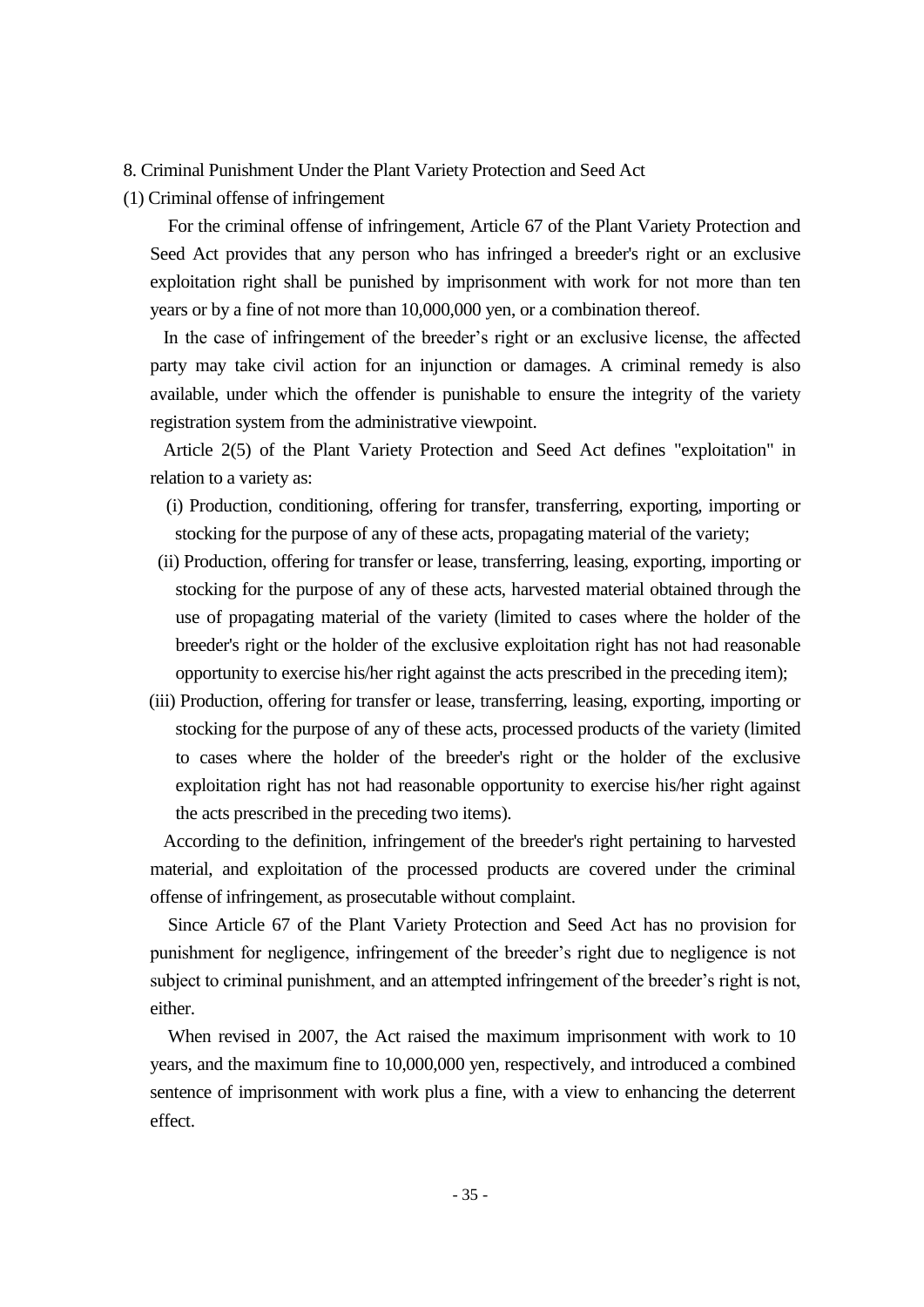#### (2) Criminal offense of fraud

For the criminal offense of fraud, Article 68 of the Plant Variety Protection and Seed Act provides that any person who has obtained a variety registration by means of a fraudulent act shall be punished by imprisonment with work for not more than three years, or by a fine of not more than 3,000,000 yen.

This Article sets down penal provisions applicable to any person having obtained a variety registration for the applied variety which does not satisfy the requirements for registration, by means of submitting false materials, claiming a false fact so as to deceive the examiner, and this type of criminal offense is prosecutable without complaint.

The current Plant Variety Protection and Seed Act, as enacted, sets the maximum imprisonment with work at one year and the maximum fine at 1,000,000 yen, and these were raised to three years and 3,000,000 yen respectively when revised in 2007.

# (3) Criminal offense of false marking

For the criminal offense of false marking, Article 69 of the Plant Variety Protection and Seed Act provides that any person who fails to comply with the provision of Article 56 shall be punished by imprisonment with work for not more than three years or by a fine of not more than 3,000,000 yen.

This provision was laid down when the Plant Variety Protection and Seed Act was revised in 2007, and Article 56 of the Act provides that any person shall be prohibited from doing any of the following acts:

Placing the mark of a registered variety or a mark that could be confused therewith on propagating material of a nonregistered variety or the package thereof

- (i) Transferring or displaying for the purpose of transfer the propagating material of a nonregistered variety with the mark of a registered variety or a mark that could be confused therewith on them or on the package thereof,
- (ii) Indicating in an advertisement, for the purpose of transferring the propagating material of a nonregistered variety, that the propagating material is of a registered variety or an indication that could be confused therewith

The purpose of laying down Article 69 of the Plant Variety Protection and Seed Act is the same as under the Patent Act.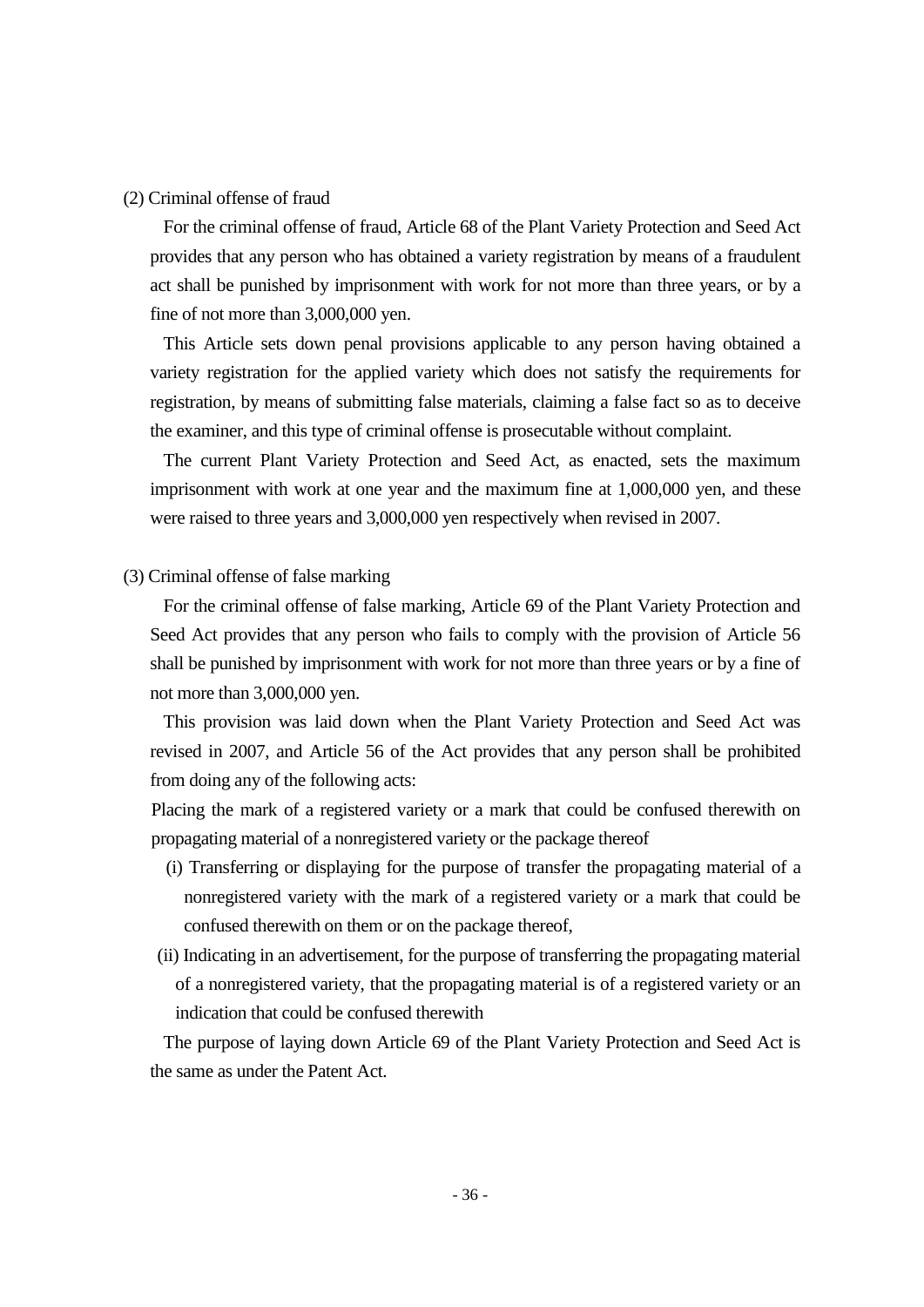(4) Criminal offense of breach of a protective order

For the criminal offense of breach of a protective order, Article 70 of the Plant Variety Protection and Seed Act provides that: (1) Any person who fails to comply with the protective order shall be punished by imprisonment with work for not more than five years or by a fine of not more than 5,000,000 yen, or a combination thereof; (2) Prosecution of the crime under the preceding paragraph may not be initiated unless a complaint is filed; and (3) The crime prescribed in paragraph (1) of this Article shall also apply to a person who commits the said crime abroad.

This provision was laid down when the Act was revised in 2007, and the purpose of laying down Article 70 of the Plant Variety Protection and Seed Act is the same as under the Patent Act.

(5) Criminal offense of selling designated seeds with false labeling, etc.

For the criminal offense of selling designated seeds with false labeling, etc., Article 71 of the Plant Variety Protection and Seed Act provides that any person who falls under any of the following items shall be punished by a fine of not more than 500,000 yen, categorizing (i) a person who has sold designated seeds with false indication concerning the matters to be shown pursuant to the provisions of Article 59(1) and (2), and (ii) a person who has sold designated seeds in violation of the dispositions taken pursuant to the provisions of Article 60 (1) or (2).

Article 71 of the Plant Variety Protection and Seed Act is a penal provision relating to the labeling system) of designated seeds, which is applicable to any person engaged in the sale of designated seeds in the course of business (Article 2(6) of the Plant Variety Protection and Seed Act). For the purpose of this provision, it is interpreted as sufficient that such person proves to be a seed dealer engaged in the actual business, regardless of whether the person has notified the competent Ministry of required matters as a seed dealer . The penal provision is applicable to (i) a person who has falsely indicated the matters set down in Article 59, and (ii) a person who has sold designated seed in violation of a Ministerial order to indicate the listed items, a Ministerial order to change the contents of the indicated items, a Ministerial order to prohibit the sale of the designated seeds, or a Ministerial order to comply with the labeling standards set down in Article 60.

For labeling of designated seeds, Article 59(1) of the Plant Variety Protection and Seed Act provides that designated seeds shall not be sold unless their package is furnished with an indication containing the following items or it is attached with a voucher indicating the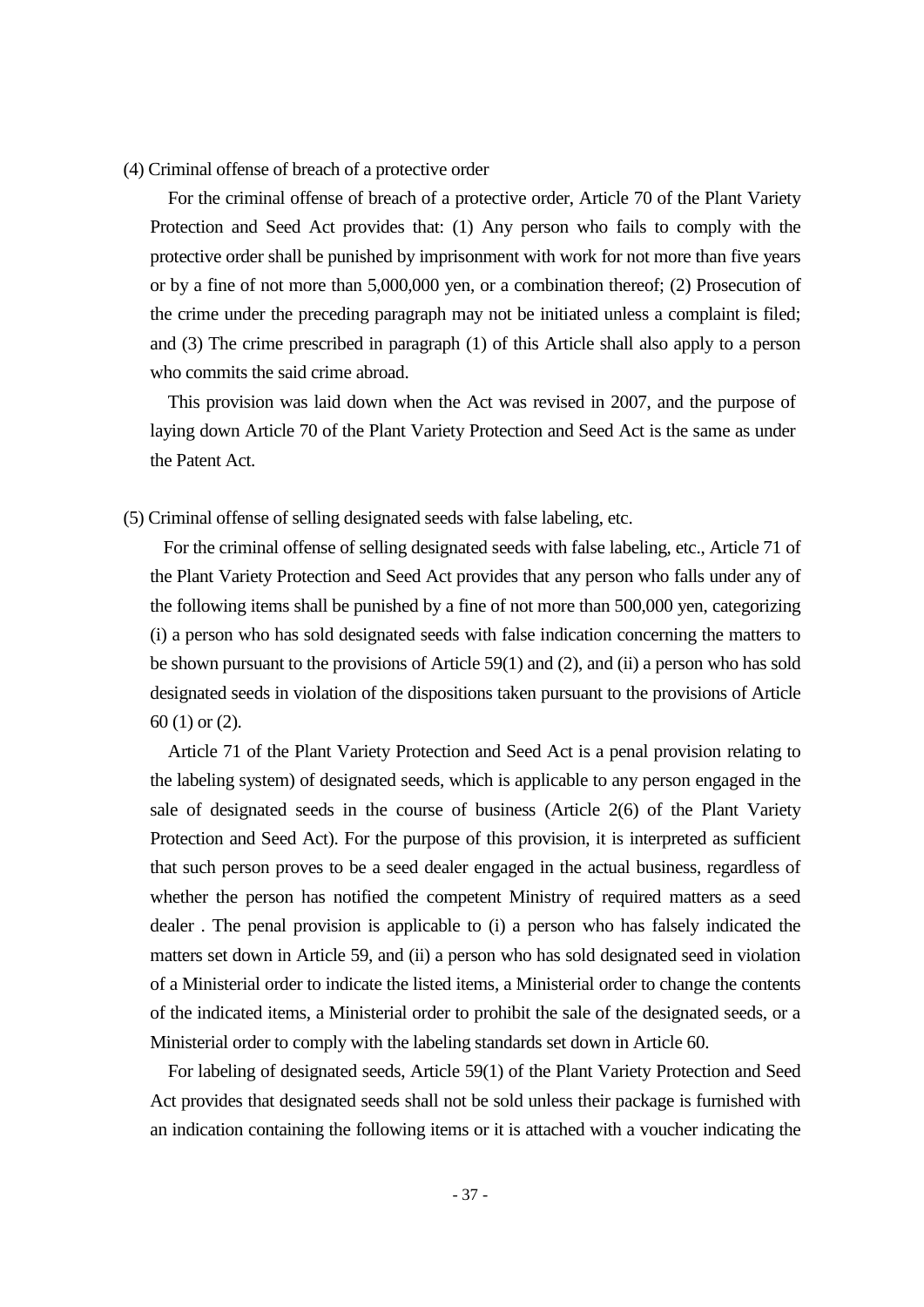said items. However, this shall not apply where the items listed in (i) to (iv), and (vi) of this paragraph pertaining to designated seeds are indicated by a notice or other readily visible means, or where designated seeds are sold by a person other than a seed dealer, setting forth (i) the name and the domicile of the seed dealer providing these items, (ii) the type and the variety name (in the case of grafted saplings, the types and the variety names of scion and rootstock), (iii) the place of production, (iv) in the case of seed, the date of production or the time limit of validity and the germination percentage, (v) the quantity, and (vi) any other items specified by an Ordinance of the Ministry of Agriculture, Forestry and Fisheries.

In addition, Article 59(2) of the Plant Variety Protection and Seed Act provides that the indication of the place of production under item (iii) of the preceding paragraph shall be done, in the case of a domestic product, by stating the prefecture in which the said place of production is located, and, in the case of a foreign product, by stating the country in which the said place of production is located.

For orders pertaining to designated seeds, Article 60 of the Plant Variety Protection and Seed Act provides that the Minister of Agriculture, Forestry and Fisheries may order any seed dealer who has violated the provisions of paragraphs (1) and (2) of Article 59 to indicate the items listed in each item of paragraph (1) of the said Article or to change the contents of the indicated items, or may prohibit the sale of the designated seeds pertaining to the act of violation (paragraph (1), and that the Minister of Agriculture, Forestry and Fisheries may, where any seed dealer fails to comply with the recommendation issued pursuant to the provisions of paragraph (4) of Article 59, order the seed dealer to comply with the standards set down under paragraph (3) of the said Article, designating a time limit.

(6) Criminal offense of false notification, etc.

For criminal offense of false notification, etc. Article 72 of the Plant Variety Protection and Seed Act provides that any person who falls under any of the following items shall be punished by a fine of not more than 300,000 yen: (i) a person who fails to notify pursuant to the provisions of Article 58 or makes false notification; (ii) a person who, without justifiable grounds, refuses, obstructs or evades the collection set down under Article 62(1) or Article 63(1); or (iii) a person who fails to submit a report or document specified pursuant to the provision of Article 65 or submits a false report or document.

Pursuant to this provision, (i) a seed dealer who fails to notify or notifies falsely the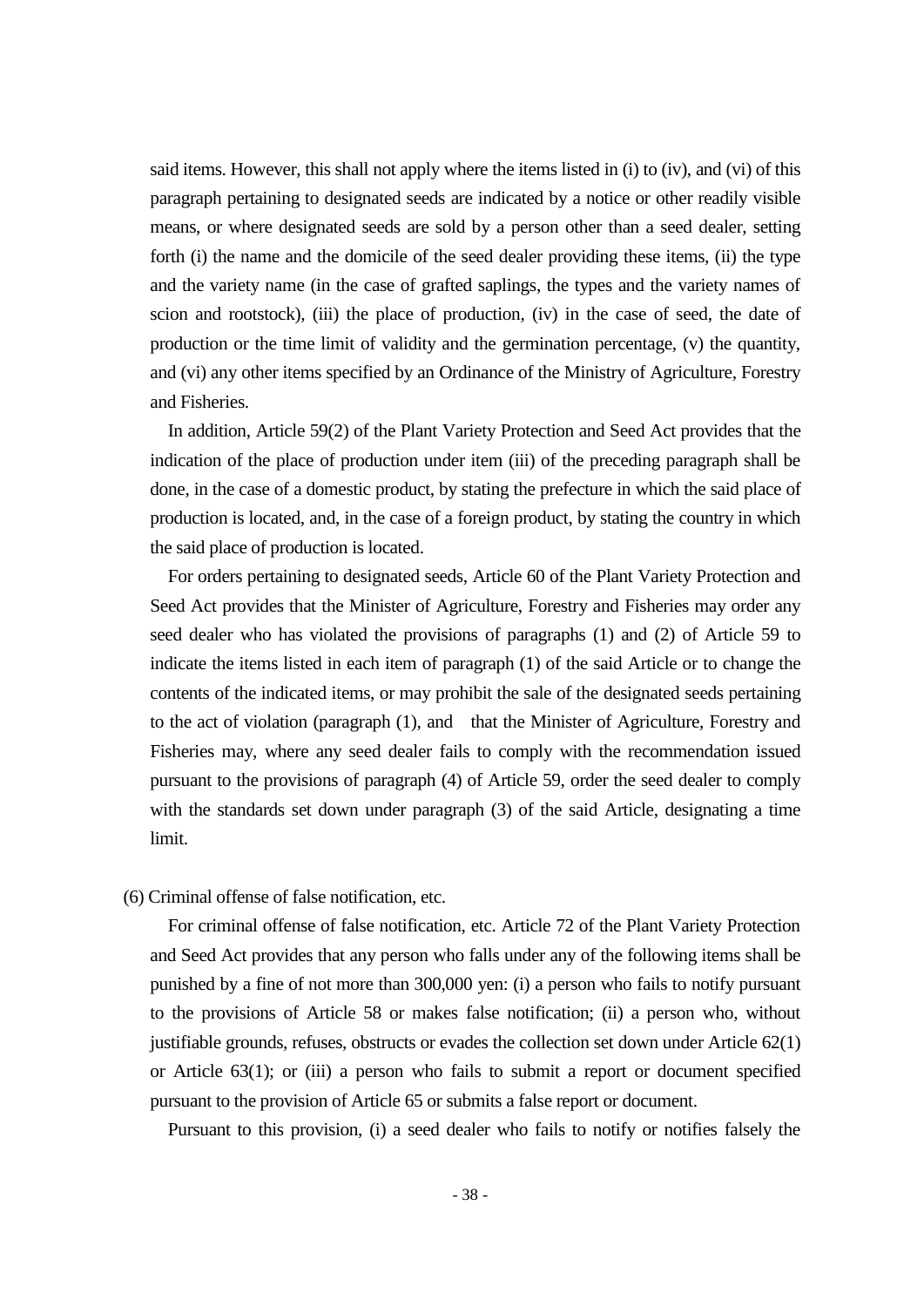matters set down in Article 49, (ii) a person who refuses, obstructs or evades collecting from seed dealers such quantities of designated seeds as are necessary for inspection, and (iii) a seed dealer who fails to report or submit a document specified by the Minister of Agriculture, Forestry and Fisheries, or submits a false report or document shall be subject to penal provisions.

#### (7) Dual liability

For dual liability, Article 73 of the Plant Variety Protection and Seed Act provides that where a representative of a juridical person, or an agent, an employee or any other worker of a juridical person or an individual has committed an act in violation of provisions prescribed in any of the following items with regard to the business of the juridical person or the individual, not only shall the offender be punished but the said juridical person shall also be punished by a fine as prescribed respectively in those items, or the said individual shall be punished by the fine prescribed in the respective Articles (paragraph (1)): (i) a fine of not more than 300,000,000 yen in relation to Article 67 or Article 70(1), a fine of not more than 100,000,000 yen in relation to Article 68 or Article 69, and (iii) the fine prescribed in the corresponding Article in relation to Article 71, Article 72(i) or (iii).

In addition, Article 73 of the Plant Variety Protection and Seed Act provides that in the case referred to in the preceding paragraph, the complaint under Article70(2) against the offender shall also be effective against the juridical person or individual and the complaint against the juridical person or individual shall also be effective against the offender (paragraph (2)), and that when a juridical person or an individual is to be punished by a fine due to an act of violation prescribed in Article 67 or Article 70(1) pursuant to the provision of paragraph (1) of this Article, the period of prescription shall be the one set down for the crime prescribed in those provisions.

The purpose of laying down Article 73 of the Plant Variety Protection and Seed Act is the same as under the Patent Act.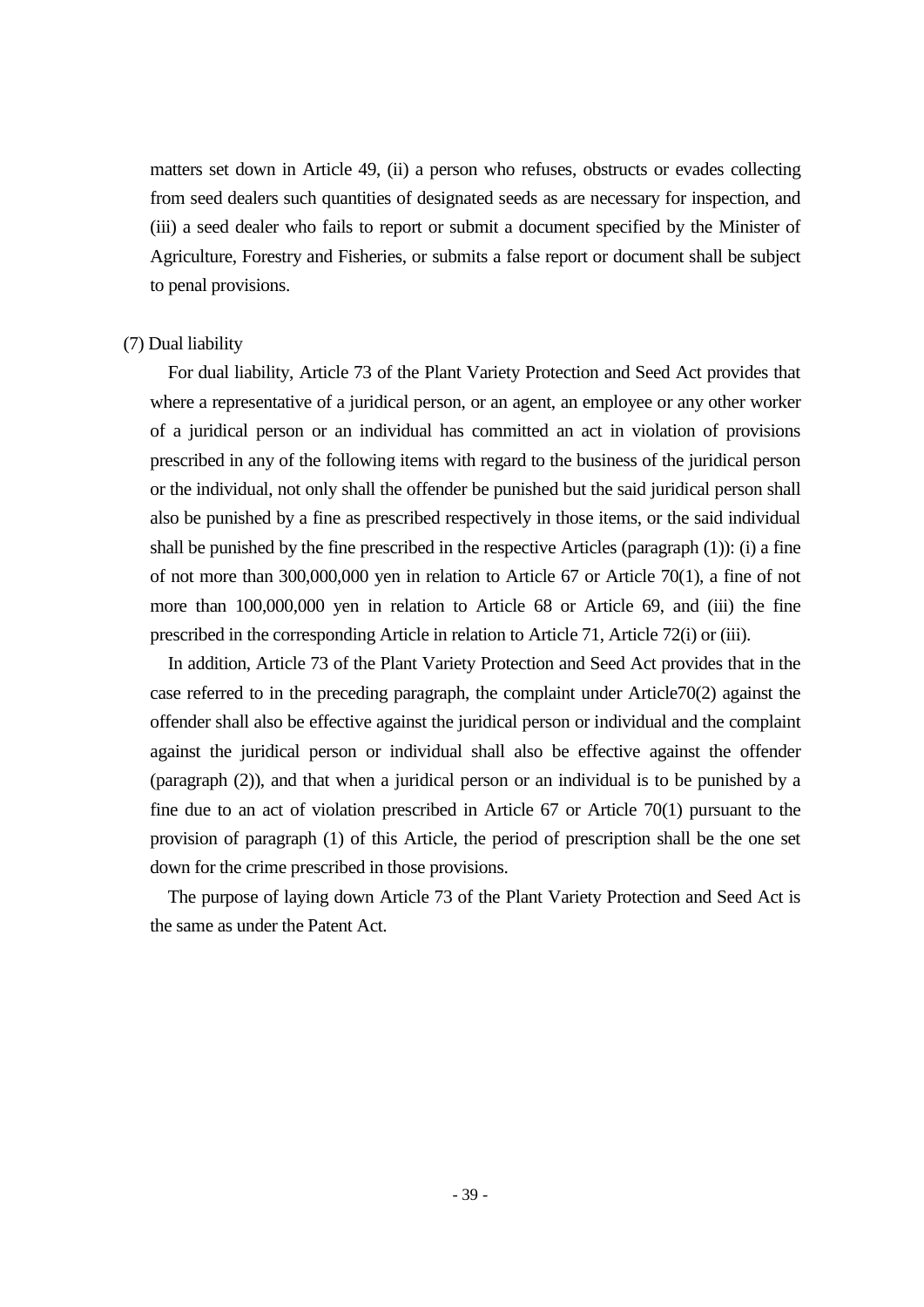- 9. Criminal Punishment Under the Unfair Competition Prevention Act
- (1) The nature of the Unfair Competition Prevention Act, and the history of criminal punishment under the Act

The Unfair Competition Prevention Act provides protection for the public interest in ensuring fair competition, as well as protection for the individual's private interests in maintaining their reputation in commerce.

Criminal punishment under the Unfair Competition Prevention Act is intended to protect the public interest in ensuring fair competition.

The current Unfair Competition Prevention Act was drastically revised in 1993. The current Unfair Competition Prevention Act, as enacted, raised the maximum amount of the fine and set down dual liability.

The Unfair Competition Prevention Act has been systematically revised from time to time, thereby expanding the scope of criminal punishment and raising the maximum term of imprisonment with work and the maximum amount of the fine.

For example, when the OECD Convention on Combating Bribery of Foreign Public Officials in International Business Transactions was adopted in 1998, the Unfair Competition Prevention Act laid down new articles to prohibit the provision of illicit profits, etc. to foreign public officials, etc. and set down criminal punishments and dual liability from the viewpoint of maintaining fair competition in international business transactions. Criminal punishment for providing illicit profits to foreign public officials, etc. was revised in 2000. In 2004, the offense of providing illicit profits to foreign public officials, etc. committed outside Japan was stipulated as punishable by reason of the nationality of the offender.

In 2003, criminal punishment was introduced for wrongful acquisition, use and disclosure of a trade secret in order to address leakage of the trade secrets of Japanese enterprises overseas and over networks. Consequently, the revision of 2004 laid down a protective order to prevent a trade secret from becoming publicly known in the course of a lawsuit in 2004, and the revision of 2005 included disclosure of a trade secret by a former employee as criminally punishable and set down dual liability binding on the new employer of such person.

In addition, the revision of 2005 covered acts of unauthorized use of famous indications of other producer's goods and acts to imitate the configuration of goods as criminally punishable in order to combat copycats and piracy, and this was followed by raising the maximum term of imprisonment with work and the maximum amount of the fine in 2005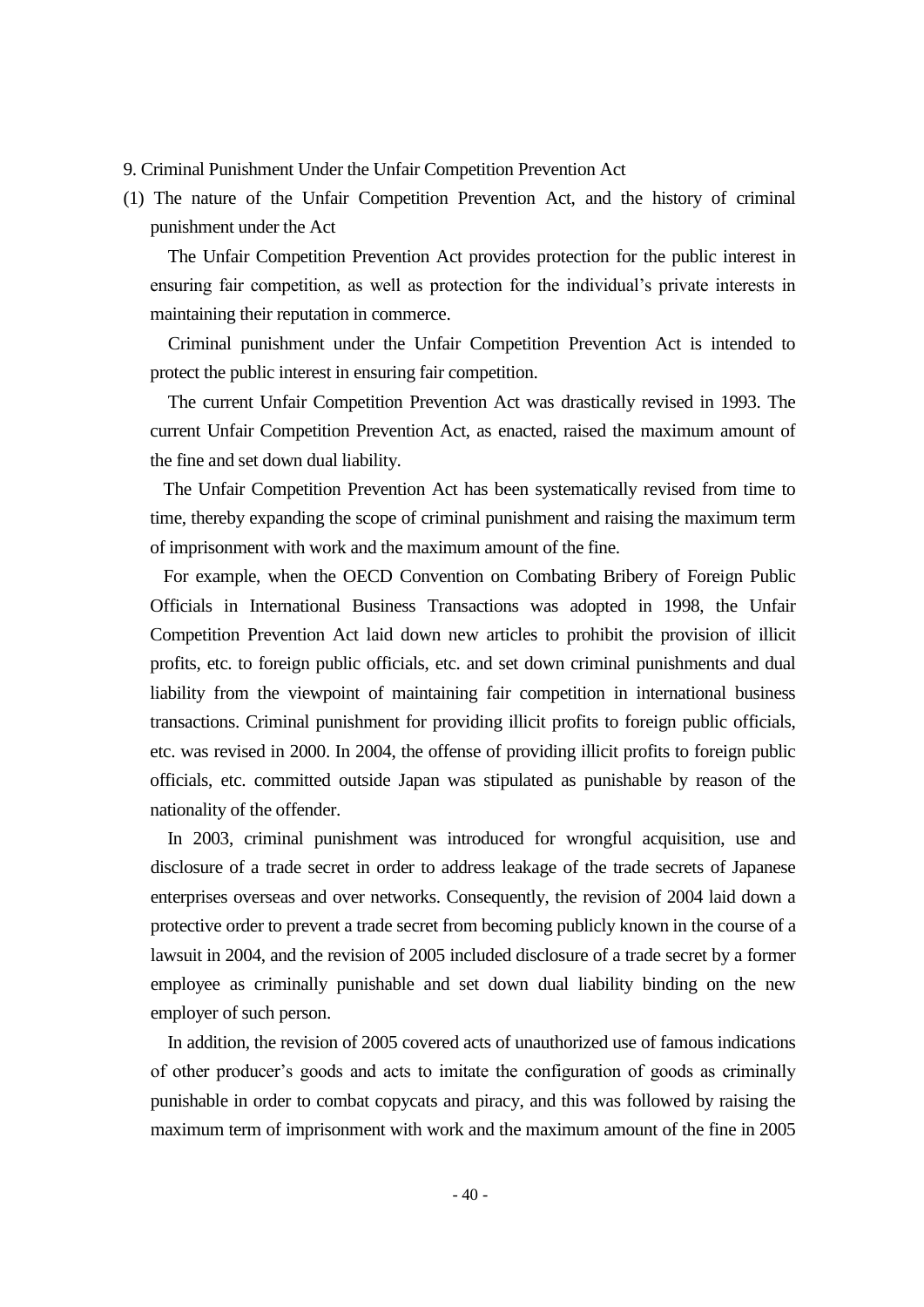and in 2006.

The Unfair Competition Prevention Act was revised again in 2009 so as to extend the scope of criminal punishment for infringing trade secrets, which has not yet come into force (as of January, 2010; the revision of 2009 is outlined below).

# (2) Criminal punishment involving trade secrets

Article 21(1) of the Unfair Competition Prevention Act provides that:

Any person who falls under any of the following items shall be punished by imprisonment with work for not more than ten years, a fine of not more than ten million yen, or both.

- (i) A person who uses or discloses a trade secret acquired by an act of fraud or others (meaning the act of deceiving, assaulting, or intimidating a person; the same shall apply hereinafter) or an act violating control obligations (meaning the act of stealing a document or a data storage medium containing a trade secret (hereinafter referred to as "a medium containing a trade secret" ), trespassing on a facility where a trade secret is kept, making unauthorized access (an act of unauthorized access prescribed in Article 3 of the Unauthorized Computer Access Act (Law No. 128 of 1999)), or violating the control of a trade secret maintained by its holder in any other way) for the purpose of unfair competition;
- (ii) A person who acquires a trade secret by any of the following methods through an act of fraud or others or an act violating control obligations for the purpose of using or disclosing it in the manner prescribed in the preceding item:
	- (a) Acquiring a medium containing a trade secret under the control of a holder; or
	- (b) Reproducing information in a medium containing a trade secret under the control of a holder
- (iii) A person to whom a trade secret was disclosed by its holder, and who, for the purpose of unfair competition, uses or discloses it after taking possession of or making a document or a data storage medium containing the trade secret, by any of the following methods, through an act of fraud or others or an act violating control obligations, or through embezzlement or other acts of breaching their duty to keep safe custody of the medium containing the trade secret:
	- (a) Taking possession of a medium containing a trade secret under the control of the holder; or
	- (b) Reproducing information contained in a medium containing a trade secret under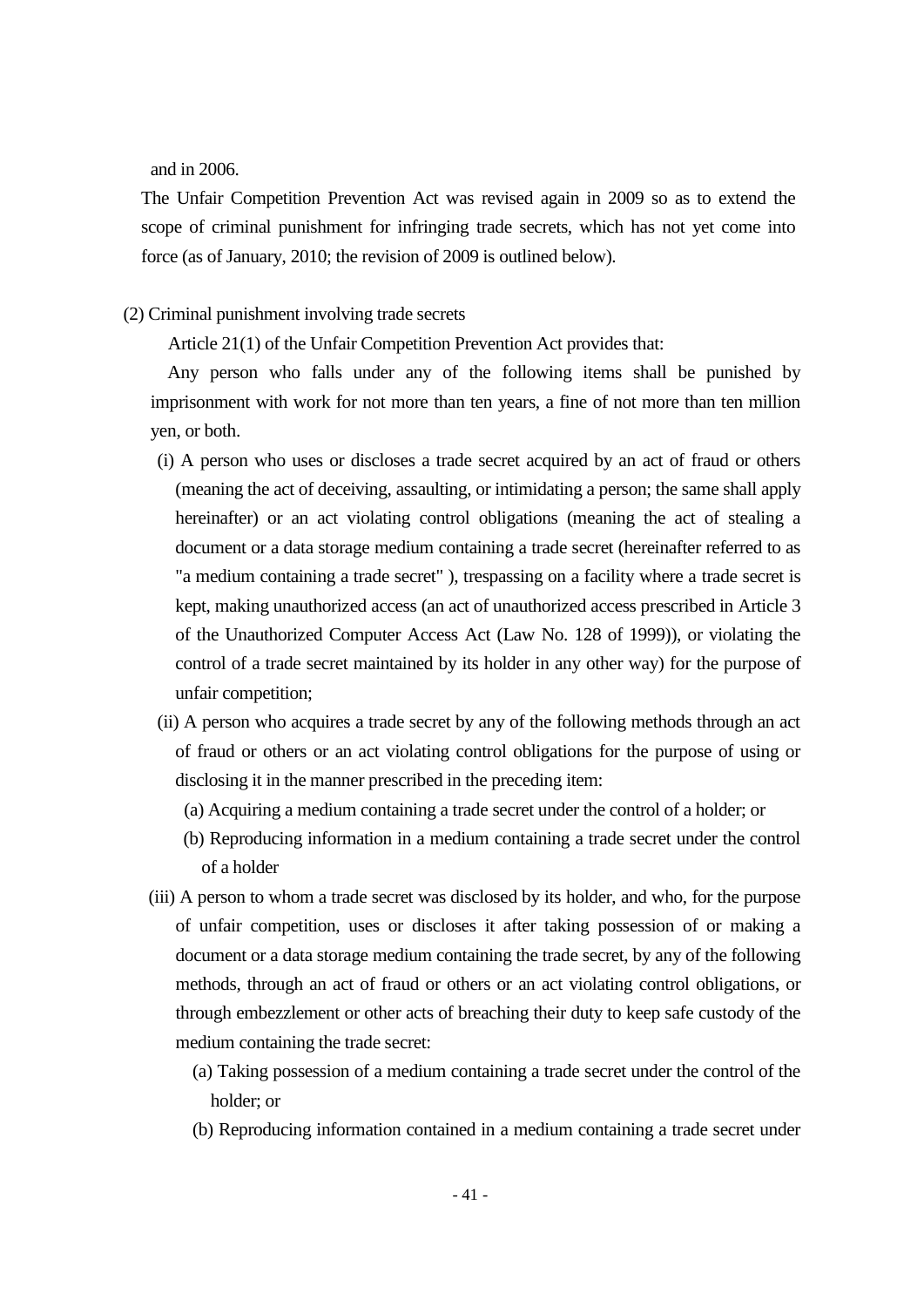the control of the holder;

- (ⅳ) A person who is an officer (a director, operating officer, managing partner, secretary, auditor, or persons equivalent to them; the same shall apply in the following item) or an employee of a trade secret holder by whom the trade secret has been disclosed, and, for purposes of unfair competition, uses or discloses it in breach of the duty to keep safe custody of the trade secret (except for a person as prescribed in the preceding item);
- (ⅴ) A person who is an officer or an employee of a trade secret holder by whom the trade secret has been disclosed, and for the purpose of unfair competition, offers to disclose it in breach of the duty to keep safe custody of the trade secret or receives a request to use or disclose it while in office, and uses or discloses it after leaving their job (except for a person as prescribed in item 3);
- (ⅵ) A person who, for the purpose of unfair competition, uses or discloses a trade secret acquired by disclosure which is an offence prescribed in item 1 or items 3

Item (i) sets down that the act of acquiring a trade secret without authorization by fraudulent or wrongful means, and the act of using or disclosing the said trade secret for the purpose of unfair competition shall be subject to punishment.

Item (ii) sets down that the act of acquiring—or reproducing information contained in—a medium containing a trade secret under the control of the holder by fraudulent or intrusive means for the purpose of using or disclosing it shall be subject to punishment.

Item (iii) sets down that the act of taking possession of—or reproducing information contained in—a medium containing a trade secret under the control of the holder, and using or disclosing the trade secret, committed by a person to whom the trade secret was disclosed by its holder for the purpose of unfair competition, shall be subject to punishment.

Item (iv) sets down that the act of using or disclosing a trade secret in breach of the duty to keep the trade secret in safe custody, committed by a person who is an officer or employee of the trade secret holder and to whom the trade secret was disclosed by the holder for the purpose of unfair competition, shall be subject to punishment.

Item (v) sets down that the act of offering to disclose a trade secret in breach of the duty to keep safe custody of the trade secret or complying with a request to use or disclose it while in office, and using or disclosing it after leaving the job, committed by a person to whom the trade secret was disclosed by the holder for the purpose of unfair competition, shall be subject to punishment.

Item (vi) sets down that the act of using or disclosing a trade secret acquired in the manner described in (i), (iii) through (iv), for the purpose of unfair competition, shall be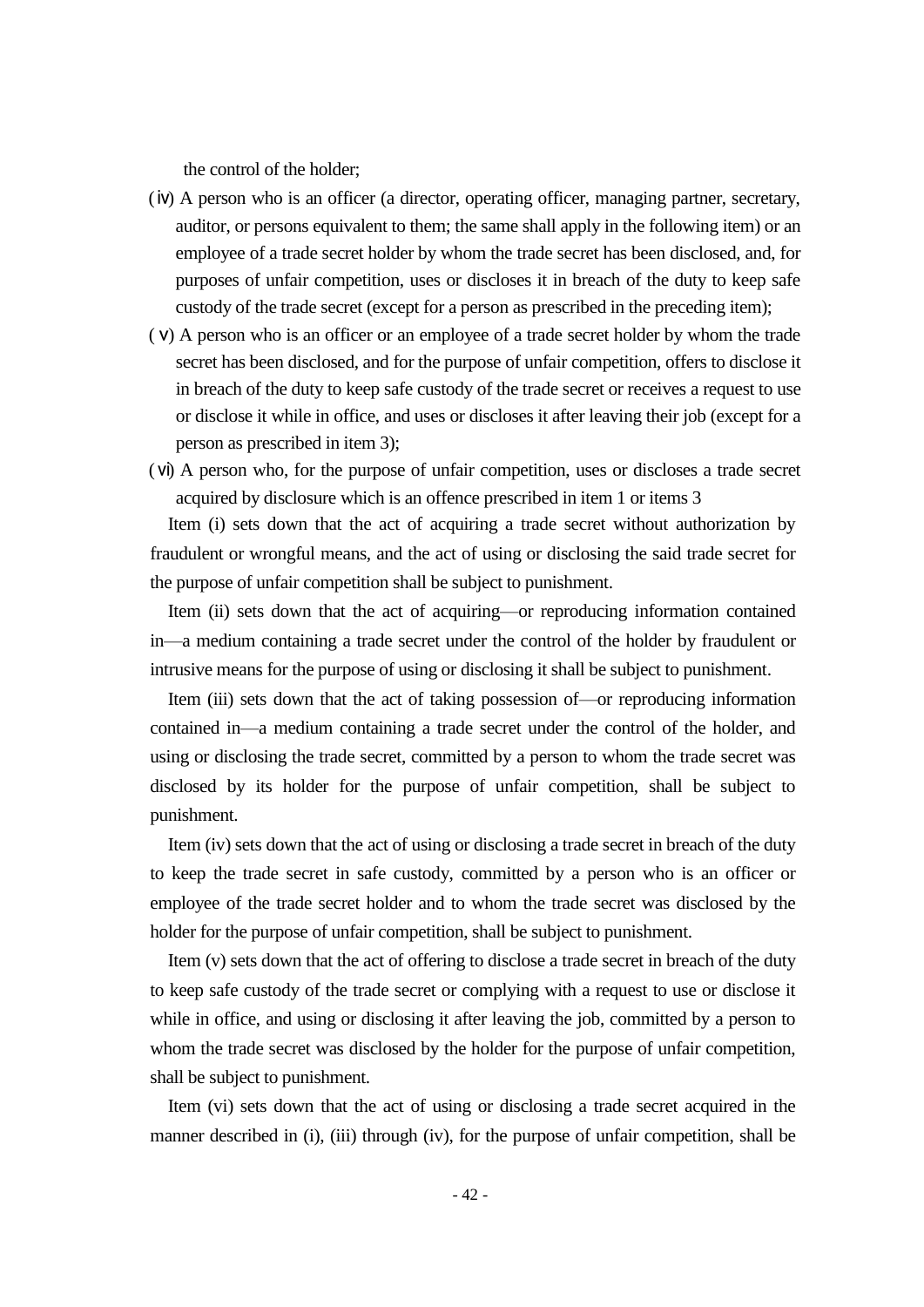subject to punishment.

As Article 21(3) of the Unfair Competition Prevention Act provides that the offenses prescribed in Article 21(1) of the Unfair Competition Prevention Act, criminal offenses involving trade secret shall be prosecuted upon complaint.

Article 21(4) of the Unfair Competition Prevention Act provides that the offenses prescribed in (i), (iii) through (vi) of paragraph 1 shall also apply to a person who committed those offences outside Japan for a trade secret that had been kept within Japan at the time that the act of fraud or others was committed, or safe custody was violated, or at the time the trade secret was disclosed by its holder. This means that the penal provisions shall apply to cases where a trade secret under control in Japan was used or disclosed.

(3) Other criminal punishments under the Unfair Competition Prevention Act

Regarding punishment for criminal offenses involving other than trade secrets, Article 21(2) of the Unfair Competition Prevention Act provides that any person who falls under any of the following items shall be punished by imprisonment with work for not more than five years, or a fine of not more than five million yen, or both.

- (i) A person who, for a wrongful purpose, commits any act of unfair competition listed in Articles 2(1)(i) (acts that create confusion by a well-known indication of another producer's goods) or (xiii) (acts that mislead the public as to the place of origin, etc.);
- (ii) A person who, for the purpose of acquiring illicit gain through the use of the reputation or fame pertaining to another person's well-known indication on their goods or business or for injuring said reputation or fame, commits any act of unfair competition listed in Article 2(1)(ii) (acts that use a well-known indication of another producer's goods, etc. without permission);
- (iii)A person who, for the purpose of acquiring illicit gain, commits any act of unfair competition listed in Article  $2(1)(iii)$  (acts that imitate the configuration of another producer's goods)
- (ⅳ) A person who misrepresents information on goods or with respect to services, or in an advertisement thereof or in a document or correspondence used for a transaction related thereto, in a manner that is likely to mislead the public as to the place of origin, quality, contents, manufacturing process, use, or quantity of such goods, or the quality, contents, purpose, or quantity of such services (except for persons prescribed in item (i));
- (ⅴ) A person who violates a protective order set down in Article 10 or Article 11; or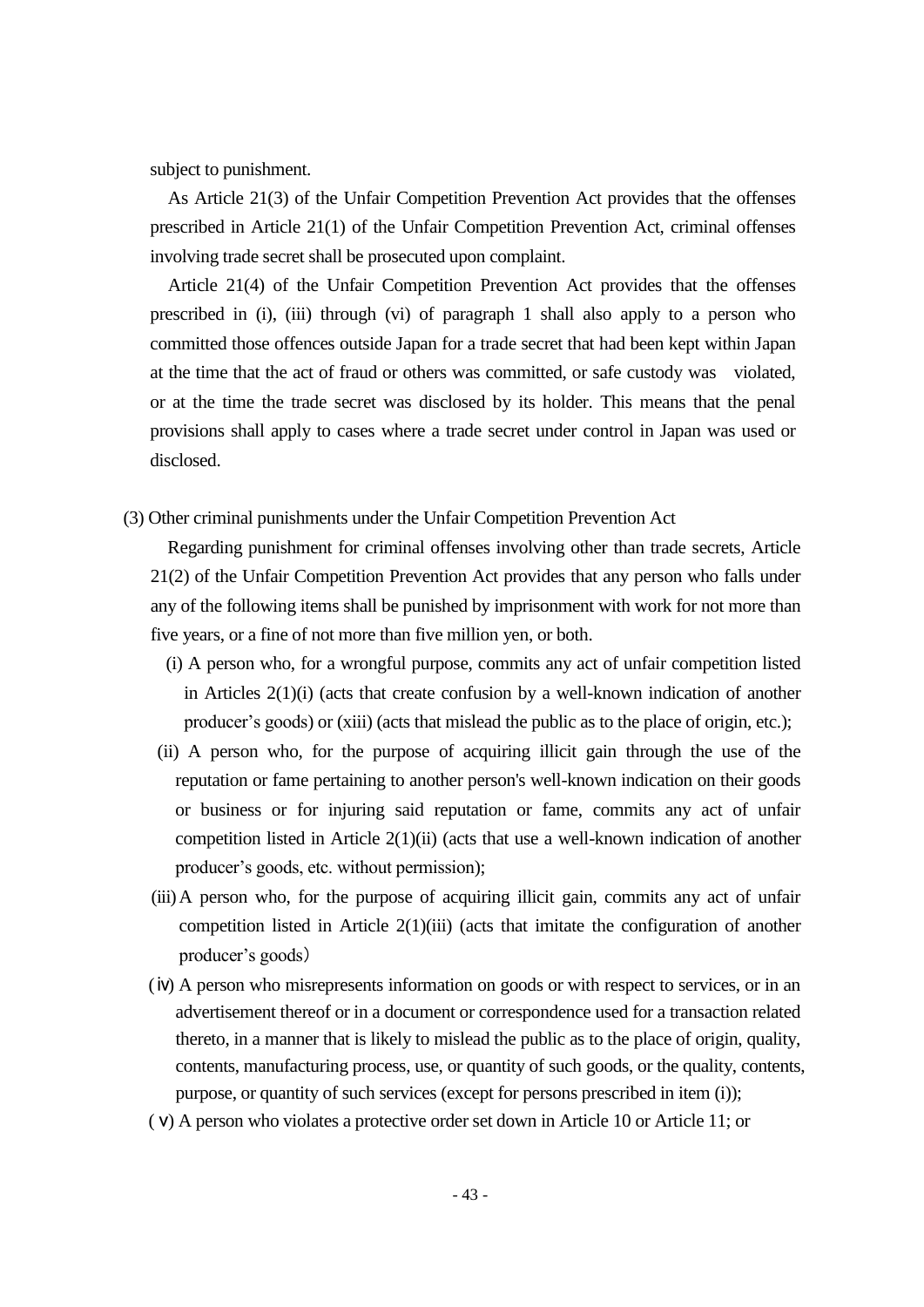(ⅵ) A person who violates any provision of Article 16 (Prohibition on the commercial use of foreign national flags, etc.), Article 17 (Prohibition on the commercial use of a mark of an international organization), or Article 18(1) (Prohibition on providing illicit profits, etc. to foreign public officials, etc.).

To this end, under the Unfair Competition Prevention Act, the act of obstructing the effect of technological restrictions (Article  $2(1)(x)$  or (xi)), the act of misrepresenting a domain name (Article 2(1)(xiii), an act injurious to the business reputation of another person in a competitive relationship (Article  $2(1)(xiv)$ , and the act of misusing a trademark by an agent, etc.(Article 2(1)(xv) are not subject to criminal punishment, while criminal punishment relating to the means of circumventing technological protection is laid down under the Copyright Act (Article 120-2(i) or (ii)).

Article 21(3) of the Unfair Competition Prevention Act provides that the criminal offenses set down in Article  $21(2)(v)$  shall be prosecuted only upon complaint, with the offense of violating a protective order being categorized as the type of criminal offense prosecuted upon complaint.

As to the said item (v), Article 21(5) of the Unfair Competition Prevention Act provides that the offense prescribed in Article  $21(2)(v)$  shall also apply to a person who committed it outside Japan.

Article 21(6) of the Unfair Competition Prevention Act provides that criminal punishment for the offense of providing illicit profits, etc. to foreign public officials, etc. shall be governed by Article 3 of the Penal Code, which also applies to a Japanese national committing the offense outside Japan.

The term "foreign public official" as used in Article 18(1) of the Unfair Competition Prevention Act is defined as follows (Article 18(2)):

- (i) A person who engages in public services for a foreign, state, or local government;
- (ii)A person who engages in services for an entity established under a special foreign law to carry out specific affairs in the public interest;
- (iii) A person who engages in the affairs of an enterprise of which the number of voting shares or the amount of capital subscription directly owned by one or more foreign, state, or local governments exceeds 50 percent of that enterprise's total issued voting shares or total amount of subscribed capital, or of which the number of officers (including directors, auditors, secretaries, and liquidators and other persons engaged in the management of the business) appointed or designated by one or more foreign, state, or local foreign governments exceeds half of that enterprise's total number of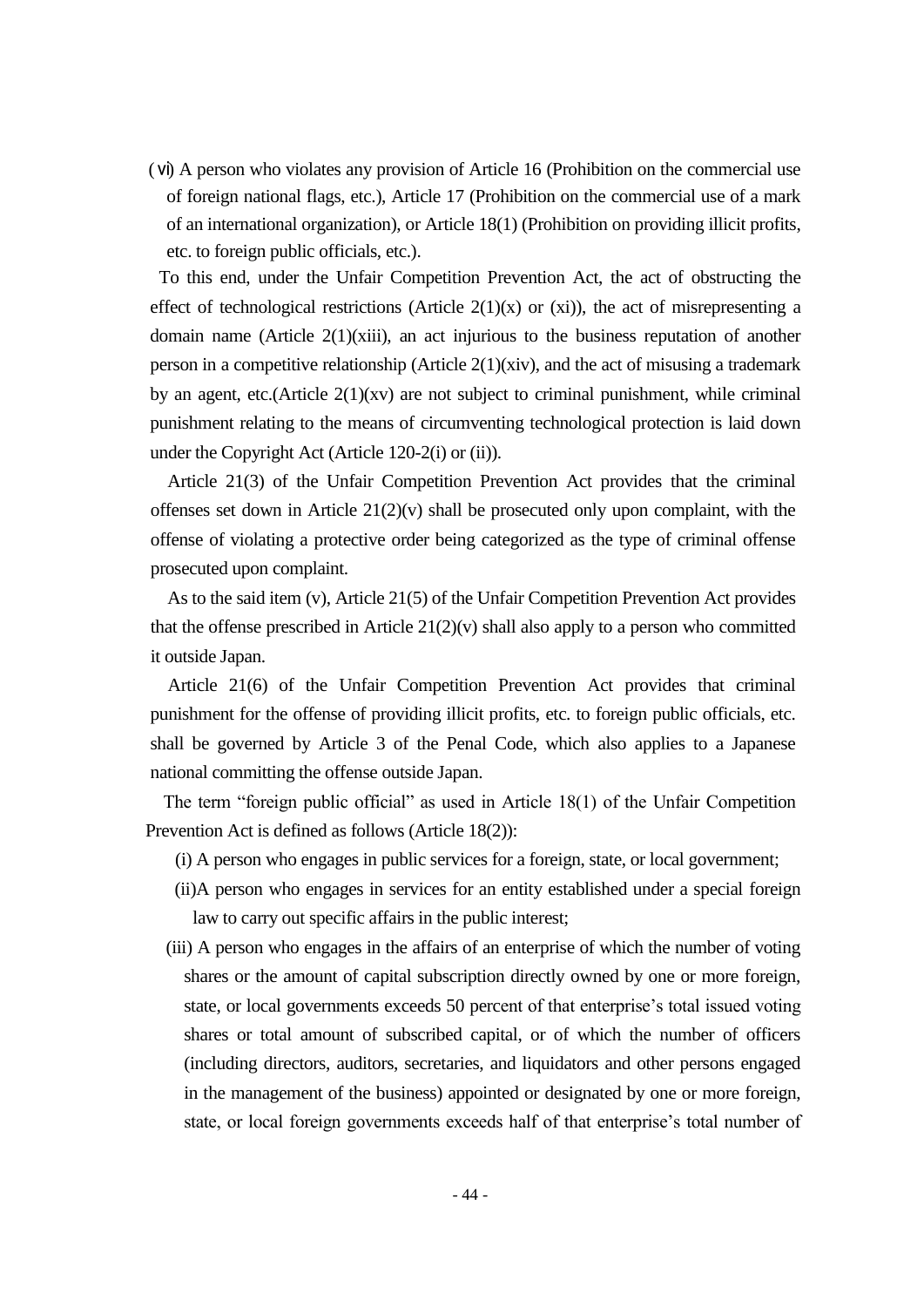officers, and to which special rights and interests are granted by the foreign state or local governments for the performance of its business, or a person specified by a Cabinet Order as an equivalent person;

- (ⅳ) A person who engages in public services for an international organization (which means an international organization constituted by governments or intergovernmental international organizations); or
- (ⅴ) A person who engages in the affairs under the authority of a foreign, state, or local government or an international organization, and which have been delegated by such organization.
- "A person specified by a Cabinet Order" set down in item (iii) means:
	- (i) A business operator of an enterprise that has 50% of the voting shares directly owned by one or more foreign, state, or local governments
	- (ii) A business operator of an enterprise for which any resolution on the agenda to be resolved at the shareholders meeting in all or in part may not come into effect or such resolution can be rescinded unless a foreign or local government effectuates permission, approval, endorsement, consent or any action equivalent thereto;
	- (iii) A business operator of an enterprise of which the number of voting shares or the amount of capital subscription directly owned by the enterprise's total issued voting shares or the total amount of subscribed capital, or of which the number of officers (directors, auditors, secretaries, and liquidators and other persons engaged in the management of the business) appointed or designated by one or more foreign, state, or local foreign governments exceeds half of that enterprise's total number of officers, and to which special rights and interests are granted by the foreign state or local governments for performance of its business, or a person specified by a Cabinet Order as an equivalent person (except for the business operator prescribed in (i)).

 "Public business operator" means a business operator as defined in Article 8(2)(iii)of the Unfair Competition Prevention Act, and those prescribed above in (i) and (ii). A business operator who is appointed or designated by one or more foreign, state, or local foreign governments exceeds half of that enterprise's total number of officers, and to which special rights and interests are granted by the foreign state or local governments for performance of its business is prescribed as a "public business operator."

In the context of the Penal Code, Article 21(7) of the Unfair Competition Prevention Act provides that the penal provisions under the act shall not preclude application of penal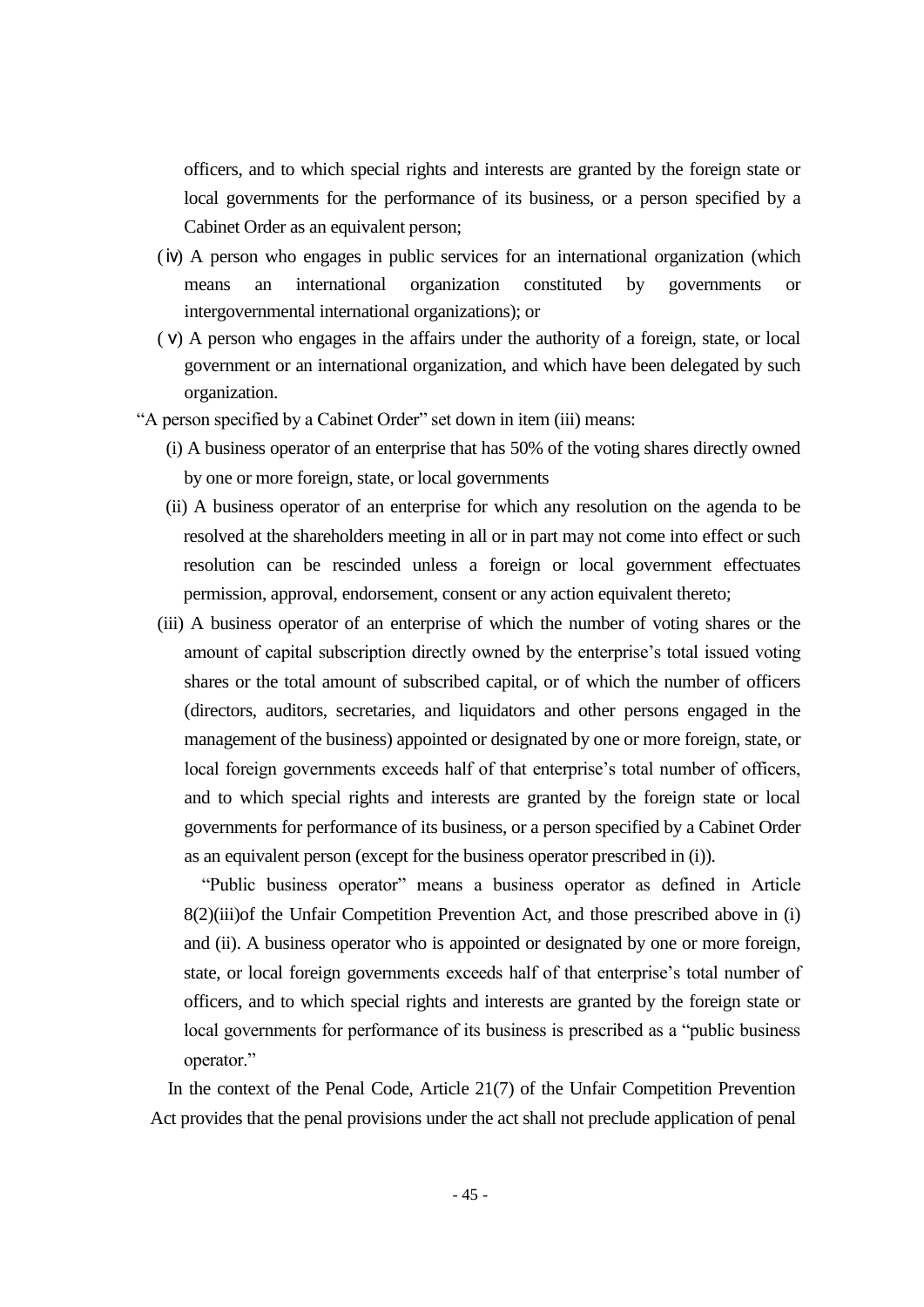provisions under the Penal Code or any other acts, which expressly indicates that the Penal Code and other acts vs. the Unfair Competition Prevention Act is not in general a law vs. special law relationship when it comes to counting criminal offenses. This allows for due punishment in consideration of sentencing for another criminal offense, e.g. theft (Article 235 of the Penal Code: imprisonment with work for not more than 10 years ).

#### (4) Dual liability and the juridical person's responsibility

Article 22(1) of the Unfair Competition Prevention Act provides that when a representative of a juridical person, or an agent, employee or anyone other than a juridical person or an individual has committed a violation prescribed in any of the provisions of items (i), (ii) or (iv) of paragraph 1, or paragraph 2 of Article 21 with regard to the business of said juridical person or said individual, not only the offender but also the said juridical person shall be punished by a fine of not more than three hundred million yen, or by the fine prescribed in the relevant Article.

The provision of dual liability is laid down with a view to reinforcing the prevention of criminal offenses, setting down that not only the representative of a juridical person or the agent of an individual committing a prescribed criminal offense, but also the said juridical person or the said individual, shall be punished as well.

For punishment of a juridical person, in general, determination begins with the presumed negligence in due care in selecting/supervising its employees and preventing offenses and violations. Unless there is proof that such due care has been taken comprehensively, the employer shall not escape from criminal liability. To be exempt from punishment on the part of a juridical person, it is required to prove that the juridical person has taken due care to prevent the offenses and violations in a practical and thorough manner.

However, the acts prescribed in Article  $21(1)(iii)$  through (v) of the Unfair Competition Prevention Act are excluded from the scope of dual liability governing the juridical person. For these acts of using or disclosing a duly disclosed trade secret for an unfair purpose, it was considered appropriate not to punish the juridical person unless they were directly involved in the offense, because (i) it is unjust to punish the company, the affected party in the criminal case where its director or employee, both internal personnel, used or disclosed a trade secret of the employer for an unfair purpose; (ii) in the event that a person coming to know a trade secret in the course of his duties in business uses or discloses it for an unfair purpose after changing employment, if the new employer is punished for such offense, it would discourage businesses from employing employees changing jobs; and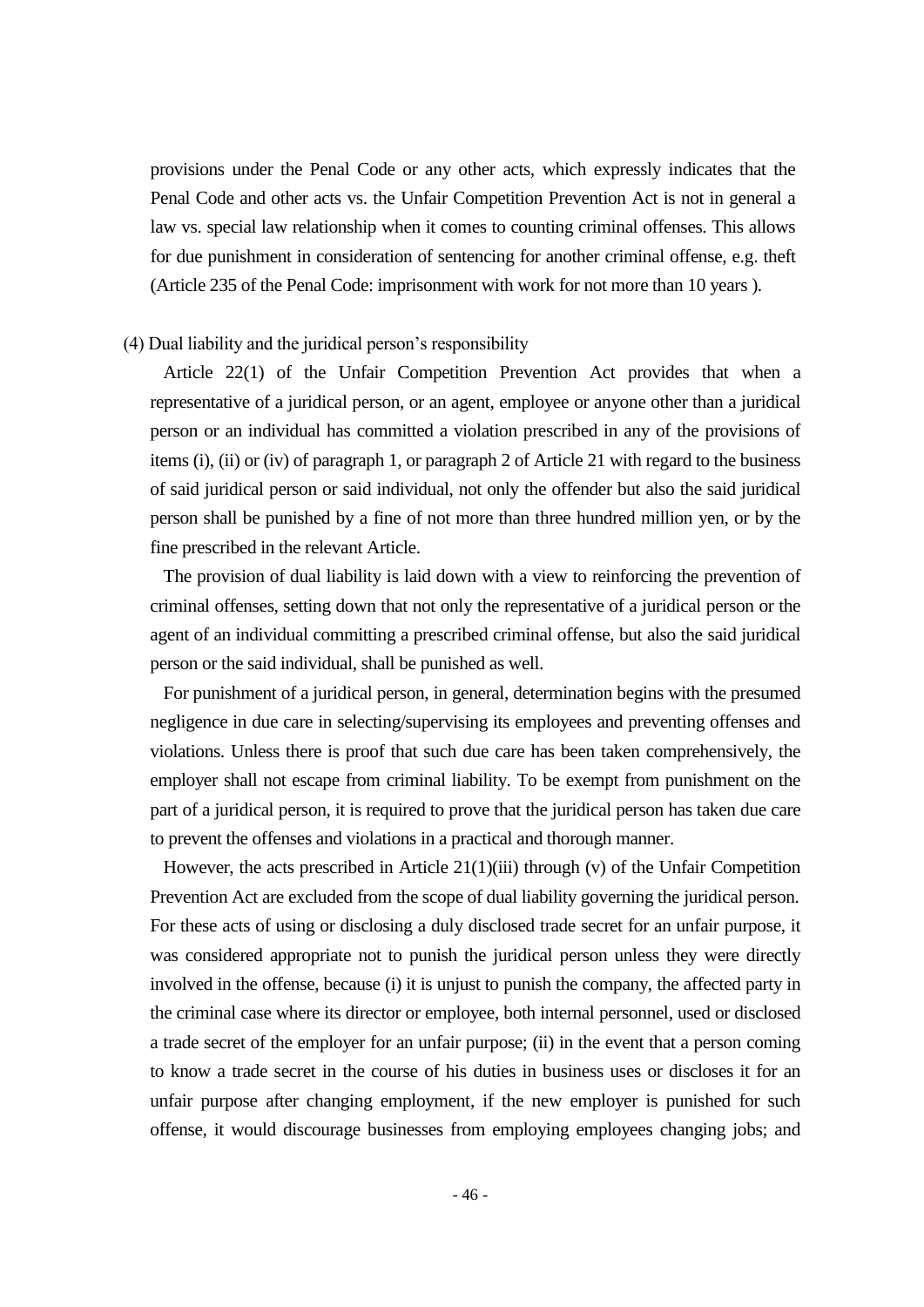(iii) if the licensee company coming to know a trade secret through licensing, etc. is punished for the offence committed by an employee of the licensor company, it would affect the business relationship between the two companies.

Article 22(2) of the Unfair Competition Prevention Act provides that in the case referred to in the preceding paragraph, a complaint filed against the said offender pertaining to an offense prescribed in items (i), (ii) and (vi) of paragraph (1) and item (v) of paragraph (2)of the preceding Article shall also be effective against the juridical person or the individual, and a complaint filed against the juridical person or the individual shall also be effective against the said offender. Regarding dual liability as set down in paragraph (1), this provision sets down that (i) it shall be prosecuted upon complaint, and (ii) on the same principle of inseparability of accusation with respect to the accomplice (Article 238(1) in the Code of Criminal Procedure), the effect the accusations has on the offender shall extend to the business entity concerned.

In addition, Article 22(3) of the Unfair Competition Prevention Act provides that the period of prescription of the penalty of a fine to be imposed on a judicial person or individual pursuant to the provisions of paragraph (1) in regard to an act of violation of items (i), (ii) or (vi) of paragraph (1) or paragraph (2) of the preceding Article shall be the same as that for the offenses prescribed in the provisions of the preceding Article. This provision is laid down so as to avoid consequence such that a variable statute of limitations to prosecution applies from the natural person to the juridical person in an offense pursuant to Article 250 of the Code of Criminal Procedure, when in addition to the natural person/offending individual, the juridical person is punished with a fine. Criminal offenses under the Unfair Competition Prevention Act are categorized on the assumption that a criminal offense was committed with intent to put corporate interests before individual interests. In practice, it would be unfair to set a longer statute of limitations to prosecution for an employee who commits a criminal offense in the best interests of the employer. To ensure fairness, it is provided that the statute of limitations in sentencing the juridical person, etc. to a fine shall be governed by the statute of limitations applicable to the criminal offense of the merits.

#### (5) Outline of the Unfair Competition Prevention Act as revised in 2009

The Unfair Competition Prevention Act was revised in 2009 in order to more effectively protect trade secrets under the control of businesses by means of expanding the scope of protecting trade secrets under penal provisions, with a view to ensuring fair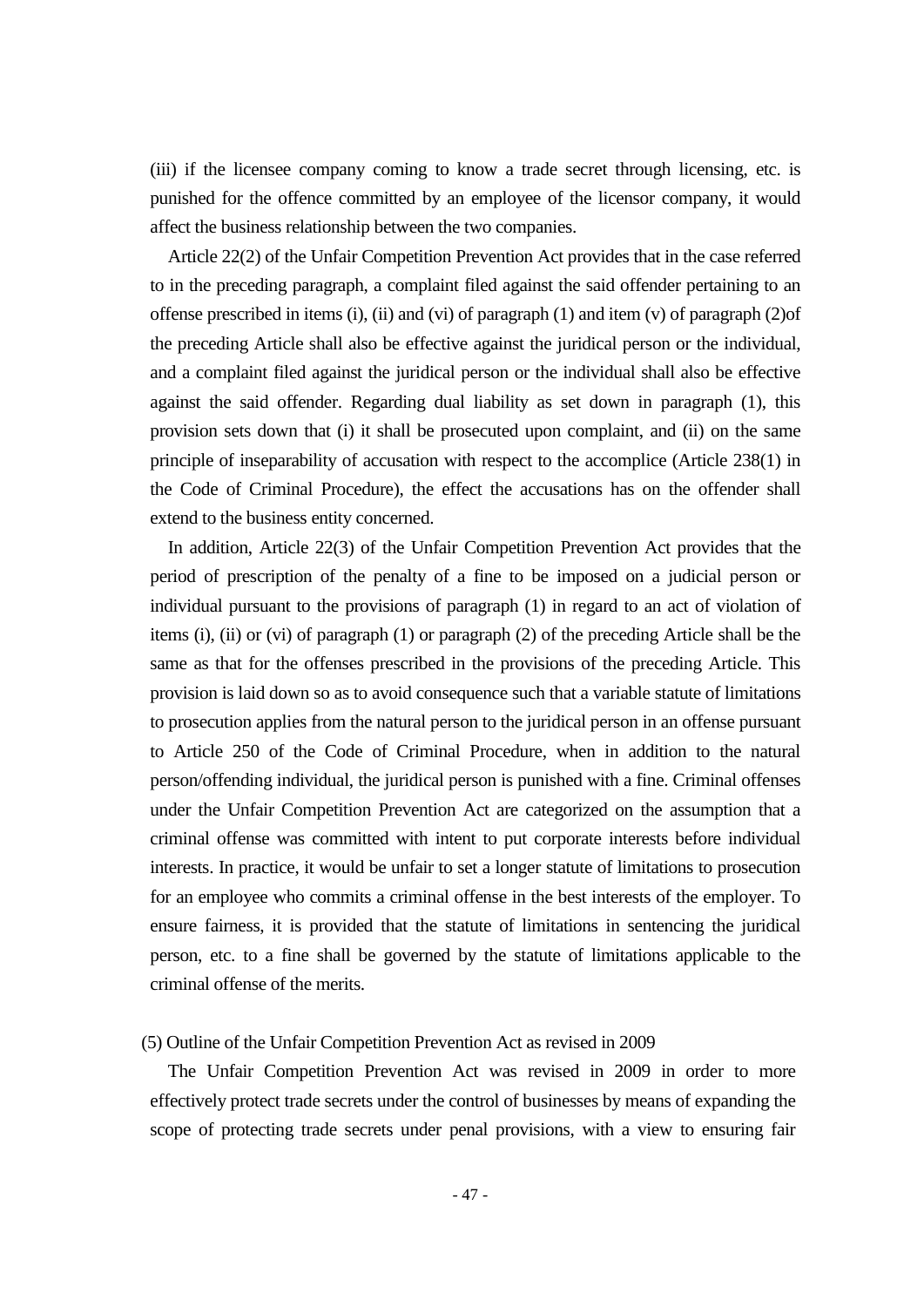competition among businesses (not yet in effect). The revision was published on April 30, 2009, and put into effect no later than one year and six months later.

Initially, the Unfair Competition Prevention Act defined "the act of using or disclosing to a third party" "a trade secret held by a business operator" acquired by fraudulent means "for the purpose of unfair competition" as the criminal offense of infringement of a trade secret and as criminally punishable.

Since any alleged act cannot be subject to criminal punishment unless "the purpose of unfair competition" is established, acts such as disclosing a trade secret to a non-competitive third party, or disclosing it to the public for the purpose of causing damage to the holder of the trade secret, could not be punished in the past.

Moreover, the Act was not effective enough as a deterrent, since "use/disclosure" of stolen information is carried out internally by the offender or the competitor, or outside Japan, where it has been extremely difficult to prove the allegation.

To address these challenges, the Act was revised from three viewpoints: (i) to reinforce protection of intangible technology/knowhow key to the competitiveness of Japanese industry, (ii) to go along with developments in IT and networking, and (iii) to promote open innovation, in the following respect:

(1) Modification of the "purpose" element of the criminal offense of trade secret infringement

"For the purpose of unfair competition" was revised so as to cover acts committed for the purpose of acquiring illicit gains, or for the purpose of causing damage to the holder that are punishable.

(2) Introducing criminal punishment to the act of acquiring a trade secret in breach of the duty of keeping in safe custody

To fill up the gray zone of punishability, the act of taking possession of a trade secret in breach of the duty to keep it in safe custody (e.g. photocopying or taking out materials not allowed to photocopy or to take out, etc.) was added to the category of punishable acts.

The provisions of the revised Article 21(1) of the Unfair Competition Prevention Act are as follows:

Article 21. Any person who falls under any of the following items shall be punished by imprisonment with work for not more than ten years, a fine of not more than 10,000,000 yen, or both:

(i) A person who uses or discloses a trade secret acquired by means of a fraudulent act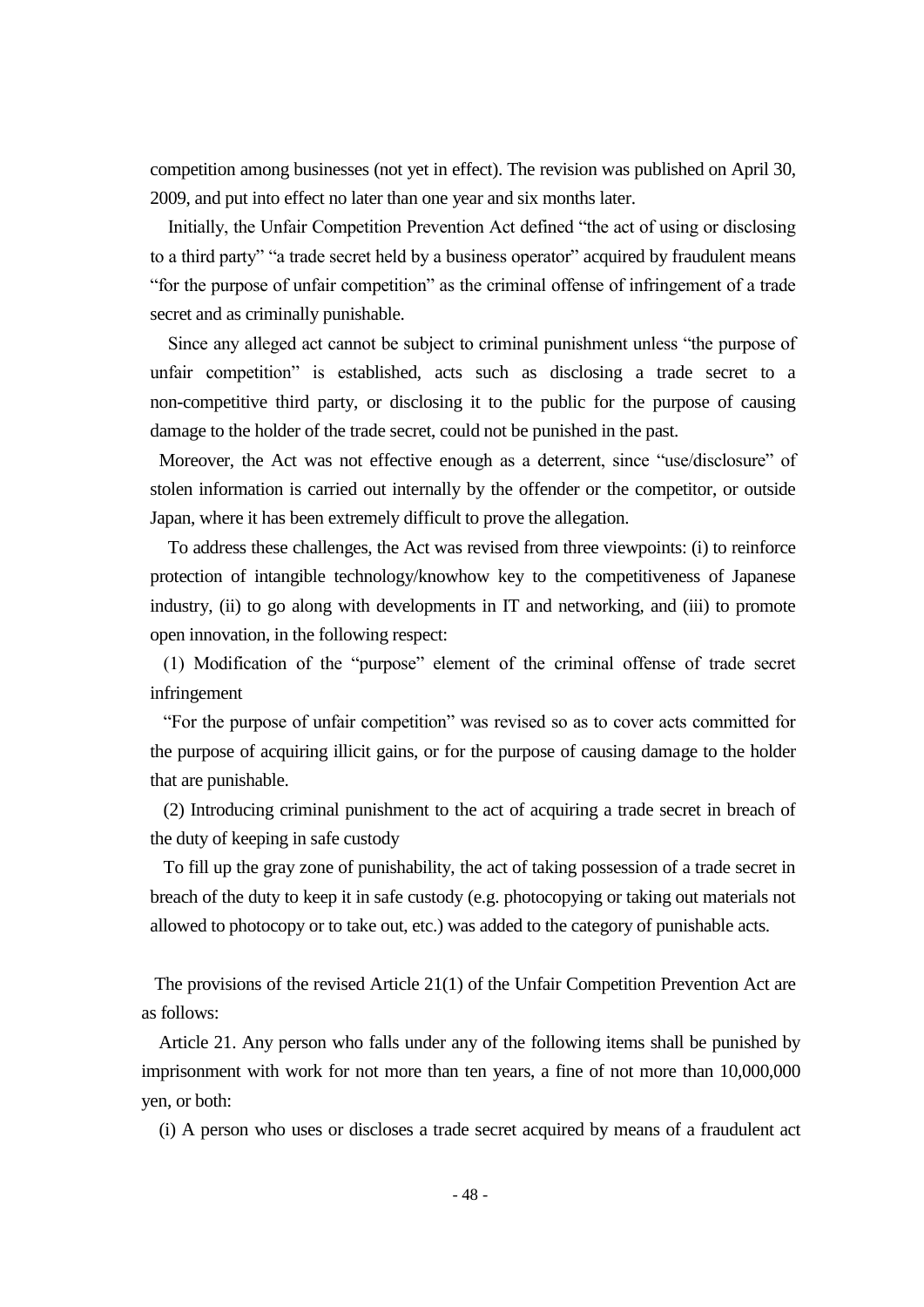(deceiving, assaulting, or intimidating a person; the same shall apply hereinafter) or an act violating safe custody (stealing a document or a data storage medium containing a trade secret (hereinafter referred to as "a medium containing a trade secret"), trespassing on a facility where a trade secret is kept, making unauthorized access (the act of unauthorized access prescribed in Article 3 of the Unauthorized Computer Access Act (Act No. 128 of 1999)), or violating the control of a trade secret maintained by its holder in any other way) for the purpose of acquiring illicit gains;

- (ii) A person who uses or discloses a trade secret, the acts of using or disclosing a trade secret, by means of a fraudulent act, or of an act violating safe custody, for the purpose of acquiring illicit gains, or for the purpose of causing damage to the holder of the trade secret;
- (iii) A person who takes possession of a trade secret disclosed by a business operator holding such a trade secret, for the purpose of acquiring illicit gains or causing damage to such holder, in breach of the duty to keep the trade secret in safe custody, by any of the following means:
	- (a) Taking possession of a medium containing a trade secret (which means a document, drawing or record on which the trade secret is entered or recorded; the same shall apply hereafter) or an item of property containing a trade secret;
	- (b) Reproducing information entered or recorded on a medium or an item of property containing a trade secret ;
	- (c) Failing to delete information entered or recorded on a medium containing a trade secret to be deleted, and disguising that the said information has been deleted.
- (iv) A person who uses or discloses a trade secret disclosed by the holder in breach of the duty to keep the trade secret in safe custody, by taking into their possession by any of the means set down in  $(iii)(a)$  to  $(c)$  above, in breach of the duty to keep the trade secret in safe custody, for the purpose of acquiring illicit gains, or for the reason of causing damage to the holder (except for persons prescribed in the preceding item);
- (v) A person who is an officer (which means a director, operating officer, managing partner, secretary, auditor, or an equivalent person; the same shall apply in the following item) or an employee of a trade secret holder to whom the trade secret has been disclosed, and who uses or discloses the trade secret in breach of the duty to keep it in safe custody, for the purpose of acquiring illicit gains, or for the purpose of causing damage to the holder (except for persons prescribed in the preceding item);
- (vi) A person who is an officer or an employee of the trade secret holder to whom the trade